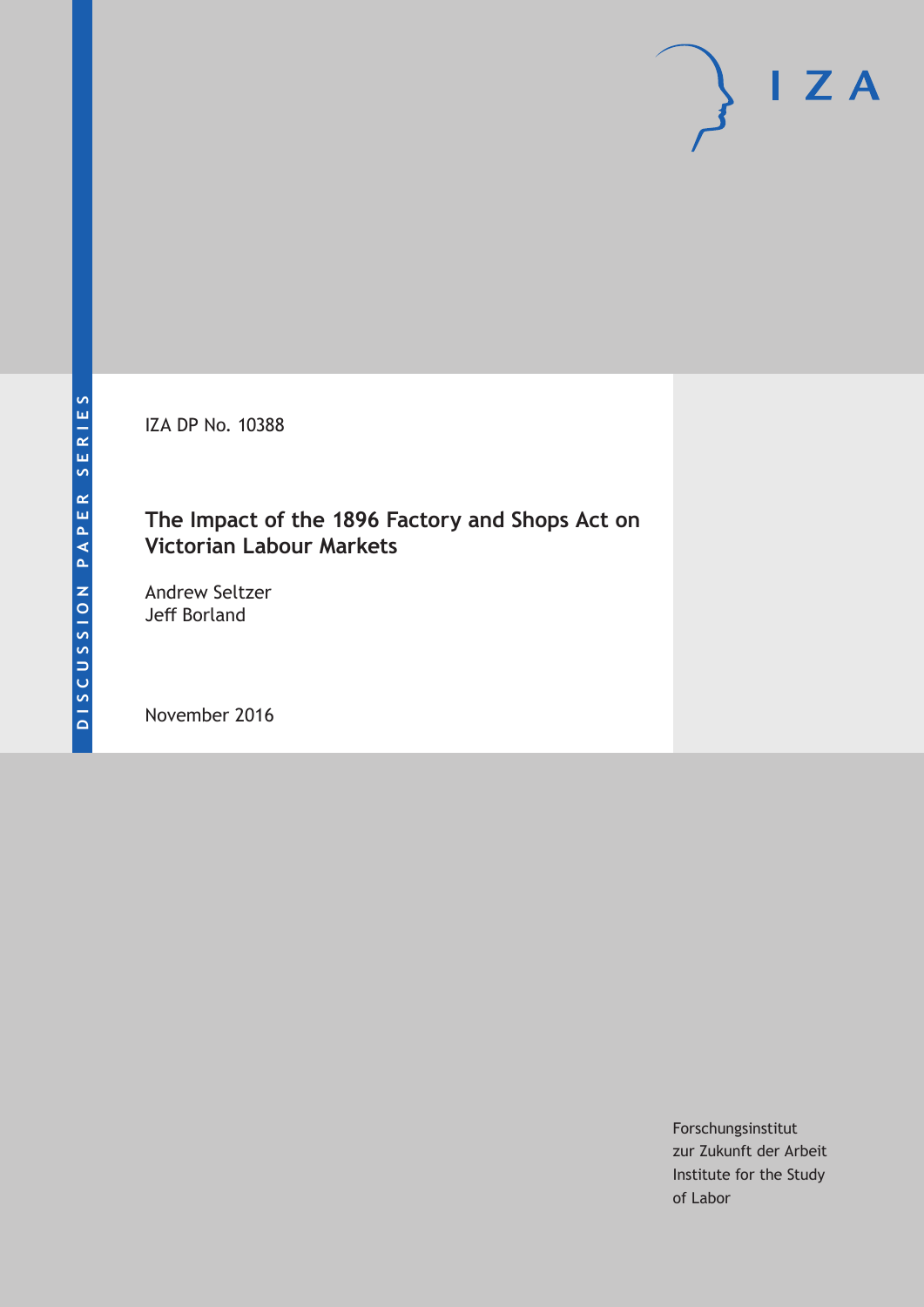# **The Impact of the 1896 Factory and Shops Act on Victorian Labour Markets**

## **Andrew Seltzer**

*Royal Holloway, University of London and IZA*

## **Jeff Borland**

*University of Melbourne*

Discussion Paper No. 10388 November 2016

IZA

P.O. Box 7240 53072 Bonn Germany

Phone: +49-228-3894-0 Fax: +49-228-3894-180 E-mail: iza@iza.org

Any opinions expressed here are those of the author(s) and not those of IZA. Research published in this series may include views on policy, but the institute itself takes no institutional policy positions. The IZA research network is committed to the IZA Guiding Principles of Research Integrity.

The Institute for the Study of Labor (IZA) in Bonn is a local and virtual international research center and a place of communication between science, politics and business. IZA is an independent nonprofit organization supported by Deutsche Post Foundation. The center is associated with the University of Bonn and offers a stimulating research environment through its international network, workshops and conferences, data service, project support, research visits and doctoral program. IZA engages in (i) original and internationally competitive research in all fields of labor economics, (ii) development of policy concepts, and (iii) dissemination of research results and concepts to the interested public.

IZA Discussion Papers often represent preliminary work and are circulated to encourage discussion. Citation of such a paper should account for its provisional character. A revised version may be available directly from the author.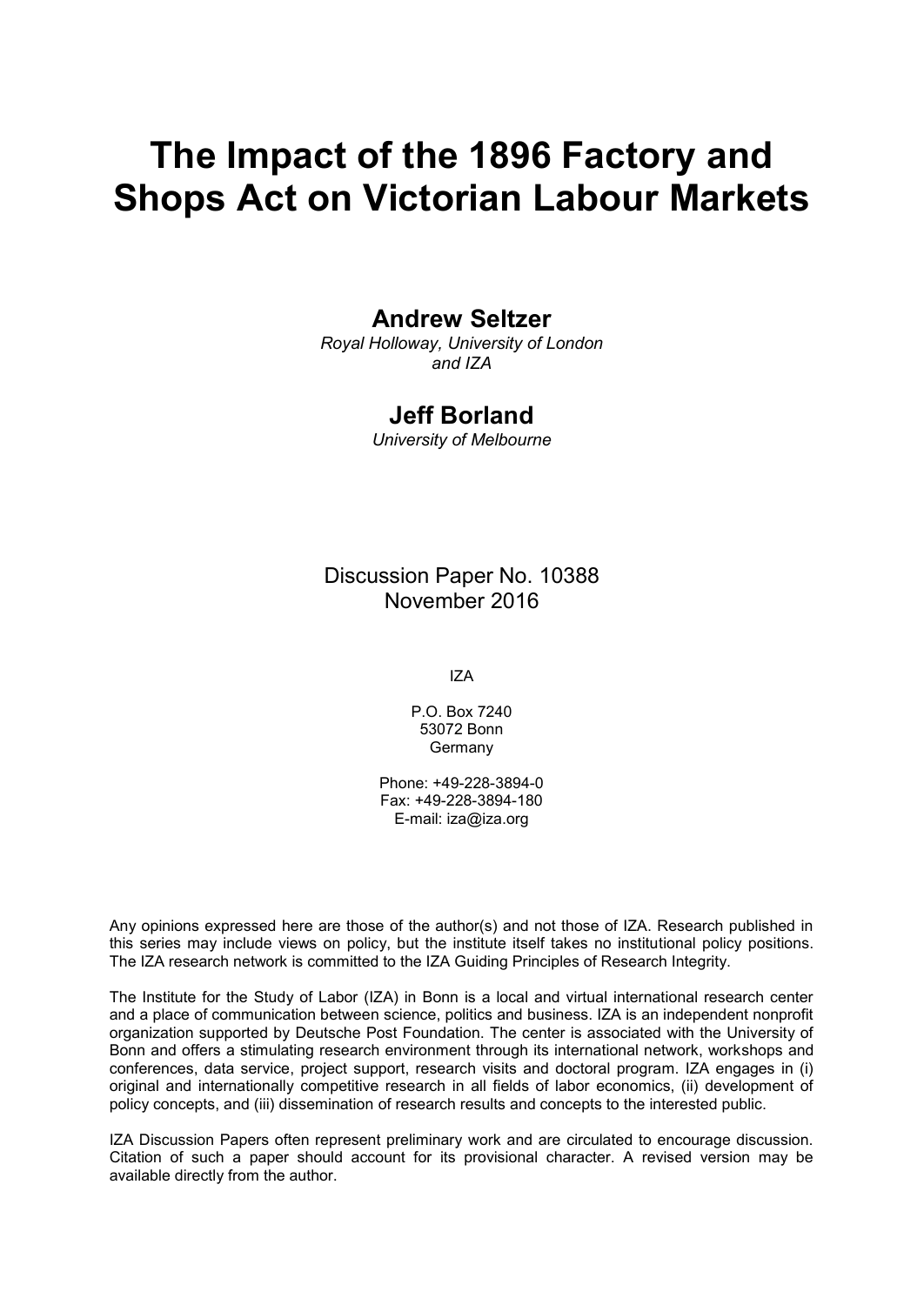IZA Discussion Paper No. 10388 November 2016

# **ABSTRACT**

# **The Impact of the 1896 Factory and Shops Act on Victorian Labour Markets\***

This paper examines the effects of the Victorian Factory and Shops Act, the first minimum wage law in Australia. The Act differed from modern minimum wage laws in that it established Special Boards, which set trade-specific minimum wage schedules. We use trade-level data on average wages, employment, and other outcomes to examine the effects of changes in minimum wages. Although the minimum wages were binding, we find that the effects on employment and other outcomes were modest. We speculate that this was partly because the Special Boards, which were comprised mostly of employers and union officials, followed labour market conditions when setting wages for their trades.

JEL Classification: J38, N37

Keywords: minimum wages, Australia, Factory and Shops Act

Corresponding author:

 $\overline{a}$ 

Andrew Seltzer Department of Economics Royal Holloway, University of London Egham, Surrey TW20 0EX United Kingdom E-mail: [a.seltzer@rhul.ac.uk](mailto:a.seltzer@rhul.ac.uk)

<sup>\*</sup> We wish to thank Steph Brophy for research assistance, André Sammartino for drawing our attention to the data used in this paper, and Ian McLean for sharing his Melbourne price series. Andrew Seltzer wishes to acknowledge funding from the Economic History Society's Carnevali Small Research Grants Scheme. We have also benefitted from comments by participants at seminars at the London School of Economics; Royal Holloway, University of London; University of Adelaide; and University of Melbourne and at the Australia/New Zealand Economic History Society Conference in Canberra; the Department of Work and Pensions Conference in Sheffield; the Economic History Society Conference in Telford; and the World Economic History Congress in Kyoto.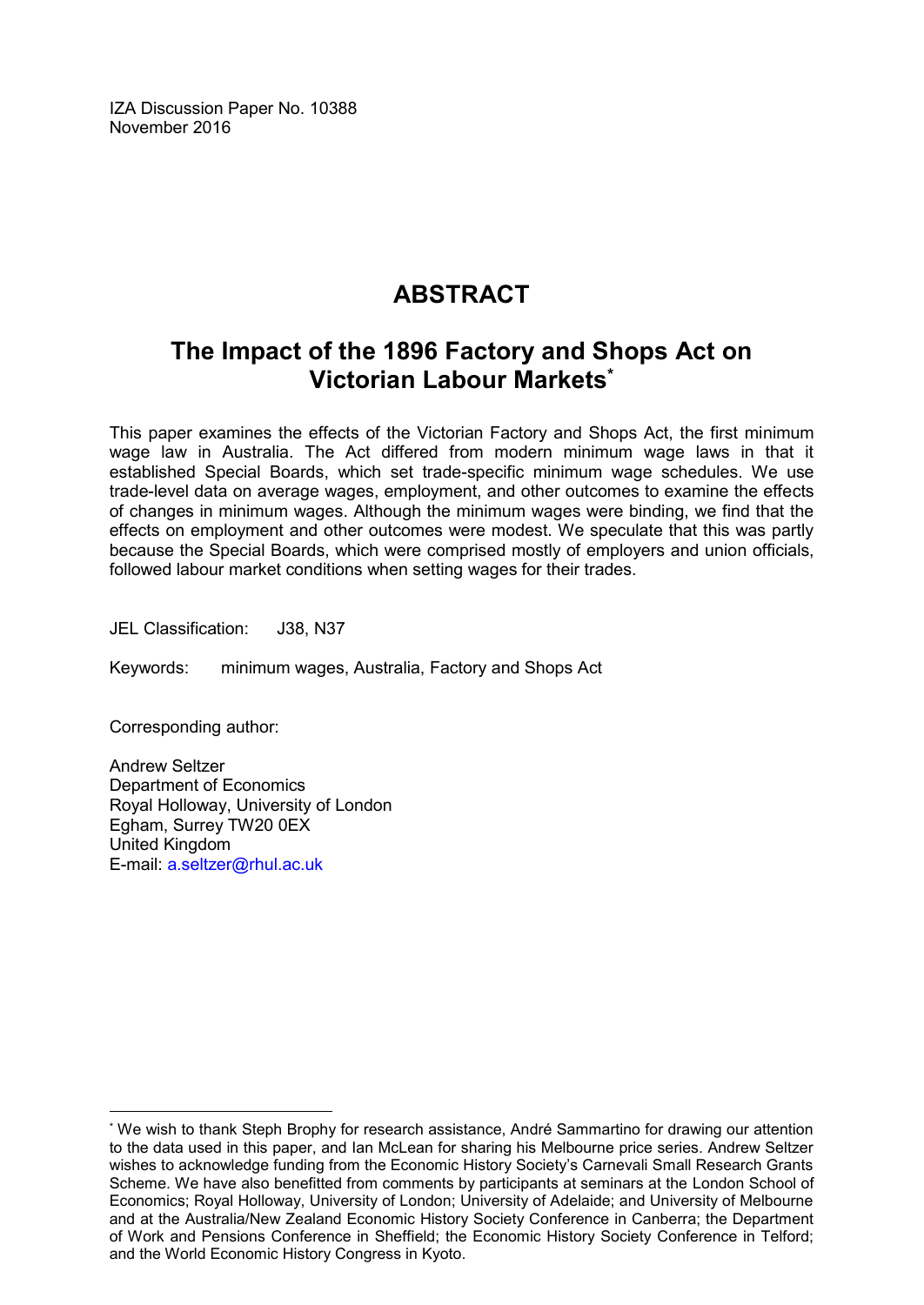Australia has had amongst the longest histories of legislated minimum wages in the world. The first Australian minimum wage law, the 1896 Factory and Shops Act (henceforth FSA) in the colony (later state) of Victoria, was the second minimum wage law ever passed, following only an 1894 New Zealand law which covered far fewer workers. The FSA created trade-specific Special Boards, which were empowered to set gender, age, and occupationspecific minimum wages. Initially the FSA created Special Boards for six trades that were believed to be particularly prone to sweating (boots, bread, clothing, furniture, shirts, and underclothing). Later amendments to the FSA expanded the scope of the law, allowing the formation of Special Boards for essentially any trade. By 1913 there existed 126 Special Boards, which covered approximately 110,000 workers (*Report of the Chief Inspector* 1914).

The Victorian experience with minimum wages was observed with great interest by contemporary Australian, British, and American economists; social reformers; and government administrators, many of whom sailed out to Australia to observe the working of the law first-hand. Many of these observers regarded the FSA as having successfully increased the wages of the low paid, while causing little economic hardship for employers. Social reformer and future United States Supreme Court Justice Louis Brandeis stated that the law "had created much better conditions in industry than had existed prior to its passage" (Brandeis 1915, p. 494). The influential British economist and social reformer Sidney Webb wrote, "In the sweated trades to which the law was first applied, wages have gone up, the hours of labor have invariably been reduced, and the actual number of persons employed, far from falling, has in all cases, relatively to the total population, greatly increased" (Webb 1912, pp. 973-4). Perhaps the most comprehensive contemporary study was by the American economist and Vice Chairman of the Ohio Industrial Commission Matthew Hammond, who spent six months in Victoria in 1911-12 observing the Special Boards and interviewing employers and workers. Hammond concluded that the main effects of the FSA were higher wages in covered trades, a virtual elimination of sweating, and a general improvement in industrial relations (Hammond 1915a and 1915b). Hammond also examined several potential negative effects of minimum wages, such as substitution between different types of workers, unemployment of older and slower workers, and relocation of firms to other Australian states, and concluded that there was little evidence for these effects.

However, support for the FSA was not universal. Opponents of the FSA argued that the minimum wage decrees did little more than institutionalize the prevailing wage structure and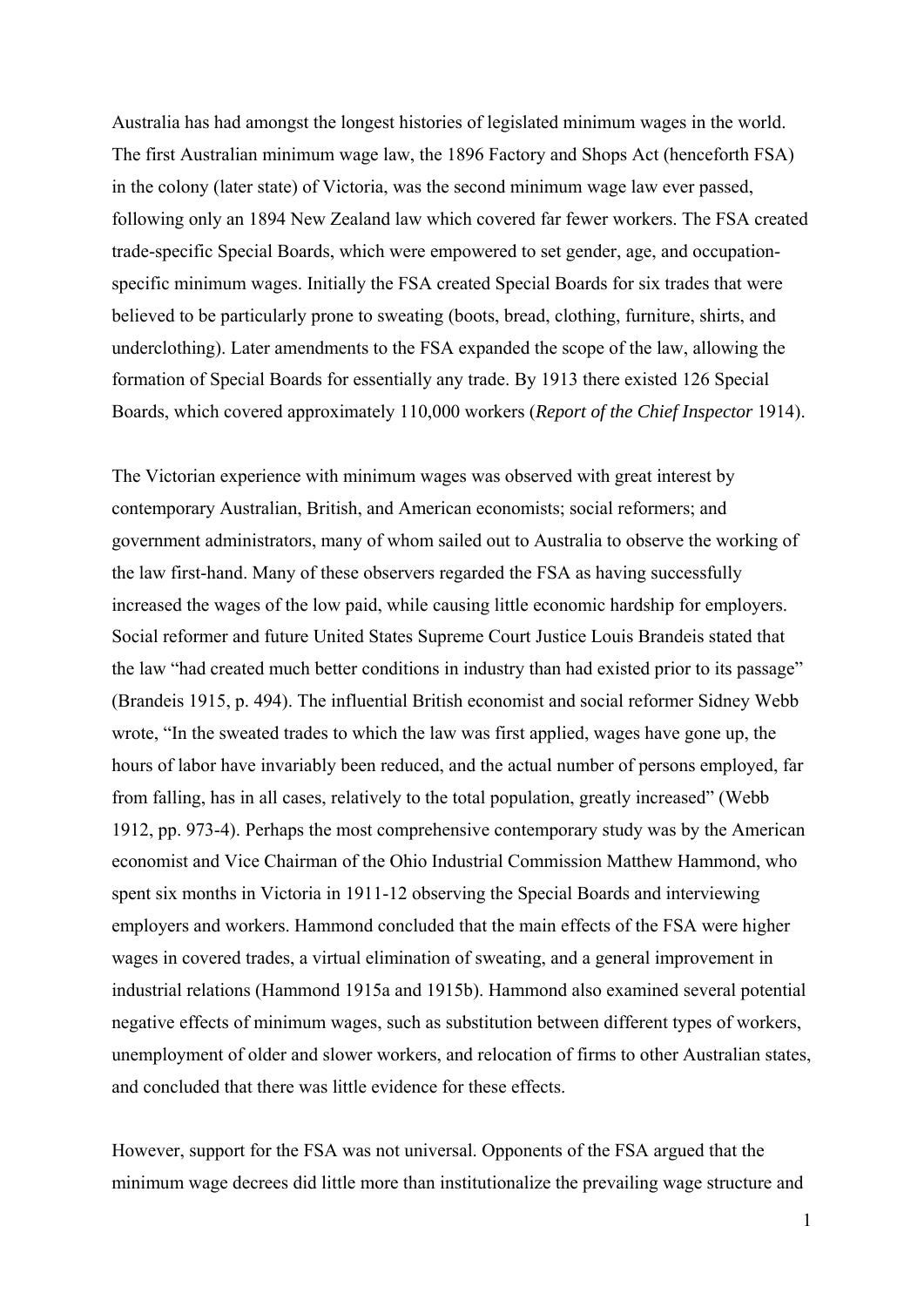had unintended negative consequences such as advantaging employers who were willing to break the law, "speeding up" the pace of work, and creating unemployment in affected trades. The British scholar Mary Rankin, who spent several months in Victoria observing the FSA, concluded of the boot trade that after the minimum wages were first set, "They secured employment only to the more competent, and tended to raise their wage value by excluding the less competent from consideration" (Rankin 1916, p. 60). Perhaps the most important dissenting voice was William Irvine, the Victorian Premier between 1902 and 1904, who argued that the FSA was "practically strangling industries which were in a very flourishing condition before the Act was passed" (Hammond, 1915b, p. 133).

Despite the attention received by the FSA, the existing evidence on its effects on wages and employment is surprisingly impressionistic. Numerous contemporary observers claimed that average wages increased substantially in covered trades as a result of the establishment of minimum wages. The substance of these claims, however, was typically that wages had increased between the 1890s and a later period, often well after the initial implementation of the minimum rates (Webb 1912 and Hammond 1915a). Australia was particularly hard hit by the depression of the 1890s, and thus it would be surprising if there was no subsequent wage growth, even in the absence of minimum wages. It is possible that observed wage increases were due to inflation, changing technology, cyclical factors resulting in increased labour demand, shortages of suitable labour, or other exogenous factors. Contemporary scholars noted the difficulty in distinguishing between the effects of the minimum wage and the effects of the overall business cycle, and, to the best of our knowledge, no subsequent studies have addressed this issue (Rankin 1916).

This paper examines the wage, employment, and other effects of the minimum wages established under the FSA. Our basic methodological approach is drawn from an extensive literature on minimum wages. The standard model of the minimum wage assumes perfect competition in the labour market (Ehrenberg and Smith 2012). In this context, a minimum wage is simply a price floor. If the minimum rate is set below the market rate, it will have no effect on the labour market; if it is set above the market rate, it will increase wages but also reduce employment or have other unintended consequences. The extent of employment reduction is an empirical matter, which has been the subject of a substantial literature. We are guided by this literature in our analysis of the effects of the FSA. Most minimum wage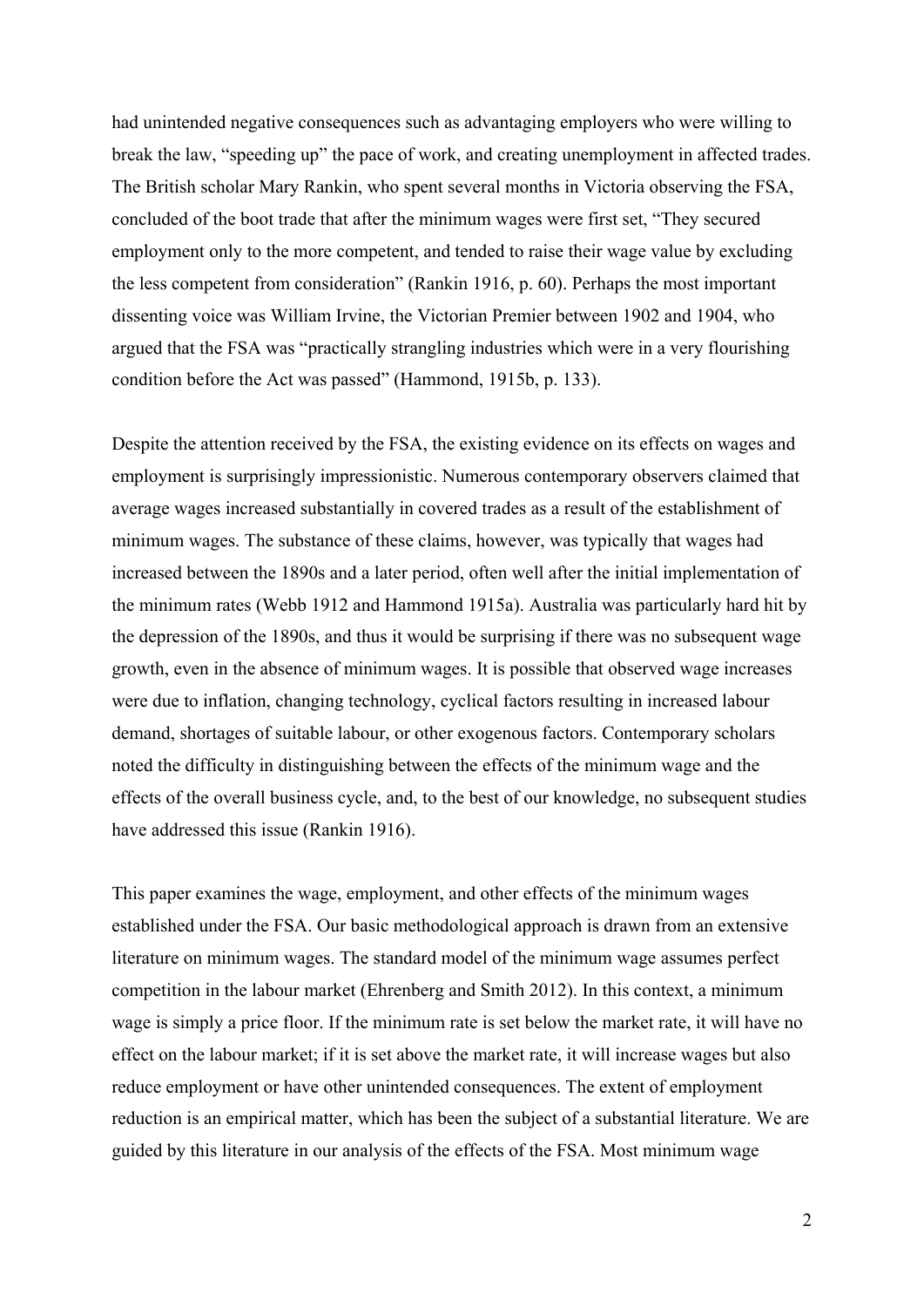studies examine the US and UK labour markets, and we focus on the main conclusions of this literature below.

The US studies can be usefully divided into three waves. In the 1970s and 1980s, most research on minimum wages estimated time-series regressions of the effect of changes in the national minimum wage on aggregate employment (Brown et. al 1982). These studies generally found that minimum wages reduced employment of low-wage workers; however, subsequent research has called into question both the underlying methodology and conclusions of this work. A new approach came in the early 1990s with the rise of state laws which caused state-level variation in minimum wages. One group of studies used a panel regression approach to examine the effect of changes to state-level minimum wages on statelevel employment (Neumark and Wascher, 1992). Another group of studies used a case study approach, applying quasi-experimental methods on establishment-level employment data (Card and Krueger 1994). These studies compare changes in employment following an increase in the minimum wage between a treatment group of establishments, that needed to increase some workers' wages to match an increase in the minimum wage, and a control group, that did not need to increase wages. Both the panel and case study approaches have focused on low-wage workers most likely to be affected by the minimum wage, such as teenagers or workers in the fast food sector. A third recent wave of studies has sought to refine the earlier state-level analyses by resolving econometric issues relating to identification. This has primarily involved paying greater attention to controlling for selection effects; in particular, the role of geographic variation in labour market conditions (Dube et al. 2010, Allegretto et al. 2011, Neumark et al. 2014a, Neumark et al. 2014b). A first objective has been to establish a methodology for defining treatment and control regions such that underlying labour market conditions prior to a minimum wage increase are as similar as possible; or, alternatively, to correct for differences in underlying conditions between geographically adjacent labour markets. A second objective has been to address the potential endogeneity of changes in the minimum wage to state-level variation in economic conditions by using methods such as IV (Baskaya and Rubinstein, 2012). The overall evidence from these studies is mixed. Studies that have used new approaches to define treatment and control groups find no employment effects or modest effects on the order of one to three percent employment declines following a ten percent increase in the minimum wage; whereas some studies that seek to focus on exogenous variation in the minimum wage have found larger employment effects.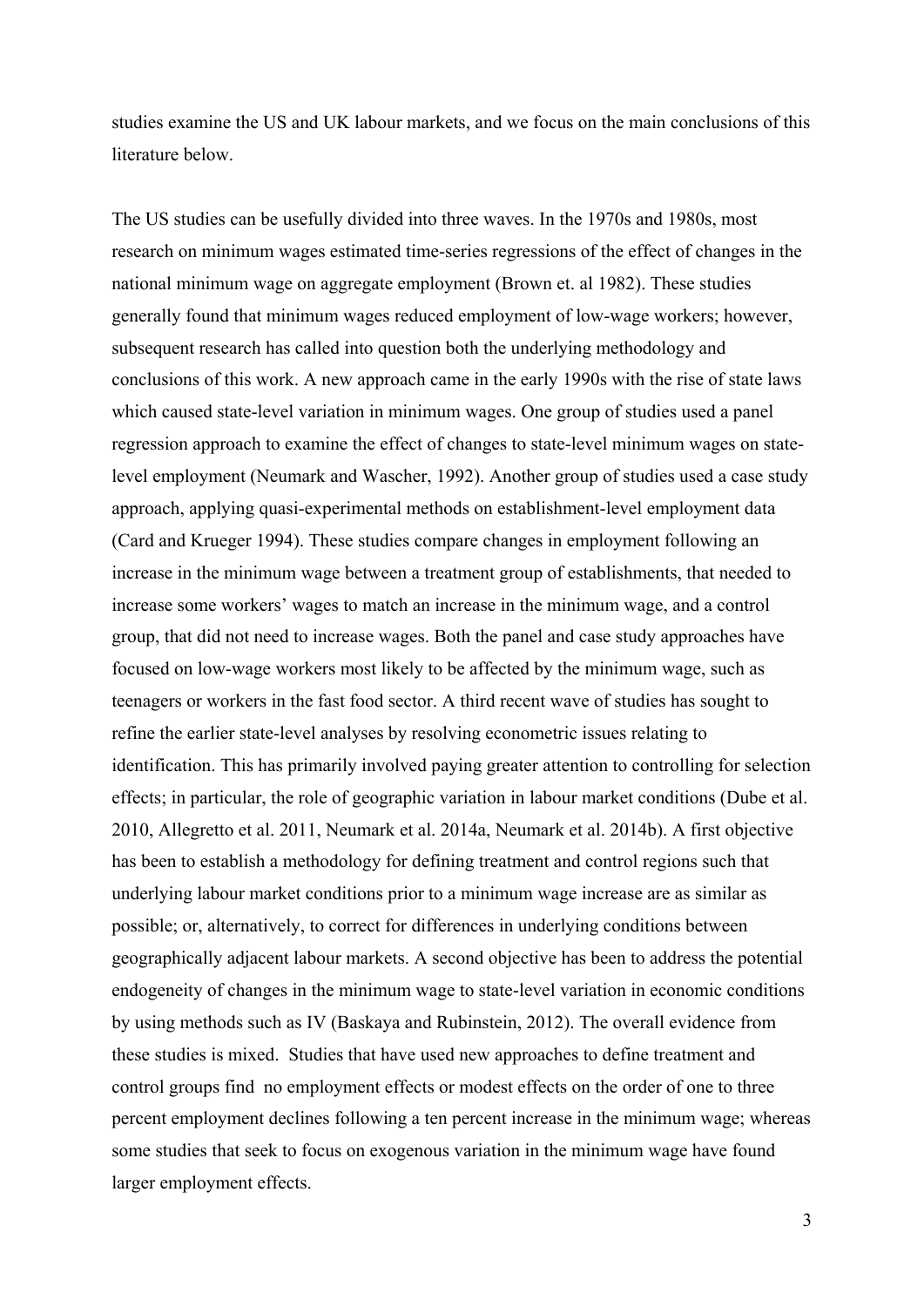A small set of UK studies examine the effects of Wage Councils, which set minimum rates from 1909 to their abolition in 1993 (Dickens et al. 1999). The UK Wage Councils functioned in much the same way as the Victorian Special Boards, setting industry-specific rates in low paid sectors. The evidence suggests that between 1978 and 1993 minimum wages set by the Wages Councils significantly reduced the within-industry dispersion of earnings, but did not create unemployment (Dickens et al. 1999). Later UK research has focused on the national minimum wage which was introduced in 1999 (Stewart 2004 and Dickens et al. 2015). These studies have used differences in the impact of increases to the minimum wage between workers – according to their position in the earnings distribution or their geographic region – to identify the employment effects of the minimum wage. As with much of the rest of the literature, the evidence from these studies is mixed.

Another issue addressed in the literature has been that adjustment to a binding minimum wage may occur on margins other than employment. As with the literature on employment effects, there is not a strong consensus on other possible outcomes of minimum wage increases. The most widely studied non-wage outcome is hours of work. Some of these studies have found that hours of work tend to experience small declines following minimum wage increases (Brown 1999, Couch and Wittenburg 2001, and Stewart and Swaffield 2008). However, other studies have found no measurable effects (Connolly and Gregory 2002 and Zavodny 2000). Likewise, the evidence on other outcomes is mixed. Card and Krueger (1997) find that state-level minimum wage increases in the 1990s had no effect on fast food prices or on the likelihood that workers receive free meals; whereas Seltzer (1997) finds considerable anecdotal evidence to suggest that the initial imposition of the American federal minimum wage in 1938 led to increases in night shift work in southern textile industries.

For our purposes, there are three main lessons to be drawn from the extensive existing literature. A first major lesson is the importance of extensive variation in the minimum wage in order to be able to identify its effect on employment. This was the main justification for the shift in the US from time-series analysis to studies using state-level variation in minimum wages (Kennan 1995). A second major lesson is the importance of controlling for labour market conditions at the level of the market at which the minimum wage applies. If this is not done then the estimated coefficient on the minimum wage variable may be biased due to correlation between the change in the minimum wage and underlying conditions in labour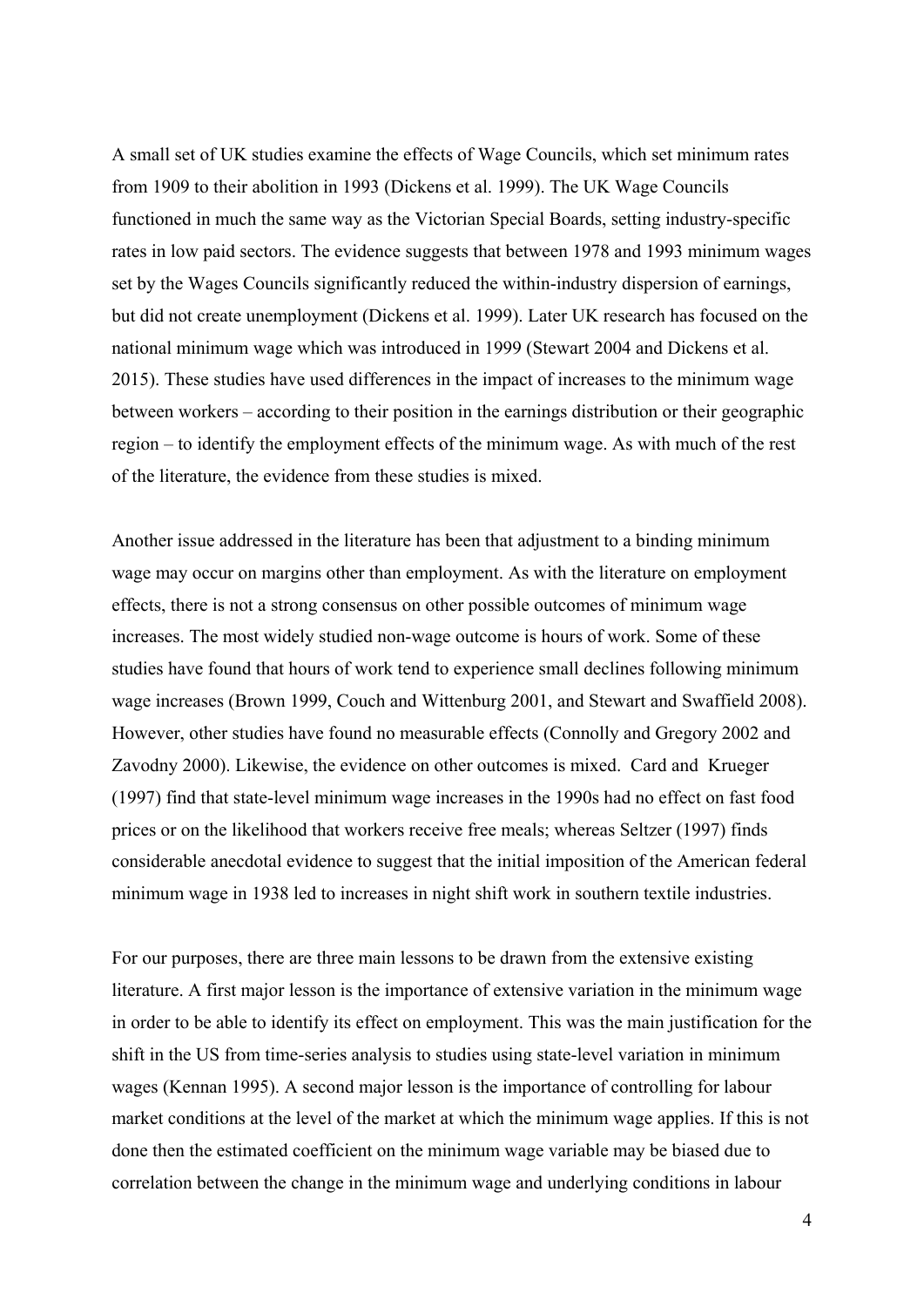market to which that change is applied. For example, a major concern for the US literature that uses cross-state variation in minimum wages is that changes to those minimum wages may be correlated with regional trends in employment (Dube et al. 2010 and Allegretto et al. 2011). A third lesson is that it is important to consider whether changes to the minimum wage can be considered exogenous to market conditions. If the process of setting the minimum wage is done on the basis of current economic conditions – at least to some degree – then there may be reverse causation between employment and the minimum wage and standard estimates of the effect of minimum wages will be biased.

The nature of the minimum wages set under the FSA and the available data enable us to at least partially address the empirical issues that have been raised in the literature. The decentralised nature of minimum wage setting under the FSA meant that considerable variation in minimum wages existed across trades and over time during the period of our study. Our data are drawn from the annual *Report of the Chief Inspector of Factories, Workrooms, and Shops*. The *Reports* contain trade-level data on employment and average wages grouped by age and gender of workers and a list of minimum rates applying to every occupation within each covered trade. Our main analytical approach is to estimate panel regressions on trade-level changes in average wages, employment, and other outcomes as a function of changes in the relevant minimum wage. We control for market conditions by including year dummies and trade fixed effects in all models. In addition, in some regression specifications we include lagged changes in employment in order to capture time-varying trade-specific conditions. We address the possibility of endogeneity in minimum wage determination using an instrumental variables approach. Our instrument is based on a discrete change in the minimum wage setting process following the Federal-level Harvester Judgement in 1907, which established the principle of a living wage. It will be shown that, while the Harvester Judgment did not apply directly to workers in our sample, it had spillover effects to wage setting by the Victorian Special Boards, especially for the lowest-wage workers. Finally, we examine a variety of other outcomes such as substitution between different types of workers, hours of work, the maximum ratio of apprentices and improvers to adult workers, and Sunday and overtime pay.

We find that minimum wages under the FSA were binding, at least for some workers. The ratio of the minimum wage to the average wage was much higher than occurs in modern labour markets. There was a strong trade-level relationship between increases in minimum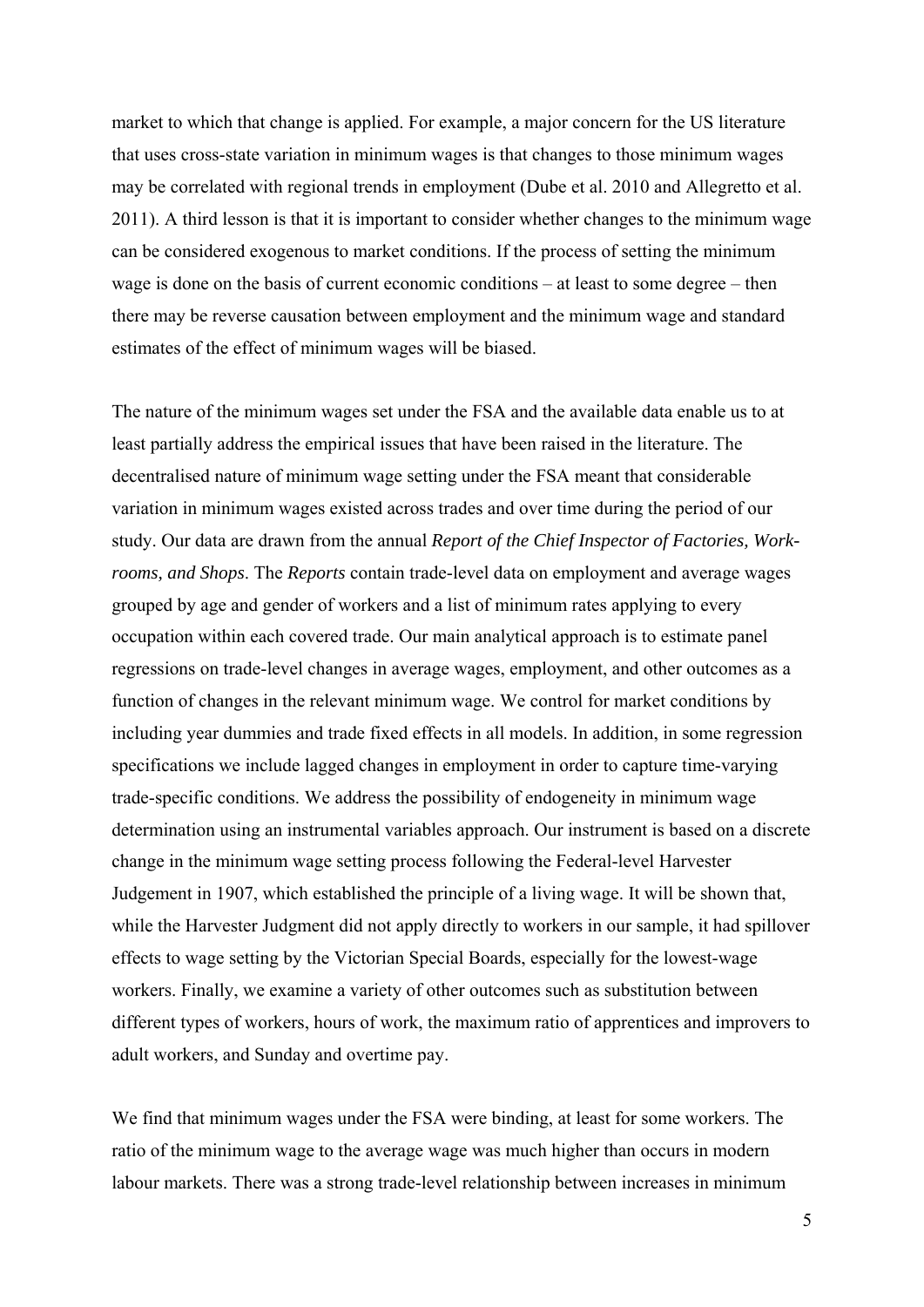rates and increases in average wages. This relationship is much stronger for trades that previously paid average wages close to the lowest minimum rate. We also find that the minimum rates had relatively little effect on employment. Ordinary least squares regressions suggest a small negative employment effect, similar to estimates in modern studies. However, this result is not robust across specifications and we do not find a statistically significant causal effect using an IV approach. Similarly, we find very limited evidence that increases minimum wages had significant effects on other margins. We speculate that the absence of a large employment effect was partially due to the fact that the membership of the Special Boards was comprised of insiders who closely followed market conditions for their trade when setting minimum wages. However, even when attention is restricted to wage changes that can plausibly be regarded as exogenous to market conditions, the absence of an effect on employment persists.

The outline for the remainder of this paper is as follows. The second section describes our data. The third section provides a brief historical overview of the Victorian Factory and Shops Act, specifically focussing on the manner in which minimum wages were set and enforced. The fourth section estimates the effects of minimum wages on wages, employment, and other labour market outcomes. The fifth section discusses the econometric findings and concludes.

#### **II. Data**

The primary source of data for this study is the annual volume *Report of the Chief Inspector of Factories, Work-Rooms, and Shops*. The *Reports* are an exceptionally rich source of data, providing detailed information about minimum wage rates, average wages, and employment in covered trades. To the best of our knowledge, this is the most comprehensive data set covering early minimum wage laws that has yet been collected. The *Reports* contain a list of all provisions of the FSA, updates on the state of the Victorian economy, a summary of conditions and enforcement for each trade covered by a Special Board, and a summary of prosecutions. The *Reports* also contain several appendices, which provide most of the data used in this paper. We obtained data from the following appendices. Employment and average wages in covered trades are from "Special Board Trades" (henceforth SBT); employment and wages in uncovered trades, from "Chief Inspector of Factories' Report" (henceforth CIFR); minimum wage rates and other terms set by the Special Boards from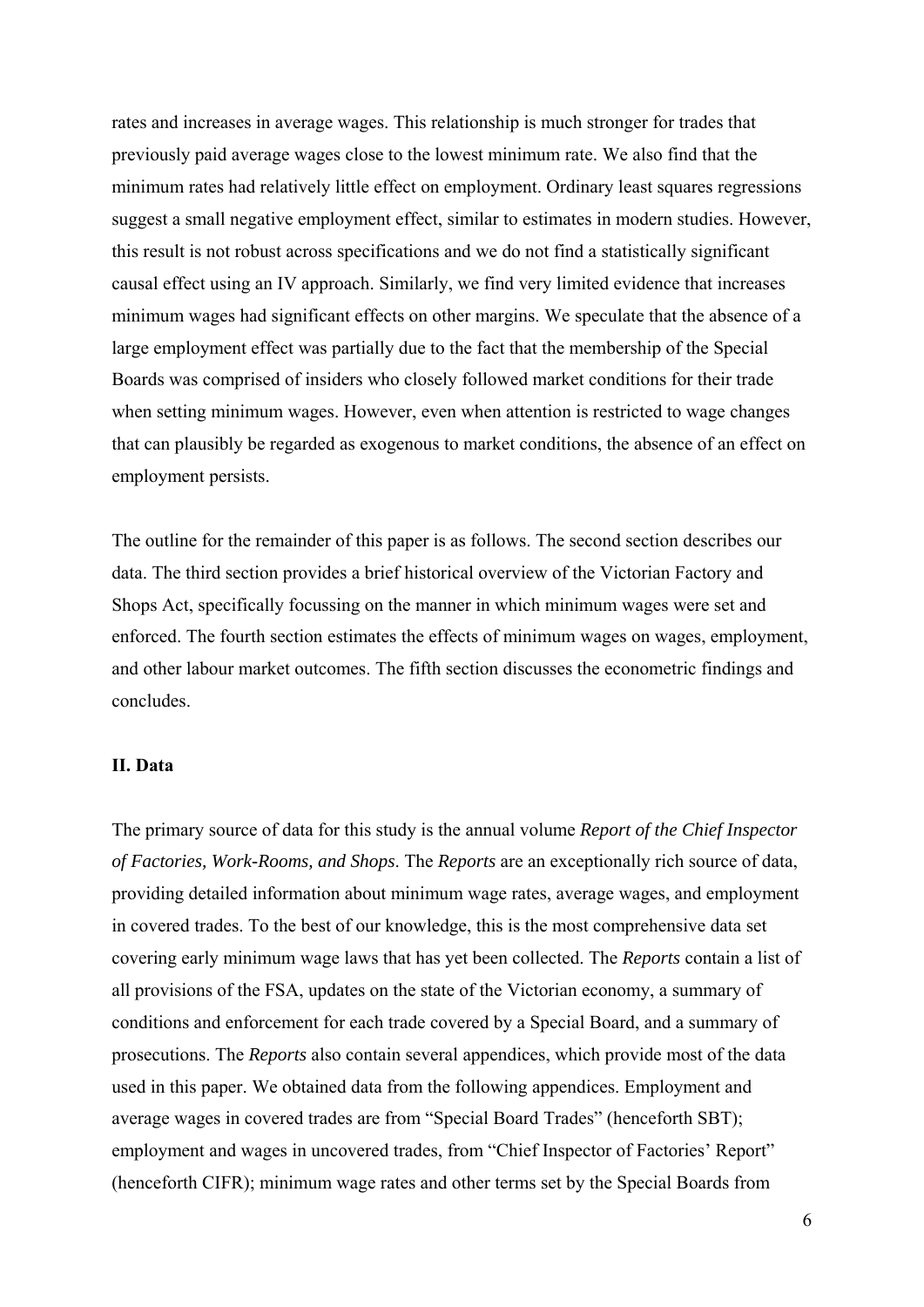"Wages Fixed by Special Boards" (henceforth WFSB); and prosecutions for violations of the Act from "Analysis of Prosecutions". We have gathered data on employment, average wages, and minimum wages in covered trades beginning in 1900, the first year in which these data are reported in a consistent manner, through 1913. We chose to stop at 1913 because of the disruption to labour markets caused by the First World War and the large-scale switch from state to Federal minimum wage legislation in the 1920s (Hatton and Withers 2014).

The main data used in this paper are drawn from the Special Board Trades and Wages Fixed by Special Boards Appendices. The SBT Appendix reports age-specific average nominal wages and employment by gender in each trade covered by a Special Board. In addition, it provides separate employment figures for adults who were subject to the minimum wage, piece rate workers, "general workers", and youths working as apprentices or improvers. Figures for apprentices and improvers are recorded for each age between 13 and adulthood (typically 21, but up to 24 in a few trades). The cell sizes for the different age groups are often very small and thus in the analysis we have pooled workers into four sub-groups: piece rate workers, adults subject to the minimum wage rate, youths aged 13-18, and youths aged 19-adult. The SBT Appendix does not specify a survey date, and it is likely that different employers returned their surveys at different points in time. Because we cannot be certain of the timing of the collection of these data relative to the timing of changes to the minimum wage, in the empirical analysis we include a lagged minimum wage variable as well as a contemporaneous variable. The WFSB Appendix lists all time-based minimum wages for trades covered by Special Boards, but not piece rates. The number of separate minimum wages set by the Special Boards was frequently very large; with up to 200 separate minimum rates within a single trade. Most trades had separate occupation-specific (and sometimes location-specific) minimum rates for adult men and women, apprentices, and improvers.

There are two important inconsistencies between the SBT and WFSB Appendices in the way data is recorded. Employment and average wages are aggregated to the trade level in the SBT Appendix, whereas minimum wage rates are recorded at the occupation level in the WFSB Appendix. A second inconsistency is that minimum wage rates for apprentices and learners were typically based on years of experience, whereas employment and earnings were always reported by age. We have handled these inconsistencies in the data in the following manner. Our approach to recording minimum wages has been to aggregate rates up to the trade level, with separate rates based on gender and age. This was necessitated by the fact that the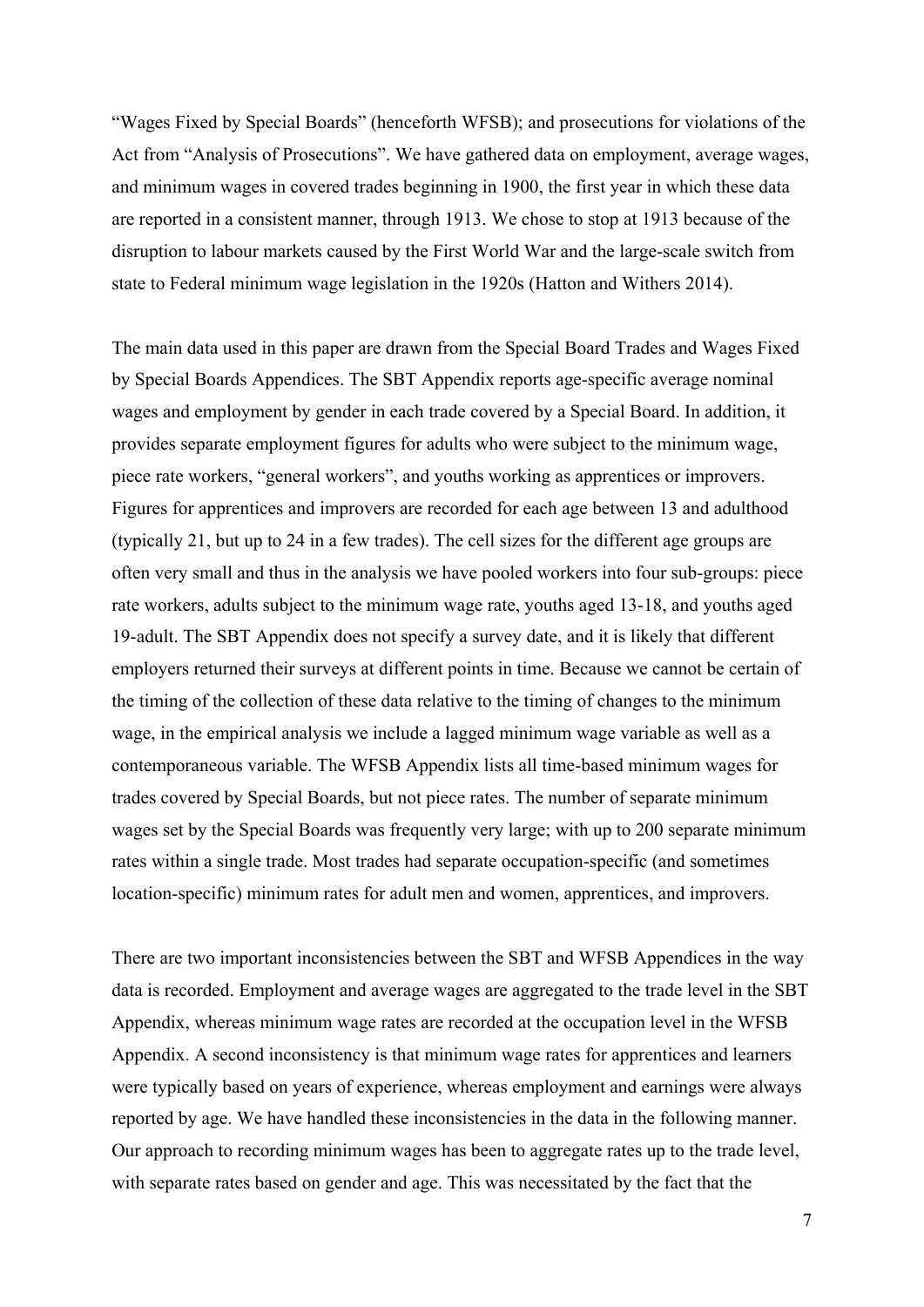*Reports* do not contain information on average wages or employment at the occupation level, and thus we need to select a single minimum wage for all workers in each trade in each year. This will introduce noise into our regressions, as any minimum rate that we select will not have been applicable to all workers in the trade. However, we believe that this effect is likely to be small as there tended to be a fairly close correlation over time between the different  $occupation-specific minimum rates within trades.<sup>1</sup> We construct gender-specific and age$ specific minimum wages based on the overall distribution of minimum rates. Specifically, we use the lowest, median, and highest adult minimum wage rates for both men and women and the age 16 and age 19 (or second and fifth year of experience) minimum wage rates for apprentices and improvers for each trade covered by a Special Board. In our analysis, we use the lowest adult minimum rate for our main specification, and other minimum wage rates in additional regressions as a robustness check. As an additional robustness check, we have constructed the minimum wage variables using only occupations that were specifically listed in the WFSB Appendix in every year of our sample period that the trade was covered by a Special Board.<sup>2</sup>

The Awards also specified several non-wage terms of employment. We have collected data on several terms that were recorded fairly consistently over the period of this study, namely, the maximum number of hours in the standard workweek, the maximum number of apprentices and improvers per adult male and adult female worker, and the rates of pay for Sundays and overtime. It is likely that other terms may have been more important in specific trades, but, in the absence of systematic data, they are not suitable for quantitative analysis. In our analysis, we have recorded the data on other outcomes as it is reported in the WFSB Appendix. We have standardised the units of measurement and have made several decisions about how to enter data where multiple values are reported in these series, but have not

<sup>&</sup>lt;sup>1</sup> We have estimated the correlation coefficients between the lowest, median, and highest real minimum wages for adult males over time and across Special Boards. These coefficients are 0.75 for the lowest and median minimum rates, 0.39 for the lowest and highest minimum rates, and 0.75 for the median and highest minimum rates.

<sup>&</sup>lt;sup>2</sup> The logic behind this approach is that smaller occupations were sometimes initially ignored by Special Boards, but were later given separate rates. The addition of new minimum rates for these occupations often implied changes to our calculated lowest and median minimum rates, without actually changing the minimum rates that actually applied to most workers. For example, Fosters Brewery complained in 1902 that an earlier decree meant that they had to overpay three workers employed to clean bottles (Victoria, *Papers of Special Boards*, VPRS 5466, Brewer's Board, unit 16). Subsequent decrees had a minimum rate for bottle cleaners, and this was the lowest minimum for the trade. More generally, in over half of the cases with a decline in the lowest nominal minimum wage, it was because of the addition of a new occupation, rather than a decline in an existing occupation-specific minimum rate.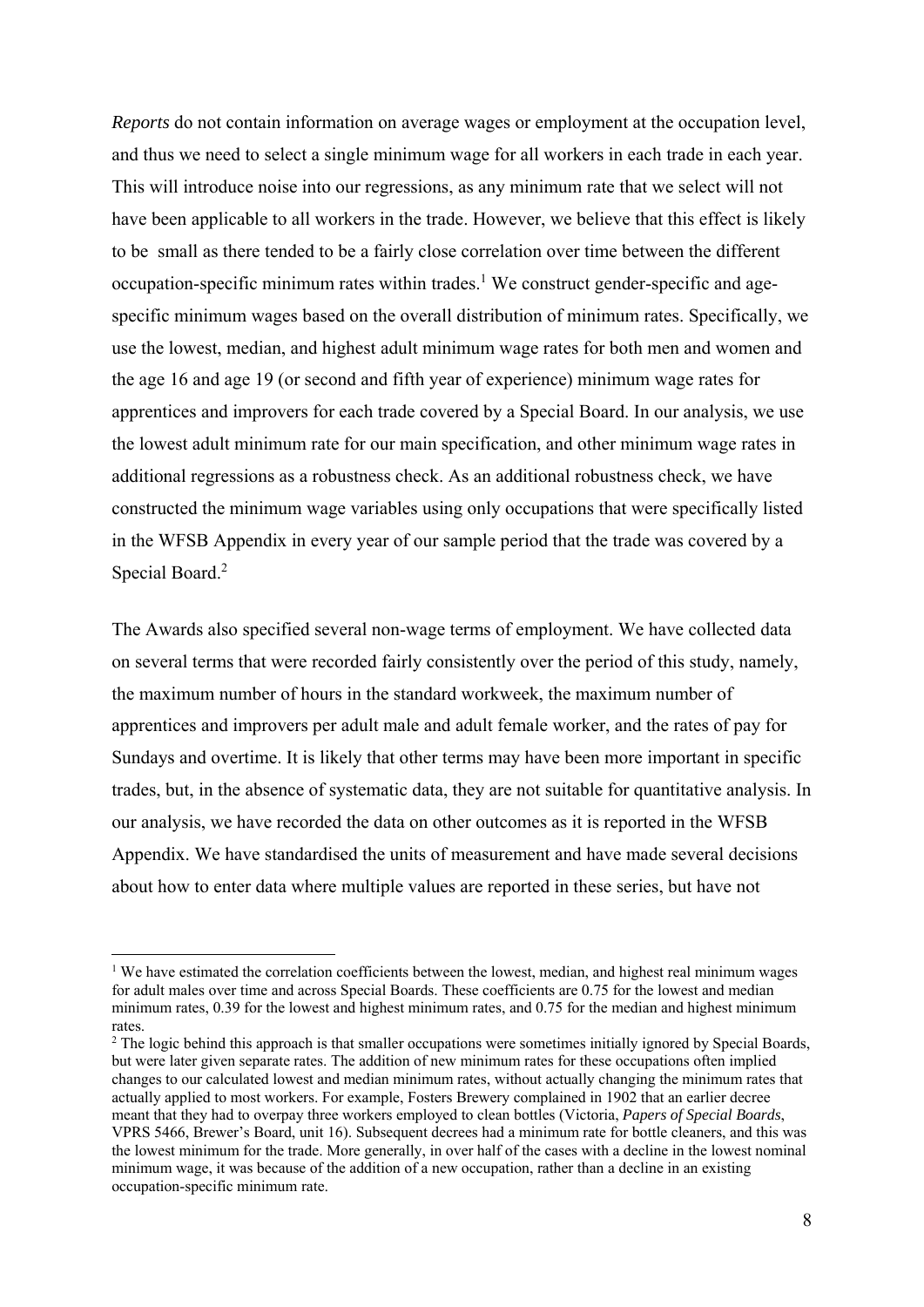extrapolated for missing data.<sup>3</sup> The Awards often specified different standard working hours across occupations within a single trade. However, unlike the minimum wage rates, which typically took a wide range of values across occupations, most trades had a single standard workweek and very few had more than two or three different values for maximum hours. In cases where more than one value of standard hours is specified we use the value from a single occupation over the entire sample period. We chose an occupation that had the most commonly specified standard hours in the first year the trade was covered under an award.<sup>4</sup> Some awards specified multiple overtime rates, typically with the rate increasing as the number of hours over the standard workweek increased. In all cases, we record the overtime rate as the rate for the first hour past the standard workweek. Finally, both the overtime and Sunday rates were normally listed as a percentage of salaries, but occasionally as fixed amounts per hour. In these cases were have converted the fixed rates into percentages using the lowest minimum wage divided by the standard number of hours as the base salary.

We use two additional sources of data. We use information from the historical files of the Special Boards, held at the Victorian Public Record Office in North Melbourne (Victoria, VPRS 5466 various years). These records, which are uneven in coverage and quality, provide descriptive evidence on market conditions prior and subsequent to the establishment of Special Boards and insights to the process of minimum wage setting. Finally, we use McLean and Woodland, series X-5, Melbourne prices, to deflate the nominal wage data from the original sources into real wages (McLean and Woodland 1992).

#### **III. The Victorian Minimum Wage Law**

Victoria was among the first places to pass protective labour legislation, dating back to the 1873 *Factory Act*. Although the *Factory Act* was passed later than the first laws in European industrial powerhouses such as the UK (1833) and Germany (1853), it pre-dates legislation in other European and new world nations (Huberman and Meisner 2010). Even the other

<sup>&</sup>lt;sup>3</sup> We have also constructed alternative apprentice ratios, improver ratios, Sunday rates, and overtime rates extrapolating for missing data. We substitute the improver ratio for the apprentice ratio wherever an apprentice pay scale exists but the apprentice ratio is missing and visa versa. We also substitute Sunday rates for missing overtime rates and visa versa and male apprentice and improver ratios for missing female ratios if there is female employment in the trade. The number of missing observations is relatively small, except for the apprentice ratios, which were not listed in the WFSB Appendix between 1903 and 1909.

<sup>&</sup>lt;sup>4</sup> In the absence of data on employment by occupation, the choice of occupation used to construct the hours variable was somewhat arbitrary. Fortunately, this is unlikely to have much of an effect on the analysis because changes to the number of hours specified in the Awards were usually made for all occupations at the same time.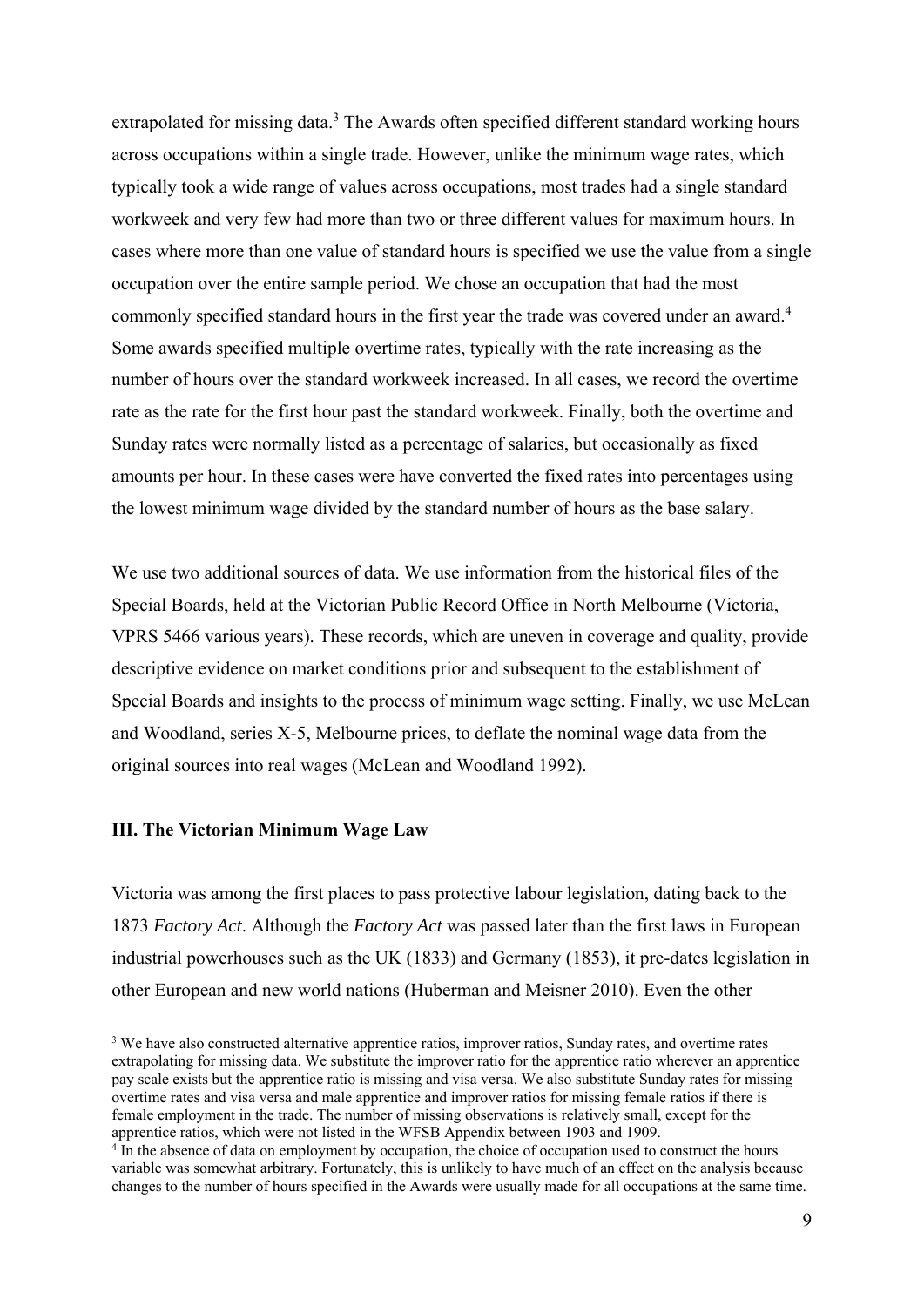Australian colonies only began legislating in the 1890s. The 1873 *Act* was limited in scope, covering only factories with at least ten workers. It restricted employment of women to no more than eight hours per day under most circumstances; prohibited employment of young children; allowed inspectors to enter the workplace; and created a board which could regulate factories' warmth, cleanliness, and sanitation based on the recommendations of the inspectors (Hagan 1964). An amended *Factories and Shops Act*, passed in 1885, increased coverage to include shops, reduced the minimum establishment size to six workers, and increased the number of inspection staff. More importantly, the 1885 *Act* required the Chief Inspector to produce an annual report of workplace conditions, employment, wages, and enforcement. It is from these reports that most of the data used in this paper are drawn.

The FSA was amended again in 1890 and 1894, but for the purposes of this paper, the most important amendment came in 1896. The 1896 amendment established the principle of minimum wages set by Special Boards. Initially Special Boards were established for only six trades: boots, bakeries, bread-making, clothing, underclothing, and furniture. These trades were chosen because they were thought to be prone to "sweating" and because they employed large numbers of women (boots, clothing, underclothing), employed large numbers of Chinese workers (furniture), or because they were important to the public health (bakeries and bread). The Boards began to set minimum wages in 1897. A series of amendments to the FSA in 1900, 1902, 1905, and 1908 established the permanence of Special Boards and expanded their scope. From 1900, minimum wages could be set for any factory-based trade. From 1908, coverage was extended to virtually all trades, not just those based in factories. As a result of these amendments, the number of Special Boards and hence workers covered by minimum wages, grew rapidly after 1900. Figure 1 shows the number of trades and workers covered between 1898 and 1913. The total number of covered workers increased approximately tenfold during this period from 11,332 to 113,807. As can be seen in Figure 1, this increase was due to both an increase in coverage and the growth of Victorian industry.

Minimum wages under the FSA were set in the following manner. The process began when either employers or employees petitioned for coverage under a Special Board. If a petition was successful, a Board would be appointed. The Boards were comprised of between two and five elected representatives of the workers, an equal number of elected representatives of the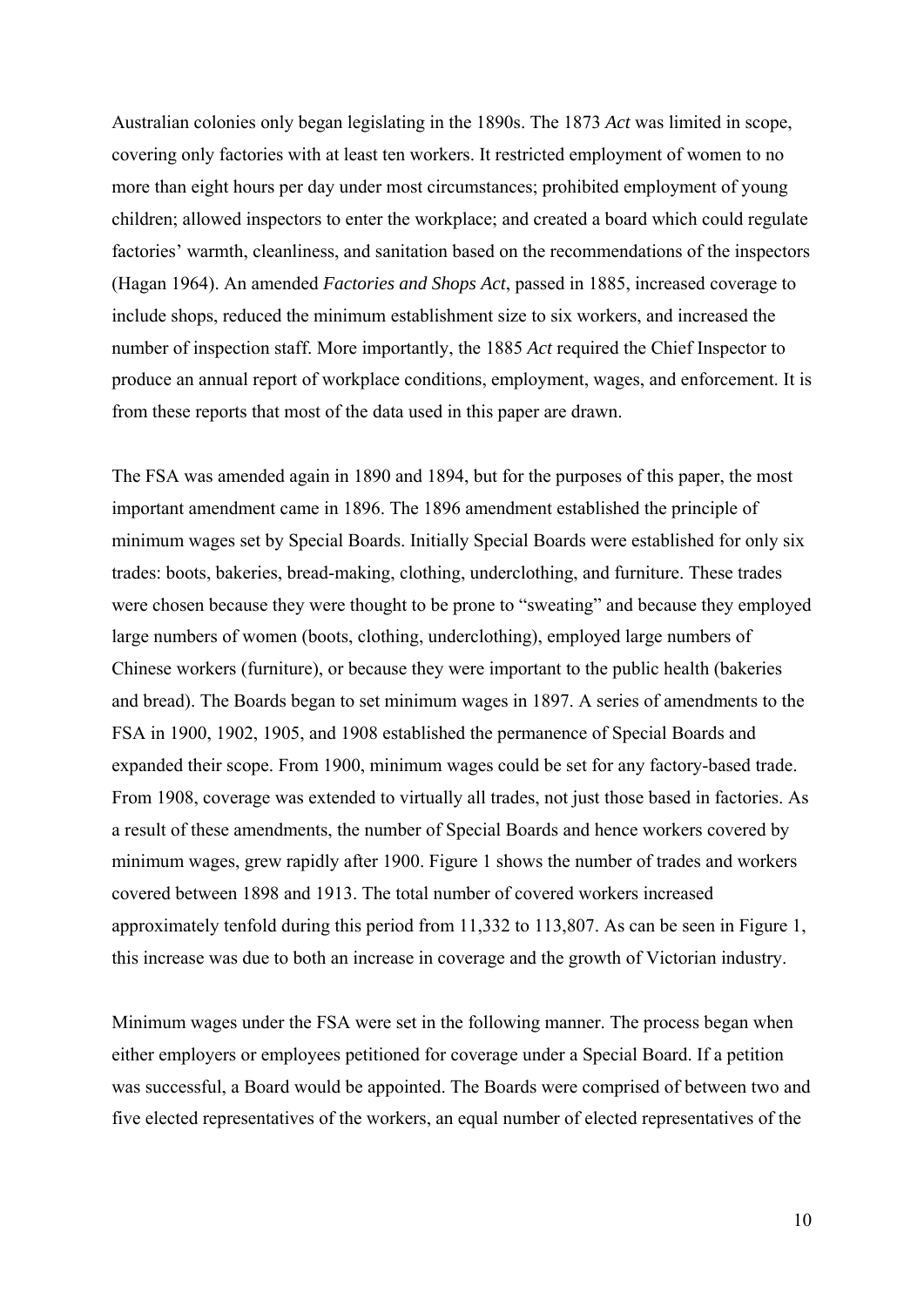employers, and a neutral chairman agreed by the other Board members (Hammond 1915a).<sup>5</sup> Following its appointment, the Board heard evidence from interested parties concerning factors such as the cost of living, the level of demand in the trade, the cost of doing business, and the availability of imported substitutes. After hearing this evidence, the Board would set a minimum wage schedule. Prior to 1907, the FSA dictated that the Special Boards "were to base their Determinations on the rates paid by reputable employers to employees of average capacity" (Rankin 1916, p. 16). Later amendments to the Act simply stated that the Special Boards needed to consider several market-related factors in setting minimum rates, such as the nature of work, the age and sex of workers, place and time of work, whether employment was casual or long-term, etc (Rankin 1916). Although in principle a minimum wage schedule could be passed by a bare majority of votes, contemporary observers generally noted that the Special Boards usually worked by consensus and were characterized by cooperation and compromise. For example Hammond wrote, "More than once in a wage board meeting I have heard employers admit … that an increase in the rates of pay was necessary. On the other hand, I have seen workers regretfully agree to accept lower rates of pay than those for which they were contending, because they were convinced that the trade would not at the time stand the full increase demanded" (Hammond 1915a, pp. 499-500). The schedule of rates agreed upon by the Boards were often extremely detailed with separate minimum rates for men and women, for specific occupations, for workers under age 21, for different locations, and for learners and apprentices. In addition to setting minimum wages, the Special Boards were also empowered to set minimum piece rates; maximum weekly hours; Sunday and overtime rates of pay; limits on the number of children, apprentices, and improvers who could be employed; and a schedule for the progression of apprentices to minimum wage workers (*Report of the Chief Inspector*, Rankin 1916).

The testimony before the Special Boards provides insights as to the motives of both workers and employers. Testimony from the hearings of the Boot, Pastry Cook, and Jam Boards suggests that adult male workers typically argued for the establishment of Boards not only to achieve a higher average level of wages, but also to increase the wage relativities of women and children to reduce competition (Victoria, VPRS 5466, Boot Board (unit 11), Jam Board (units 111-12), and Pastry Cook Board (unit 135)). Employers who argued for the

<sup>&</sup>lt;sup>5</sup> Between 1902 and 1905 the chair was chosen by the employers, giving them effective veto power over any new decrees.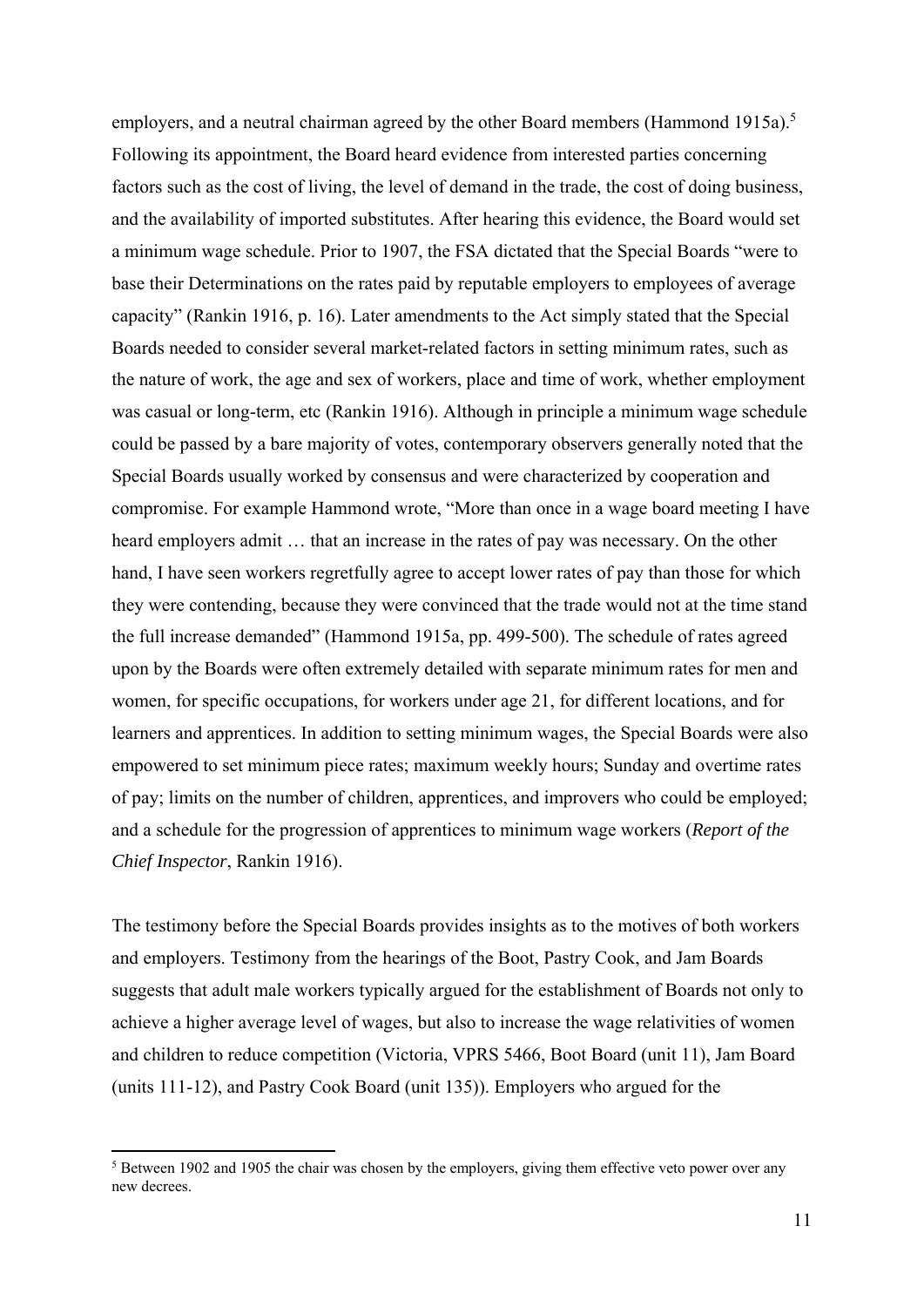establishment of Boards generally did so on the basis that it would prevent other employers in their trade from being able to charge lower prices by paying their workers sweating rates (Victoria, VPRS 5466, Flour Board (unit 71), Ironmoulders Board (units 109-10), and Printing Board (units 147-48)). There were, of course, many employers who opposed the establishment of Boards based on the belief that their effect would be to raise their labour costs (Victoria, VPRS 5466, Aerated Water Board (unit 1) and Boot Board (unit 11)).

As with earlier legislation in Europe, the initial purpose of the FSA was the protection of women and children, who were considered to be particularly vulnerable to exploitation. The original 1873 Act did not govern employment terms for adult men. The earliest Special Boards covered trades that disproportionately employed women and children. Subsequent boards covered increasingly male-intensive trades. Females (children under age 16) comprised 51.18 percent (33 percent) of total 1913 employment in the original six trades. The corresponding figures were 28.09 percent (3.49 percent) and 14.80 percent (2.62 percent), respectively for trades first covered between 1901 and 1908 and between 1909 and 1913. In addition to the change in the composition of covered trades, there was a within-trade decline in employment of women and children over the period of this study. Overall, the percentage of females among workers covered by Special Boards dropped from 57.79 in 1900 to 31.67 in 1913 and the percentage of children under age 16 dropped from 6.27 to 3.22.

Scholars have long argued that one of the biggest obstacles to effective minimum wage legislation is the absence of effective enforcement (Ashenfelter and Smith 1979, Gramlich et al. 1976, Seltzer 1997). Evasion of labour law is notoriously difficult to measure and we are not able to directly estimate the extent of compliance with the FSA. However, there is considerable evidence to suggest widespread voluntary compliance, backed by active judicial enforcement. When Victoria first passed minimum wage provisions in 1896, it already had over two decades of experience with factory legislation. Many of the previous amendments to the FSA were specifically designed to increase compliance. The 1885 Act established a centralized inspectorate and eliminated enforcement by local councils, which most contemporaries believed to be relatively ineffective (Coghlan 1918, Hammond 1915a, Reeves 1923). The 1885, 1890, and 1894 amendments increased employers' reporting requirements, required the publication of the names of business owners convicted of non-compliance, increased the size of the inspectorate, and granted inspectors greater access to employers. The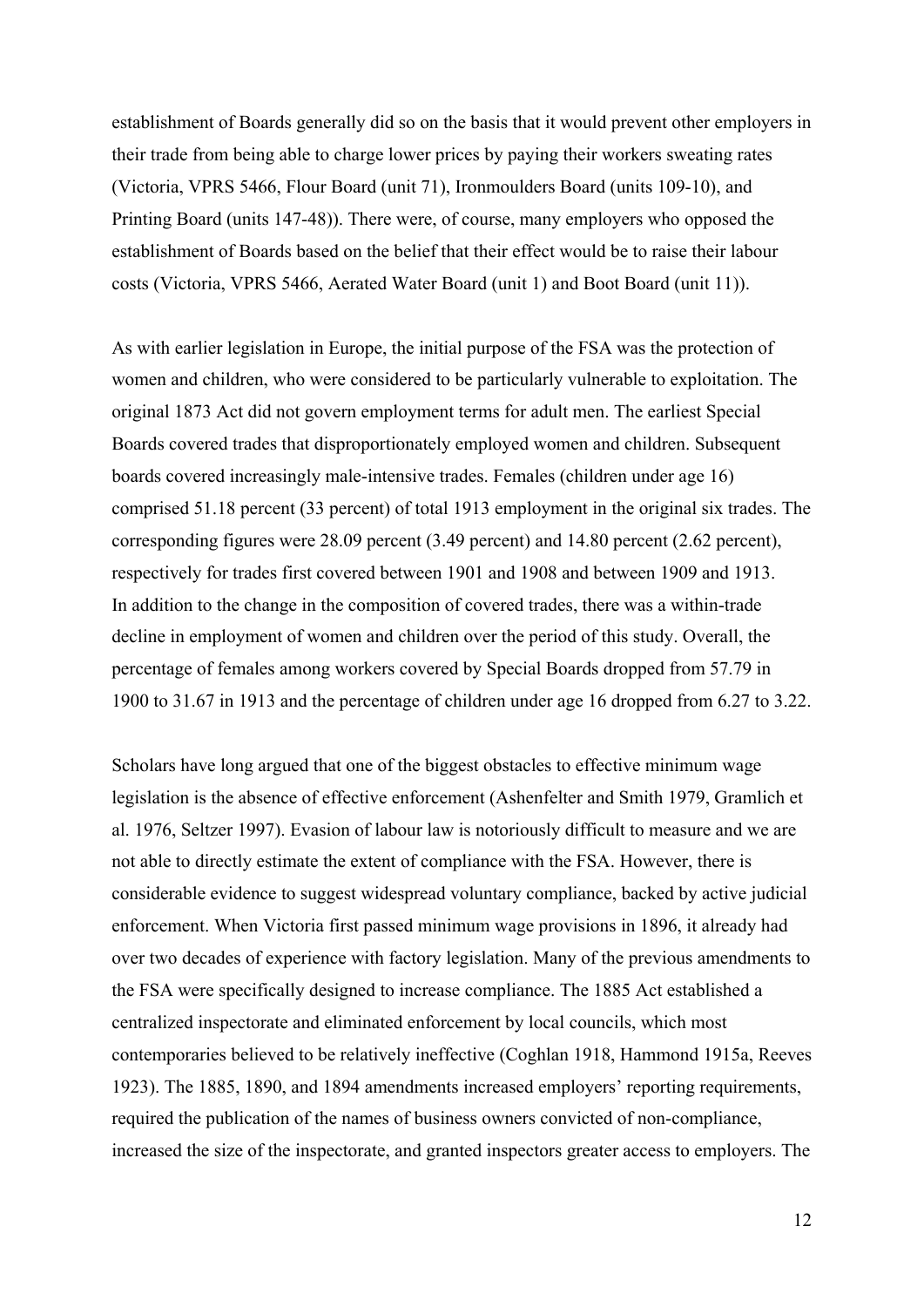establishment of Special Boards probably further increased compliance through the indirect mechanism of strengthening trade unions.<sup>6</sup>

The direct evidence from the *Report of the Chief Inspector* generally suggests high levels of compliance with the minimum wage decrees. From around 1898 onwards, the factory inspectors usually reported high levels of compliance in most trades, with the exception of those dominated by Chinese workers (*Report of the Chief Inspector* various years and Rankin 1916). The *Reports* also suggest a willingness of the courts to enforce the law. For example, in 1898 the Chief Inspector stated, "the penalties inflicted by the magistrates have been somewhat in proportion to the offenses and the difficulties of obtaining evidence" (*Report of the Chief Inspector* 1898, p. 20). The *Reports* provide annual data on the number of prosecutions, number of convictions, fines, and court costs imposed for violations of the FSA. These data show that over the period of this study there was an increase in the number of violations successfully prosecuted and penalties imposed, roughly paralleling the increase in coverage shown in Figure 1.<sup>7</sup> Other contemporary evidence also generally suggests that the FSA was effectively enforced. Rankin argues that during the depressed conditions of the 1890s, evasion was fairly common, but by the early-1900s compliance was the norm (Rankin 1916). Hammond argues that many of the early violations of the law resulted from confusion about which rates were meant to cover specific workers, but as the determinations were clarified over time, "most of the difficulties [were] overcome, and … employers [were] showing an increased willingness to observe the law" (Hammond 1915b, p. 619).

There were two other Australian legislative developments concerning minimum wages during the period of this study that deserve a brief mention. First, beginning in 1900, other states followed Victoria and passed their own minimum wage laws. These laws were established in South Australia (1900), New South Wales (1901), Western Australia (1902), Queensland (1908), and Tasmania (1910) (Neumark and Wascher, 2008). Secondly, the potential for conflicts between state laws for employers operating in more than one state led to the passage

<sup>&</sup>lt;sup>6</sup> The employee representatives on the Special Boards were almost always union officials. This effectively guaranteed unions a place at the bargaining table, and, as a result, union membership increased dramatically after 1900. This, in turn, proved to be important for enforcement of the FSA because prosecutions typically began with a worker complaining to their local union official about violations of the Act, followed by a brief investigation and a union report to the factory inspectors (Hammond 1915a, Hammond 1915b).

The number of cases prosecuted increased from 14 in 1897 to 30 in 1900, 40 in 1905, 63 in 1910, and 166 in 1913. There was considerable year-to-year variation in conviction rates and average fines. Over the period 1897- 1913, 71.3 percent of prosecutions resulted in a conviction and fines plus court costs averaged £117.04 per prosecution.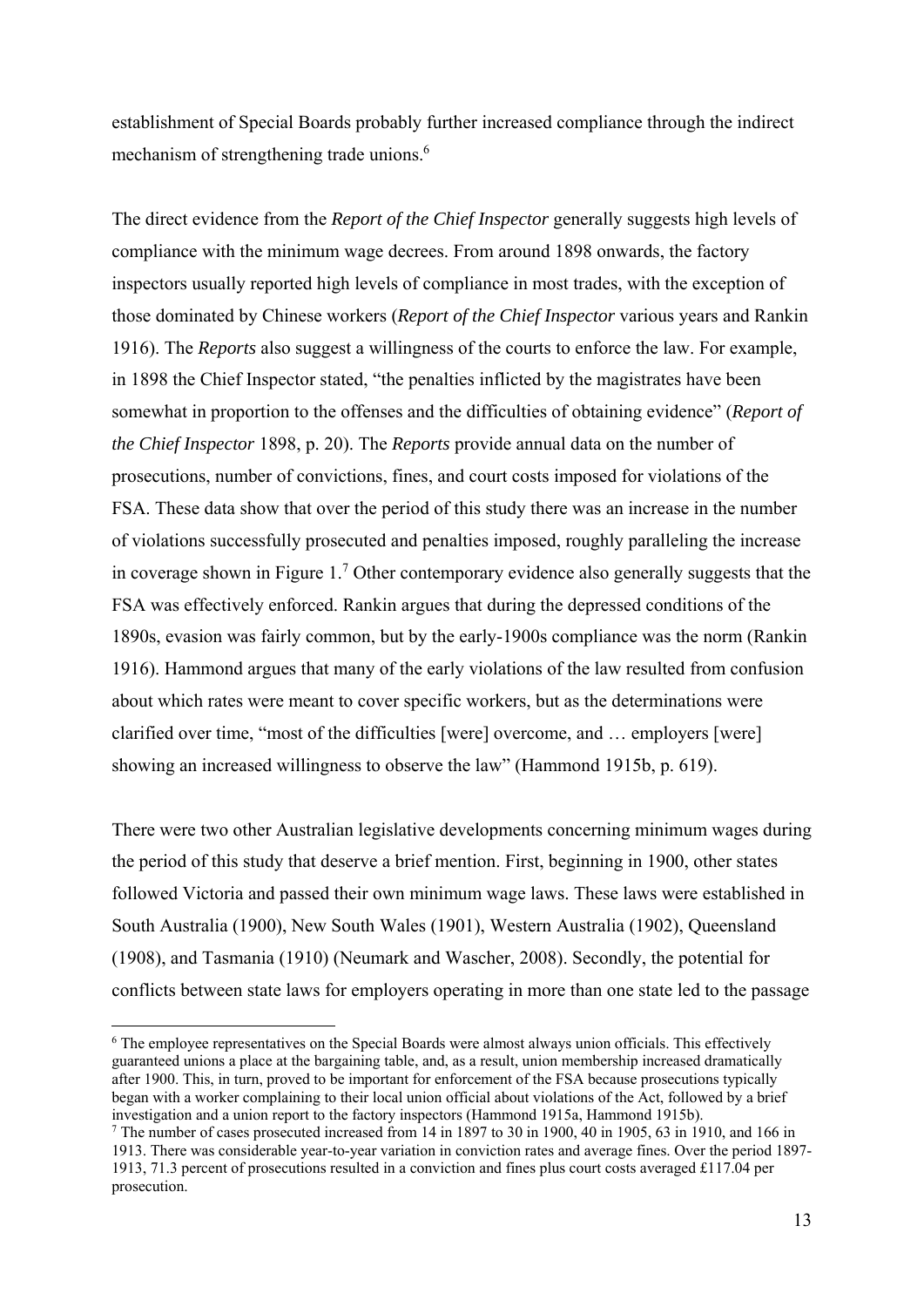of a Federal law, the Conciliation and Arbitration Act (CCA) of 1904. Prior to the 1920s, very few cases were tried under the CCA, which only applied when there existed the possibility of industrial disputes extending beyond one state. Far more workers were covered by the various state laws (Hatton and Withers 2014). However, the CCA is nonetheless very important for our study because of one case, the 1907 Harvester Judgement (*Commonwealth Arbitration Reports*, 2CAR1). The case established the principle that industries receiving tariff protection were required to pay a living wage. Between 1907 and 1914 the living wage was set to 42s per week for an unskilled adult male (henceforth the "Harvester standard"). The Harvester standard was deemed to be "fair and reasonable" and, based on an examination of Melbourne working class household budgets, sufficient to support a family (Isaac 2008). Importantly for our purposes, the Harvester standard was exogenous to broader labour market conditions. Although the Harvester standard only applied to firms covered by the CCA and was not a legal requirement under the FSA, contemporary and subsequent scholars have argued that from 1907 onwards Special Boards used it as a benchmark in setting wage rates (Hammond 1913, Hammond 1915, McCarthy 1968). Because the Harvester standard was explicitly divorced from prevailing market factors, we use it in a series of instrumental variable regressions.

#### **IV. Empirical Results**

Our underlying empirical approach closely follows that of several recent minimum wage studies. As with virtually all of the minimum wage literature, our main interest is to estimate the impact of minimum wage increases on employment. We also examine the effect of minimum wages on average wages, as a necessary condition for a minimum wage to have any effect on employment is that it is binding, at least for some workers. Finally, we examine the effects on a variety of other outcomes to determine whether adjustment to changes in minimum rates occurred on margins other than employment. All of our estimates consider the impact of changes in existing minimum wages, as the nature of the data does not allow us to examine the impact of the initial establishment of Special Boards.<sup>8</sup>

<sup>8</sup> In theory, the impact of the initial establishment of a minimum wage may have been larger than that of a later increase in an existing minimum rate because never-covered firms are likely to be more heterogeneous in terms of labour cost. Unfortunately, we do not believe that the data in the *Report of the Chief Inspector* is sufficiently consistent across appendixes for us to test this possibility. The CIFR Appendix contains average wages and employment in uncovered trades, which, in principle, could be linked to data from the SBT Appendices to obtain a panel of wages and employment prior and subsequent to coverage under a Special Board. However, a majority of trades covered by Special Boards were not previously listed in the CIFR Appendix. Even where the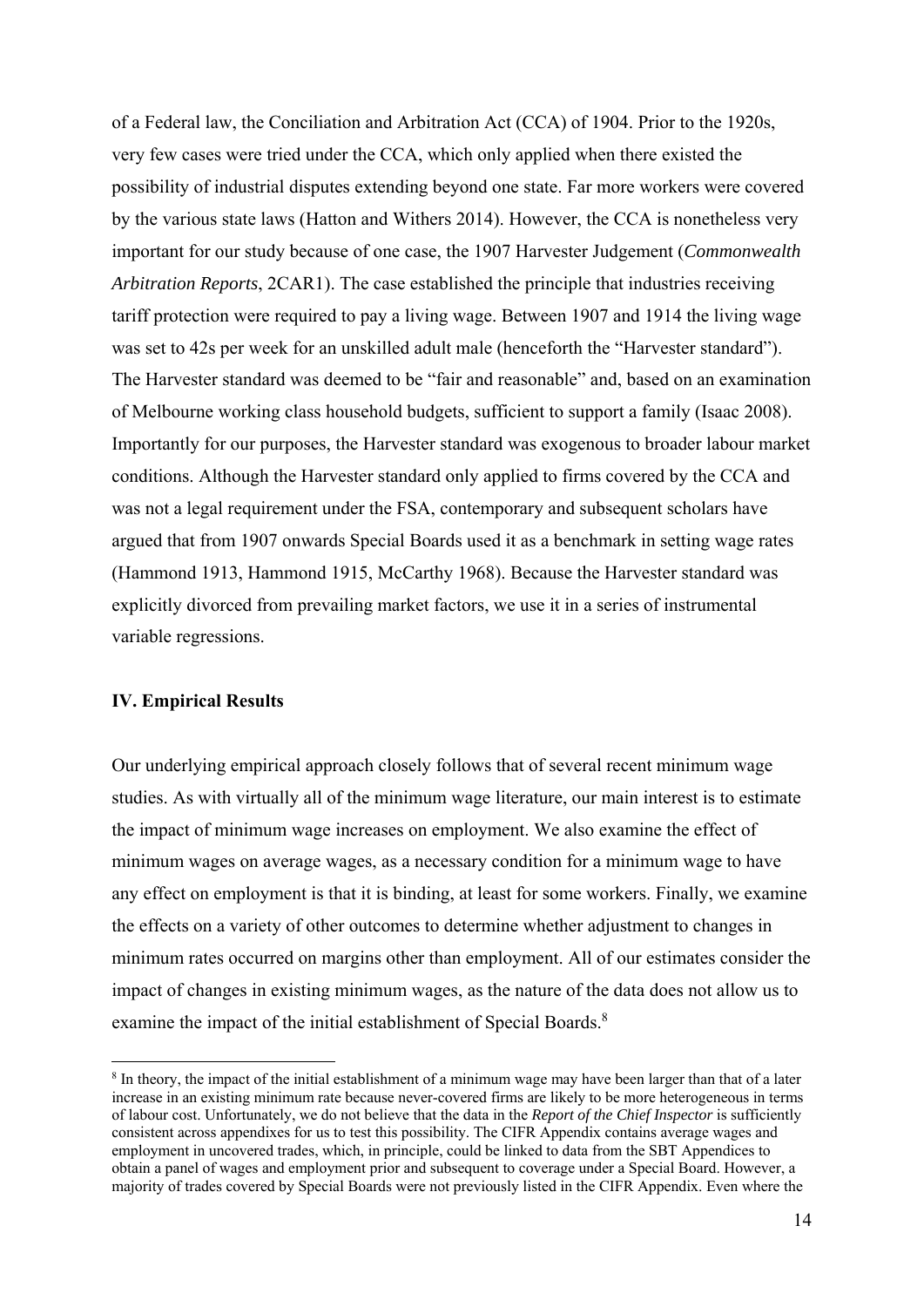#### *1. Wage Effects*

There is considerable descriptive evidence from the reports of contemporaries suggesting that the minimum rates were binding for at least some workers. Rankin (1916) devotes a full chapter to examining the wage effects of the FSA. Although she argues that the wage effects varied substantially across trades and that much of the wage increase over the period was due to broader market factors, she nonetheless concludes that the FSA had substantial effects on several trades. For example, she noted, "the raising of that Minimum at any time have invariably been followed by a rise in the average rate of wages paid to each employee in the trade. … It would seem to be evident, then, that the … Minimum [Wages] do affect wages" (Rankin 1916, pp. 75, 80). She also provides specific examples of trades where the minimum rates were clearly binding. She noted of the minimum established for the boot trade, "it seems evident that [it] … caused in 1898 a rise in the standard of wages. That this rise was artificial, and considerably … restricted the Trade … is openly recognized" (Rankin 1916, p. 86). Similarly, Hammond quotes a 1902 Royal Commission study of the clothing trade which noted, "There are clothing factories where no woman or girl receives more than 20s a week [the minimum wage]. Evidence furnished to the Commission showed that in this industry many if not most of the employees had been receiving less than 20s a week prior to the determination" (Hammond 1915b, p. 580).

A widely used measure of the wage effect is the "bite" – the ratio of the minimum wage to the average wage. Figure 2 shows the average bite across all Special Boards over the sample period. Across all trade/year pairs, the ratio averaged 0.80 for men and 0.87 for women, and was increasing over time. These ratios are considerably higher than those of contemporary minimum wages. According to OECD figures, in 2013 the bite ranged from 0.27 for the United States to 0.69 for Turkey, with most countries at less than 0.50 (OECD 2015). The bite varied considerably across trades; in some trade/year pairs the average wage barely exceeded the lowest minimum rate, in about a third of trade/year pairs the average wage exceeded the highest minimum rate. $9$  Although the high average bite is suggestive of a

same trades are listed in both Appendices, it is unclear whether the trades are defined the same way and thus whether all workers listed in the CIFR Appendix were later covered by Special Boards.

<sup>&</sup>lt;sup>9</sup> In a few cases the lowest minimum wage exceeded the average wage. In almost all of these cases, there was a substantial increase in the minimum wage schedule from the previous year. It is likely that in these cases the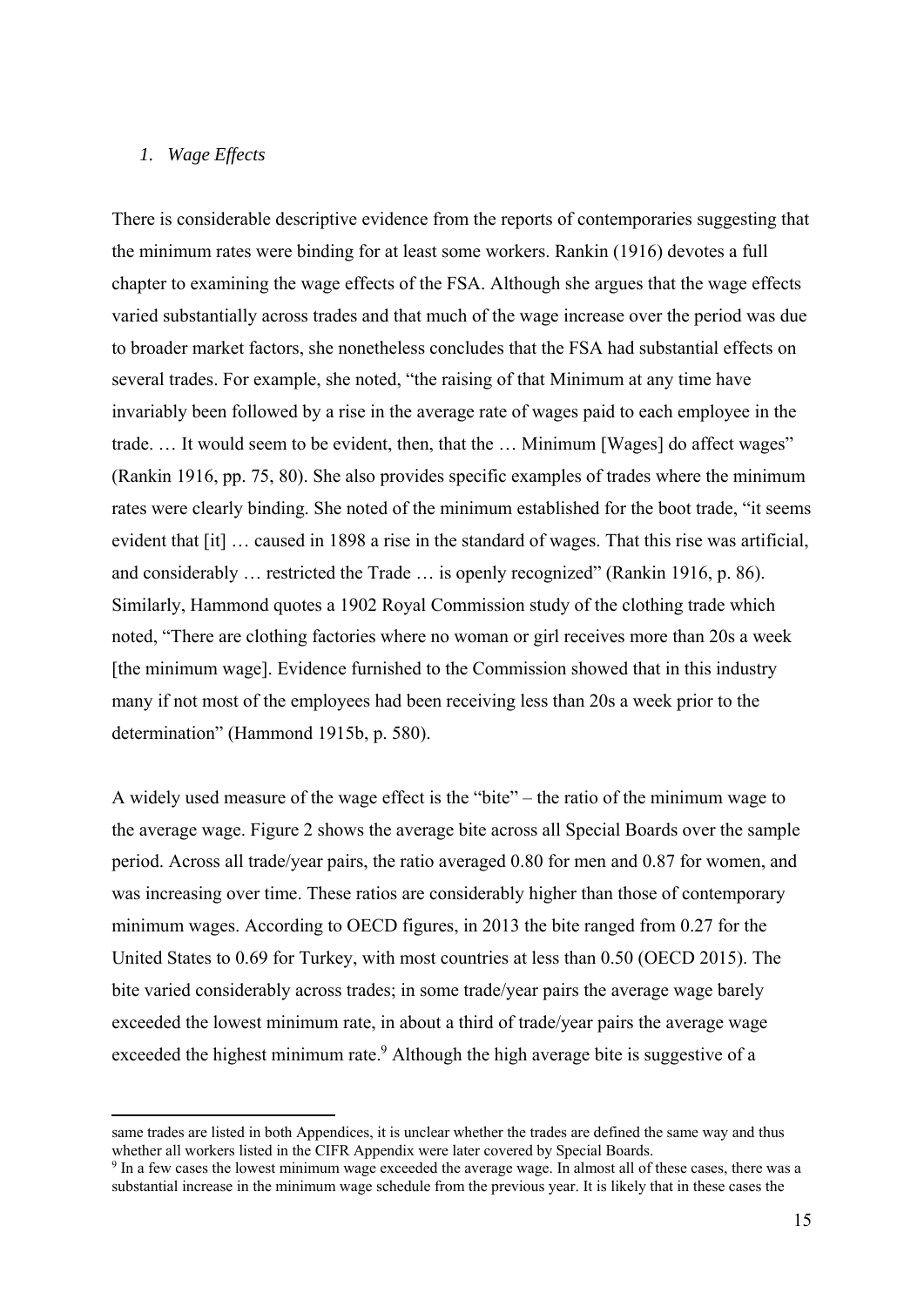binding minimum wage, there are two important caveats to this conclusion. First, the denominator of our measure of the bite is the trade-specific average, rather than the national average used in the OECD measures. Other cases of industry-specific minimum wages have also resulted in high values of the bite. For example, the minimum wages set by UK wage councils between 1976 and 1992 had an average bite between 0.65 and 0.70 (Dickens et al. 1999). Secondly, one of the defining characteristics of the Australian labour market in the late-nineteenth and early-twentieth centuries was the relatively high earnings of unskilled labour and low skill premium (Allen 1994, McCarthy 1968, Seltzer 2014). A compressed earnings distribution implies that a minimum wage rate could have been set close to average earnings and nevertheless had relatively little effect on wages.

To more formally examine the relationship between the minimum wage decrees and wages, we run a series of regressions examining the percentage change in average real wages in covered trades. The independent variables of primary interest are the percentage changes in the real minimum wage and in the lagged real minimum wage. The lagged value is included as an independent variable in these regressions because we do not observe the timing of the surveys in the SBT Appendix and thus we are unable to determine whether the minimum wage in effect at the time of the average wage observation was from the current or previous year. In addition, the inclusion of the lagged change in the minimum wage captures the possibility that the full effects of the minimum wage may occur with a delay (for example, due to firms adopting new labour-saving machinery over time). Our wage regressions follow the general form:

1) 
$$
\Delta W_{j,i,t} = \alpha + \beta_1 \Delta M_{j,i,t} + \beta_2 \Delta M_{j,i,t-1} + \sum_t \gamma \text{ Year}_t + \sum_i \theta \text{Trade}_i + \varepsilon_{j,i,t}
$$

 $\Delta W_{i,i,t}$  is the annual percentage change in the real wage of workers of type j (j=adult male, adult female, etc.) in trade i at time t  $\Delta M_{i,i,t}$  and  $\Delta M_{i,i,t-1}$  are the annual percentage changes in the lowest real minimum wage covering workers of type j in trade i at time t (and time t-1) *Year*<sub>t</sub> is a vector of year dummy variables  $Trade_i$  is a vector of trade fixed effects

wage and employment survey preceded the Special Board decree, and thus firms were complying with the existing decree at the time of the survey.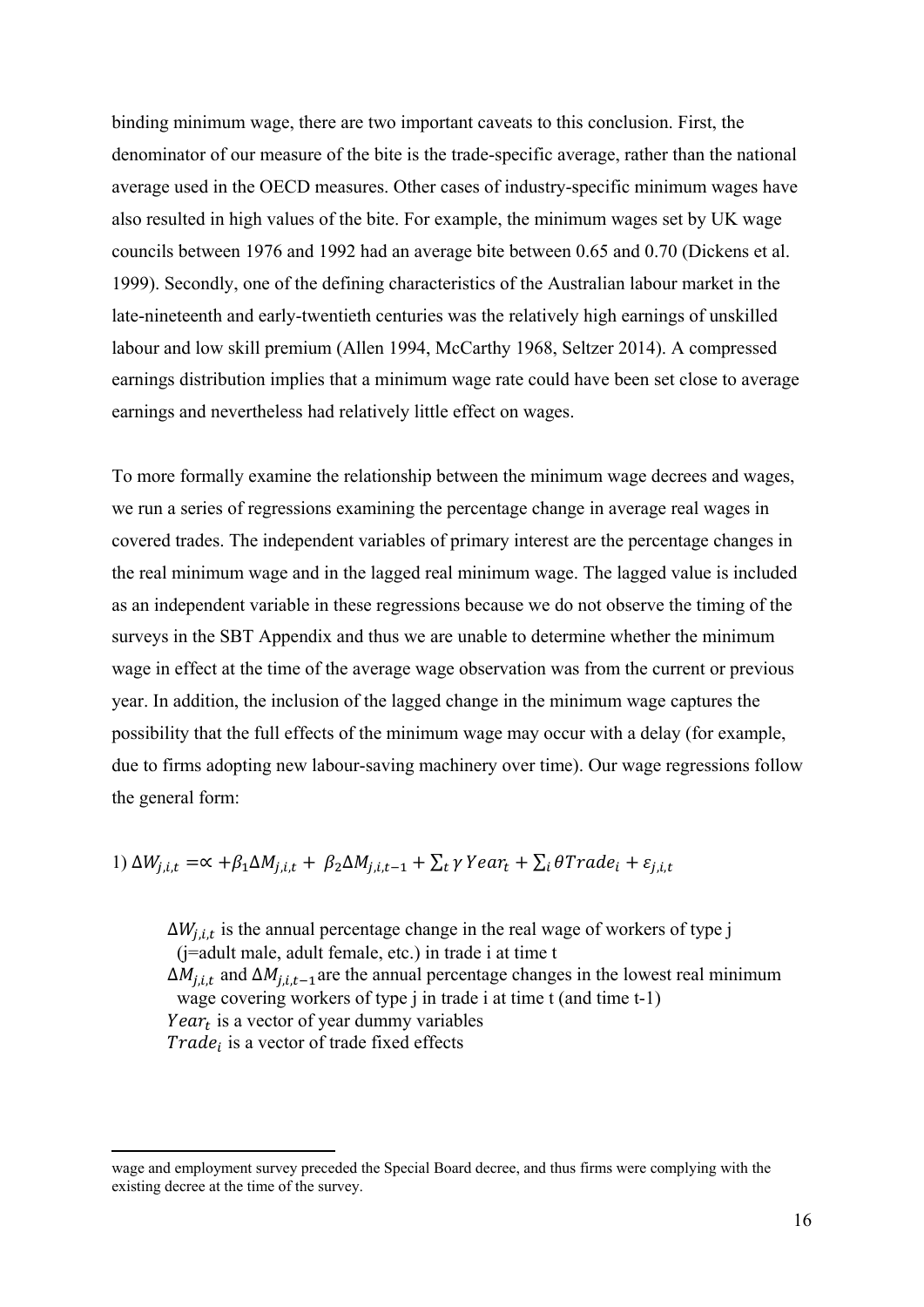Our data set is an unbalanced panel of trade/year pairs constructed using the SBT and WFSB Appendices. To control for the various demand-side factors that influenced wages and employment, we include a set of year dummies and trade-level fixed effects. All regressions are estimated with robust standard errors. We run separate regressions for six different groups of workers: adult males, adult females, males age 19-21, males age 13-18, females age 19-21, and females age 13-18.

This approach is, by necessity, somewhat different from standard approaches in the literature.<sup>10</sup> It is well established that the best way to measure the wage effects of a minimum wage is to examine the entire distribution of wages prior and subsequent to the passage of the minimum (Lester 1960, Card and Krueger 1997, Dickens et al. 1999). Unfortunately, the SBT Appendix only provides average wages. Examining average wages is far from ideal as the impact of even a strongly binding minimum wage on the average wage may be relatively small and difficult to measure. A second problem with this approach stems from possible omitted variable bias. The econometric approach described above implicitly assumes that market factors influencing average wages are fully captured by the trade fixed effects and year dummies included in the regressions. If this assumption does not hold, the estimated relationship between minimum wages and average wages may be biased. For example, if increases in trade-specific demand caused wage increases and simultaneously led the Special Boards to increase minimum rates, we would expect to estimate a positive relationship between minimum rates and average wages even if the minimum wages were not binding.

We address these issues by splitting the sample based on the bite of the minimum wage in the previous year, in addition to running regressions on the full sample of trades. For each observation we calculate the lagged bite. We then split the adult male (female) sample into two subsamples comprising roughly the bottom and top third (bottom and top half) of the distribution of the lagged bite.<sup>11</sup> The split points are at a lagged bite of 0.75 and 0.85 for men

<sup>&</sup>lt;sup>10</sup> Most of the literature uses relative minimum wage measures such as the bite or the Kaitz index (the bite multiplied by the coverage rate). An implicit assumption of this approach is that the minimum wage does not affect average hourly earnings (the denominator of these indexes). This assumption is reasonable if the denominator is the average wage across all sectors of the economy. However, it is clearly not reasonable in the case of the FSA, where the denominator is the average wage for the individual trades and virtually all occupations in covered trades were subject to a minimum wage. The first difference specification has been used in a few previous studies examining industry-specific minimum wages (Machin and Manning 1994).  $11$  It was necessary to split the female sample into halves rather than thirds to ensure an adequate sample size in

the split sample regressions. This is because over half of the trades did not employ any adult women. We did not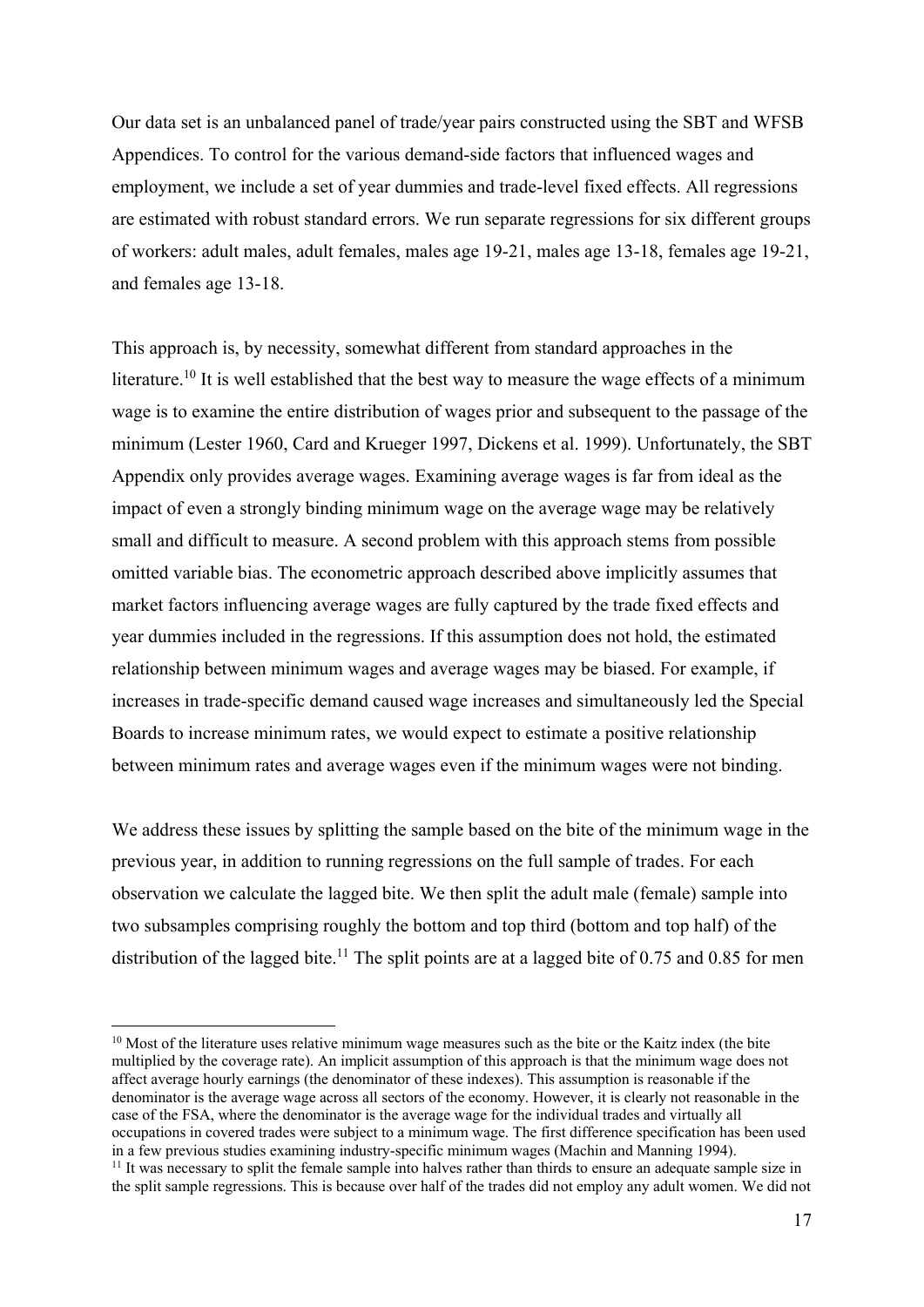and 0.85 for women. We then ran separate regressions on the high-bite and low-bite subsamples. If the estimated effects for the full sample were due to binding increases in the minimum wage, then we would expect increases in the minimum rate to have much larger effects on the high-bite subsample, where the minimum wage was already likely to have been binding. However, if the estimated relationship for the full sample simply captures unmeasured market influences, we would expect that increases in the minimum wage would have similar effects for the two subsamples.

Table 1 shows the regression results. Consistent with the descriptive evidence, the results suggest that the minimum wage was binding at least for some workers.<sup>12</sup> The point estimate varies across sample groups but is in the range of a 1.5 to 4.2 percent increase in average wages over two years following a 10.0 percent increase in the minimum wage. For adult men, the coefficients on the minimum wage variables in the full sample regressions are positive and statistically significant. Moreover, the estimated coefficients are substantially higher for the high-bite subsample than for the sample as a whole. The reverse holds for the low-bite subsample. A similar pattern emerges for adult women. The only statistically significant coefficient across all adult female regressions is for the high-bite subsample.

#### *2. Employment Effects*

The potential and actual employment effects of the minimum wages dominated contemporary discussion of the FSA. Contemporary views on the employment effects were mixed. The earlier Special Board hearings such as those in the boot and aerated water trades contained the testimony of multiple employers who feared that minimum wages would lead to reduced output and unemployment, whereas the later Special Board hearings typically contained far less discussion of employment effects (Victoria, VPRS 5466, Boot Board (unit 11) and Aerated Water Board (unit 1)). The general tone of the *Reports of the Chief Inspector* is that the FSA had little effect on employment and that skilled workers were generally able to obtain employment, although in some trades a few slower workers may have been displaced, there was limited substitution of machinery for workers, and there may have been a decline in

estimate split sample regressions for youth workers because attaining a sufficiently large sample for youth workers would require us to pool youths of different ages, who were covered by different minimum rates.

<sup>&</sup>lt;sup>12</sup> In addition to the regressions shown in Table 2, we have also run regressions using the median and highest real minimums by trade and using minimum wage variables constructed using only occupations covered every year. The results in Table 2 prove to be very robust to specification.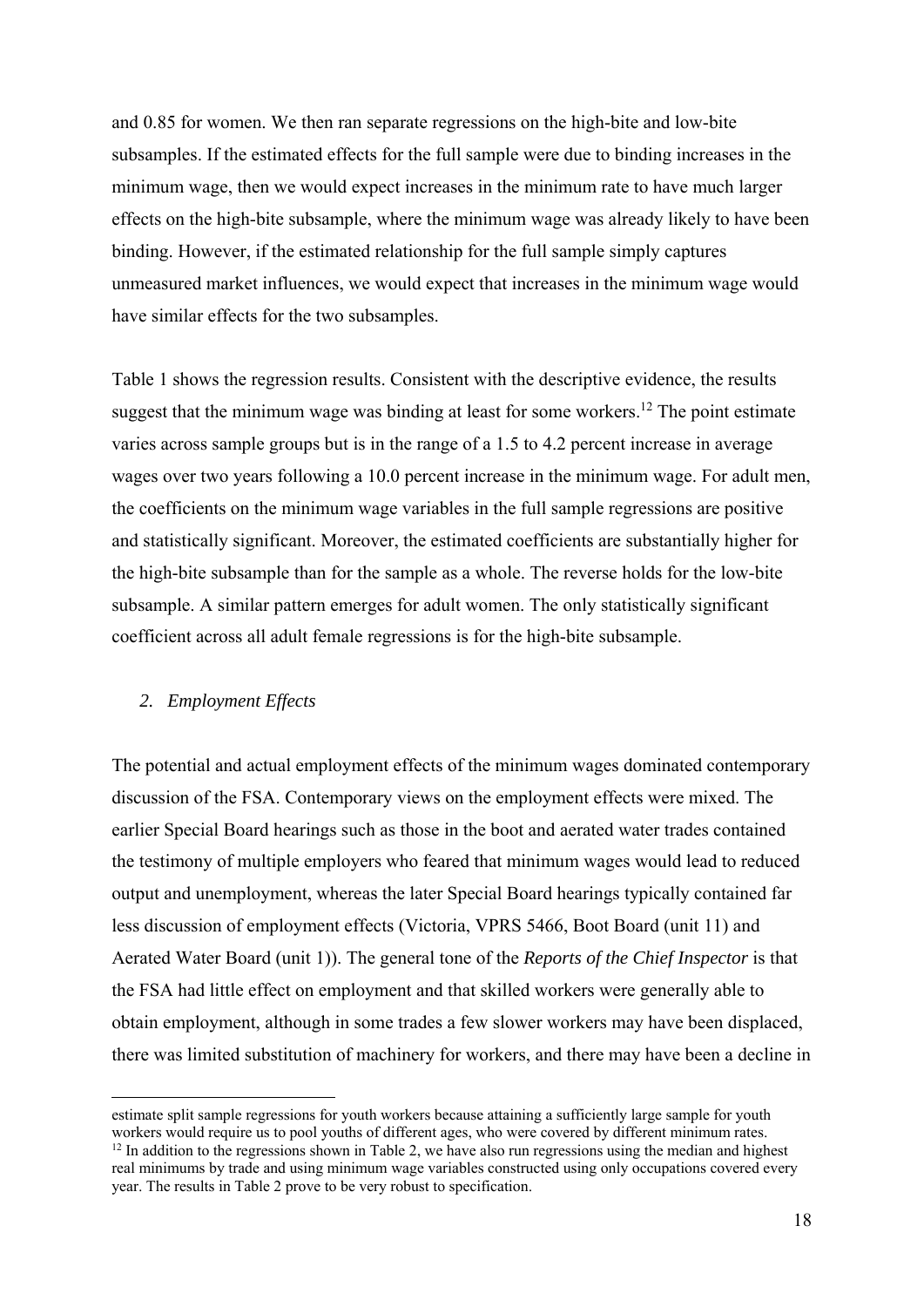exports due to higher costs. Most contemporary scholars concluded that the employment effects were minimal or non-existent (Brandeis 1915, Hammond 1915b, Webb 1912). On the other hand, Rankin (1916) concluded that the employment effects in some trades, such as boots and furniture, were quite large. Virtually all of these sources note the difficulty in separating the effects of the minimum wage from those of general economic conditions.

To more formally examine the relationship between increases in the minimum wage and employment, we run a series of regressions on the percentage change in employment in covered trades. The basic specification of these regressions is analogous to that used in the wage regressions, substituting employment for hours as the dependent variable. In addition, we also estimate the specification below to allow for substitution between different types of workers in response to minimum wage increases:

2)  $\Delta E_{i,i,t} = \alpha + \beta_1 \Delta M_{i,i,t} + \beta_2 \Delta M_{i,i,t-1} + \beta_3 \Delta M_{k,i,t} + \beta_4 \Delta M_{k,i,t-1} + \sum_t \gamma \gamma^2$  $\sum_i \theta Trade_i + \varepsilon_{j,i,t}$ 

Where:  $\Delta E_{j,i,t}$  is employment of workers of type j in trade i and time t  $\Delta M_{k,i,t}$  is the minimum wage of workers of type k in trade i and time t

We estimate this model for adult males, adding the contemporaneous and lagged minimum wages for adult females.<sup>13</sup> The basic theory of labour demand predicts that employment will fall in response to increases in own wage (i.e.  $\beta_1$  and  $\beta_2$  are expected to be negative) but increase in response to increases in the wages of substitute workers (i.e. β3 and β4 are expected to be positive). In addition to the basic specifications, we also ran several additional regressions to check the robustness of the results. These regressions 1) replace the lowest minimum wage with the median or highest minimum wage, 2) use only occupations reported every year when calculating the lowest minimum wage, 3) include a lagged dependent

<sup>&</sup>lt;sup>13</sup> There are a large number of trades that did not have any minimum rates specified for adult females. When estimating male employment, we adjusted for missing adult female minimum wages as follows. First, if a trade employed any adult women over the sample period, we assumed that they were governed by the same minimum wage schedule as men. This approach is validated by the data, as the average wages of women in these trades tended to cluster at exactly the lowest male minimum rate. If a trade never employed any adult women during the sample period, we assumed that the percentage change in the *effective* real minimum wage was zero, as the existing minimum rate already priced out female workers. We also ran the regressions assuming a zero percent change for all observations when no adult female schedule existed. The results are substantively the same as those reported.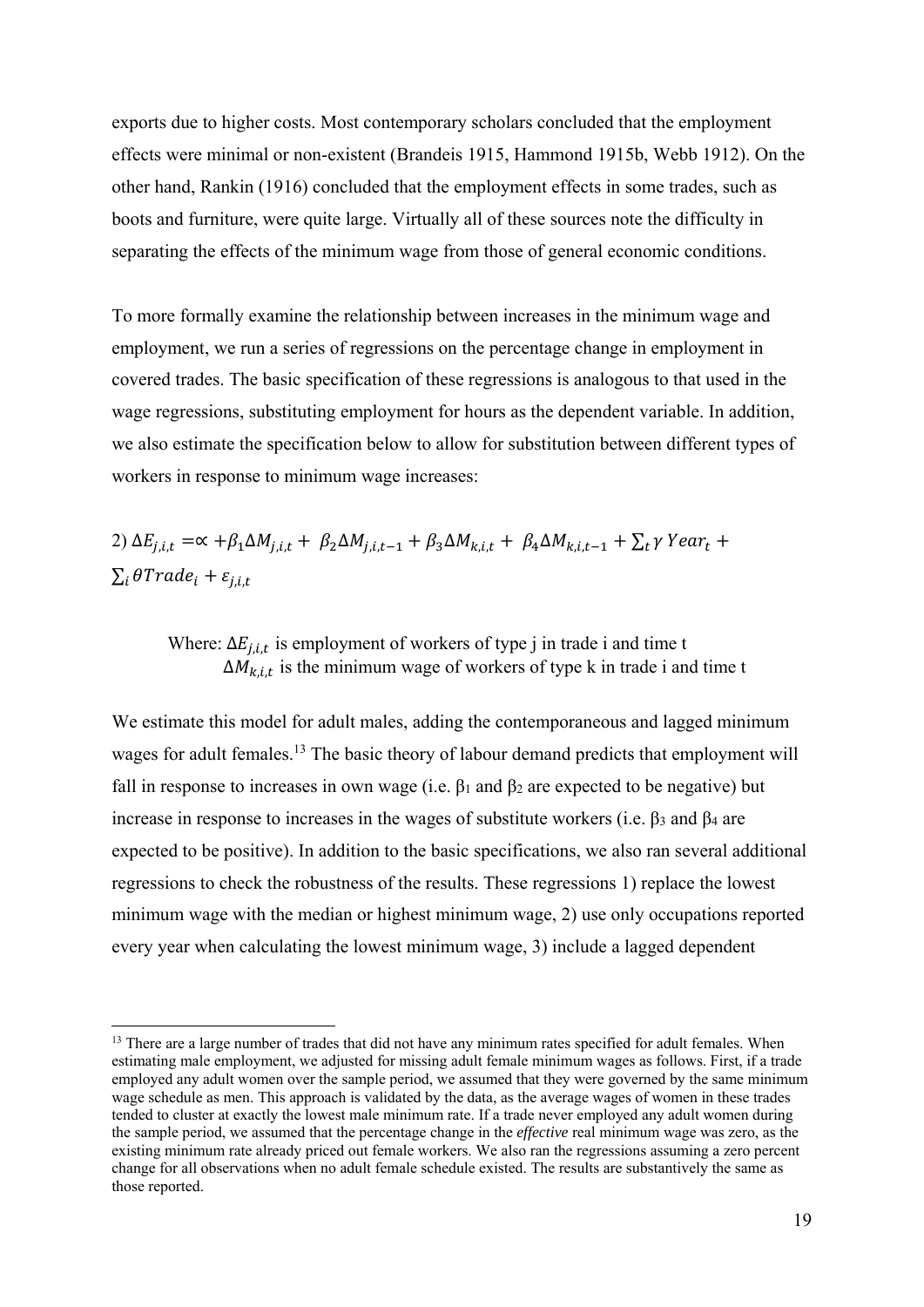variable as an additional independent variable in order to control for trade-specific demand shocks, and 4) split the sample based on lagged bite, as above with the wage regressions.

The regression results are shown in Table 2. The point estimates of the coefficients on the minimum wage variables are fairly consistent across the full sample specifications for adult males, ranging between -0.1 and -0.3. The coefficients on the minimum wage variables are significant at a five percent level in several specifications. The significance increases somewhat and the point estimates remain roughly the same when we provide more precise controls for market conditions using lagged change in employment as an independent variable. The specification including the current and lagged changes in the adult female minimum suggests that, consistent with the observations of Rankin (1916) and Hammond (1915b) there was some substitution between different types of workers. However, the split sample regressions do not suggest that employment losses were concentrated among the workers who received the largest wage increases. Across all specifications for adult males, the level of significance is greater than one would expect to occur at random; however, the results are not particularly robust. The results for other groups of workers generally do not suggest large employment effects. The estimated coefficients on the minimum wage variables are not consistent across groups of workers and no results are significant at a five percent level.

One problem with the results shown in Table 2 is that the controls for labour demand are, in most specifications, limited to trade fixed effects and year dummies. Even if time and trade broadly describe market conditions, it is possible that these specifications do not fully capture the varied demand-side forces that affected minimum wage setting in the individual trades. This is problematic, since if the Special Boards were influenced by unobservable market factors when setting minimum wages and these factors also affected wages and employment, our OLS coefficients would suffer from omitted variable bias.

To examine whether the estimated effects of minimum wages under the FSA were causal in nature, we have run a series of instrumental variable regressions on adult male employment. Our instrument is based on the 1907 Harvester Judgement, which established 42s per week as a living wage. Prior to 1907, there was little or no pressure outside of market forces for Special Boards to raise the wages of the lowest paid workers. Scholars have argued that the Special Boards focussed much more on relatively high-wage workers (McCarthy 1968).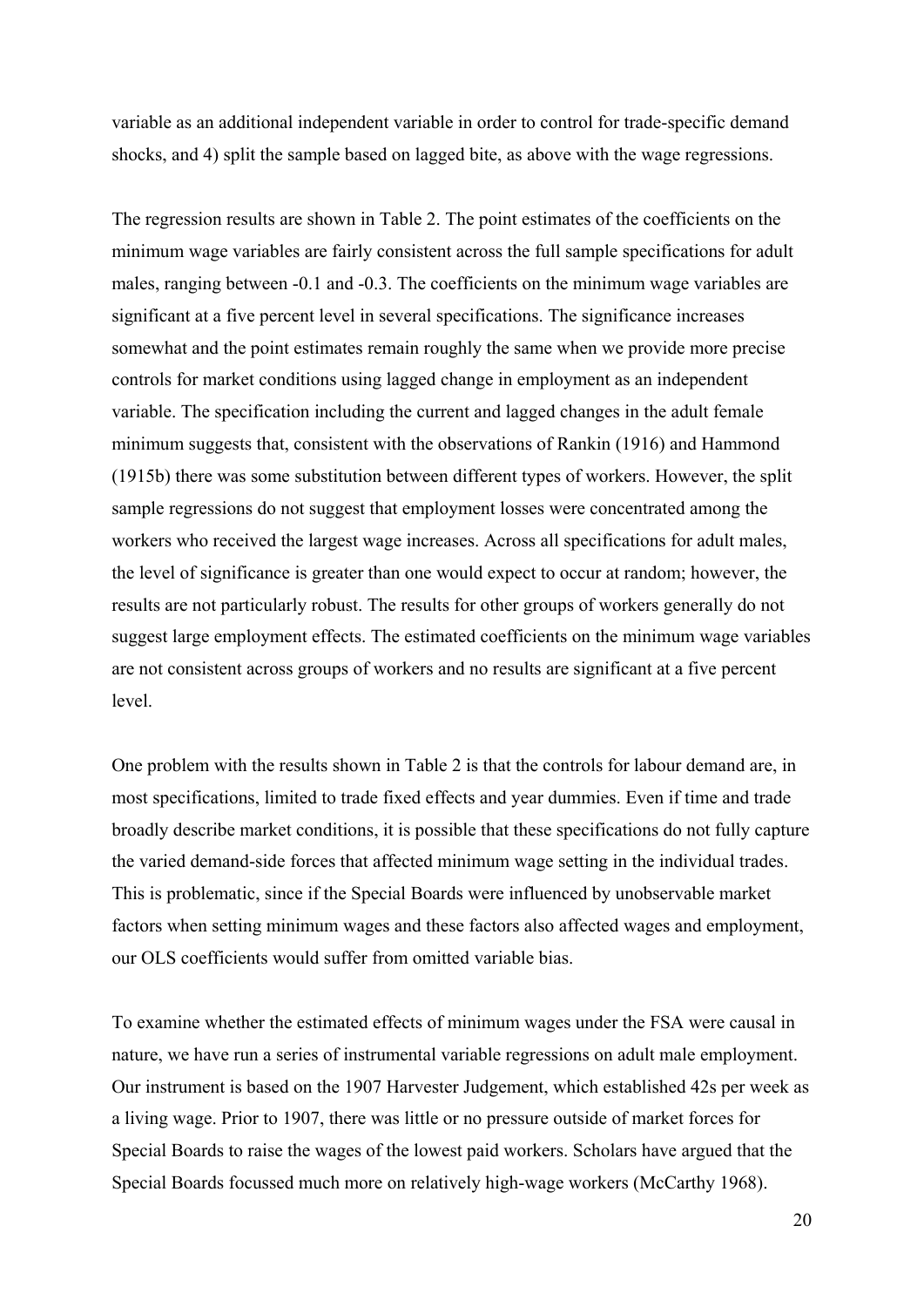From 1907 onwards, the Harvester Judgement created additional pressure to raise the wages of unskilled workers. To capture this effect, we use the difference between the lagged minimum wage and the Harvester standard as an instrument for the percentage change in the lowest (and median) male minimum wage rate, i.e.: $14$ 

$$
Instrument = \begin{cases} 0 \text{ if year} < 1907 \\ 0 \text{ if year} \ge 1907 \text{ and lagged wage} \ge 42 \\ 42 - lagged wage \text{ if year} \ge 1907 \text{ and lagged wage} \le 42 \end{cases}
$$

The appendix to this paper describes the instrument in detail. To summarise briefly: the Harvester Judgement was an exogenous event which appears to have had a substantial impact on the minimum wage decrees issued by the Special Boards.

The results of the IV regressions are shown in Table 3. The instrument for the minimum wage is constructed using data from the year prior to the current observation of the dependent variable, and hence there is no longer any question as to whether changes in the minimum wage predate changes in average wages or employment. For this reason, we do not include a lag value of the instrument in the regressions.<sup>15</sup> As with the OLS regressions we also include trade fixed effects and year dummies as controls for demand-side factors. The point estimates in Table 3 are very similar to those in Table 2, although the coefficient on the instrumented minimum wage variable is never significant.

#### *3. Other effects*

The papers of the Special Boards, the Chief Inspector's Reports, and the work of contemporary scholars contain much less discussion about outcomes other than wages or employment. Nevertheless there is at least some evidence that in specific trades adjustment to the minimum wage occurred on margins other than employment. The discussion of other possible effects was most vigorous for the boot trade. A spokesman for the boot-making employees argued that the effect of the initial imposition of the minimum wage was "the men in [the] trade were being thrown out of work, and being replaced by improvers and boys.

 $14$  We do not attempt to instrument for the highest minimum rate, as this was over 42s in virtually all trades after 1907. We also do not use the IV approach for groups other than adult males, as they were not covered by the Harvester Judgement.

<sup>&</sup>lt;sup>15</sup> There is a second, more practical, reason not to include the lagged instrument in the first stage of our IV regressions, namely the correlation between the instrument and lagged instrument is very high (0.97).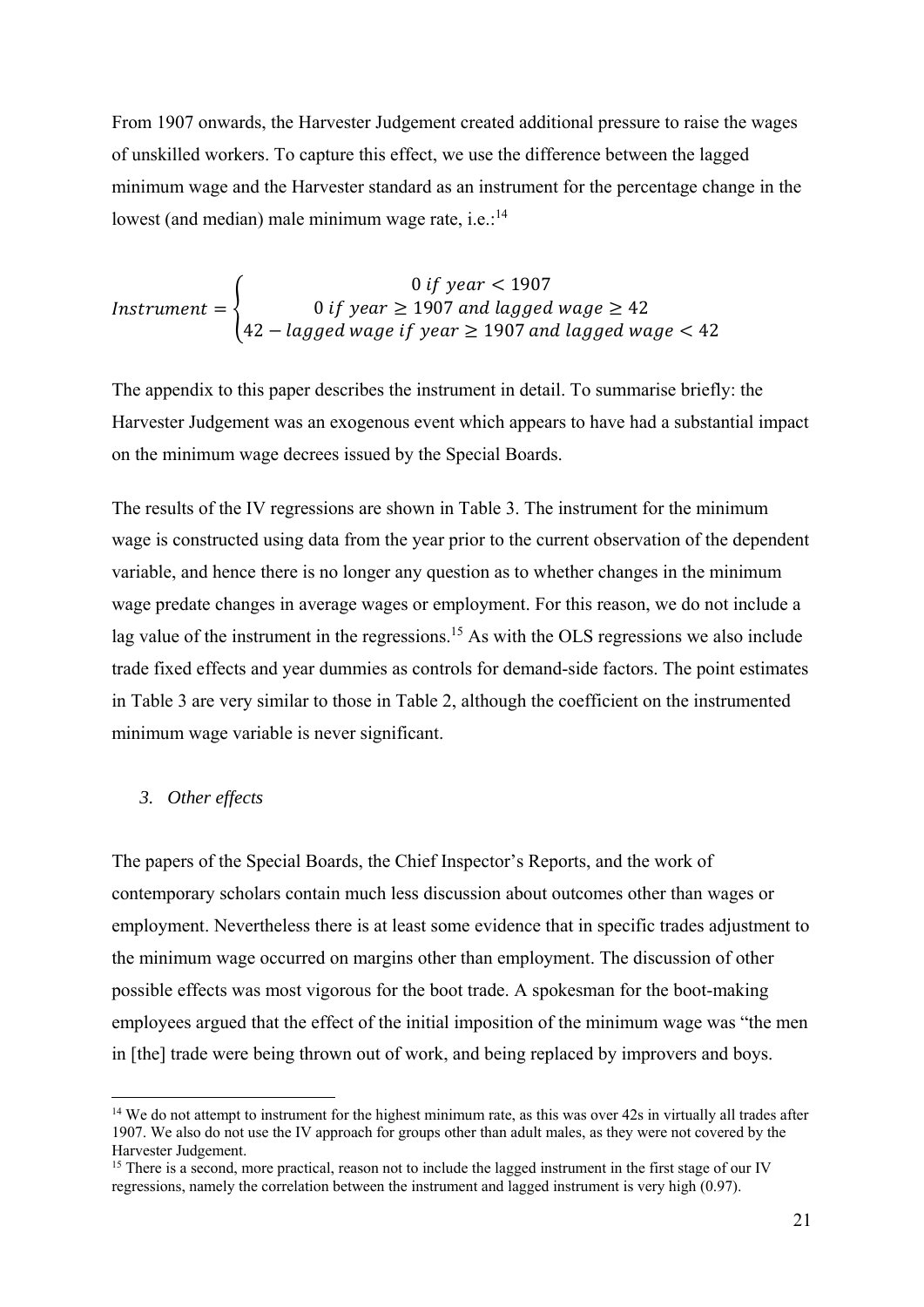Those in work were racing around for dear life" (Anonymous, 1898a). The claims that adult workers were replaced by low-wage apprentices and improvers and that there was "speeding up" of the working pace were relatively common (Rankin 1916 and Anonymous 1898b). Rankin (1916) also noted a variety of other effects in different trades including cuts in hours in the boot trade; reduced meal time in the clothing trade; and replacing home work with factory work in the clothing, shirt, and underclothing trades.

Our approach to estimating these effects of the Awards is very similar to the approach we use for wages in Table 1 and employment in Table 2. As with the wages and employment regressions, the regressions on other outcomes are estimated in first differences and we control for other supply and demand factors using trade fixed effects and year dummies. The dependent variables for the other outcome regressions are constructed from two broad types of outcomes for which the *Reports of the Chief Inspector* provides systematic data across trades and time. First, we use the SBT Appendix to construct employment shares of adult males, adults, male piece rate workers, and female piece rate workers. As with the average wage and employment data used in Tables 1 and 2, we are unable to determine whether changes to Award terms came before or after the changes in the minimum wage rate. Thus our regressions on these outcomes include both the contemporaneous and lagged changes in the lowest minimum wage rate as independent variables. Secondly, the WFSB appendix reports several Award terms other than minimum wages such as the maximum hours in the standard workweek, the maximum ratio of apprentices and improvers to adults, and Sunday and overtime pay rates. These outcomes were terms of the Awards and thus were implemented at the same time as the minimum wages; and thus there is no uncertainty about the timing of the dependent and independent variables as in the other regressions. Consequently, we do not include the lagged minimum wage as an independent variable in these regressions.

Table 4 shows the results of the other-outcome regressions. The first four rows use employment ratios as the dependent variable and the last nine rows use Award determinations other than wages as the dependent variable. In each regression, the minimum wage variable(s) were chosen to correspond to the dependent variable; specifically, we use the percentage change in the lowest adult male (female) minimum rate in regressions on male (female) outcomes. The one exception to this is that we use the change in the (age 16 minimum rate/lowest adult minimum rate) for the adult employment ratio. The overall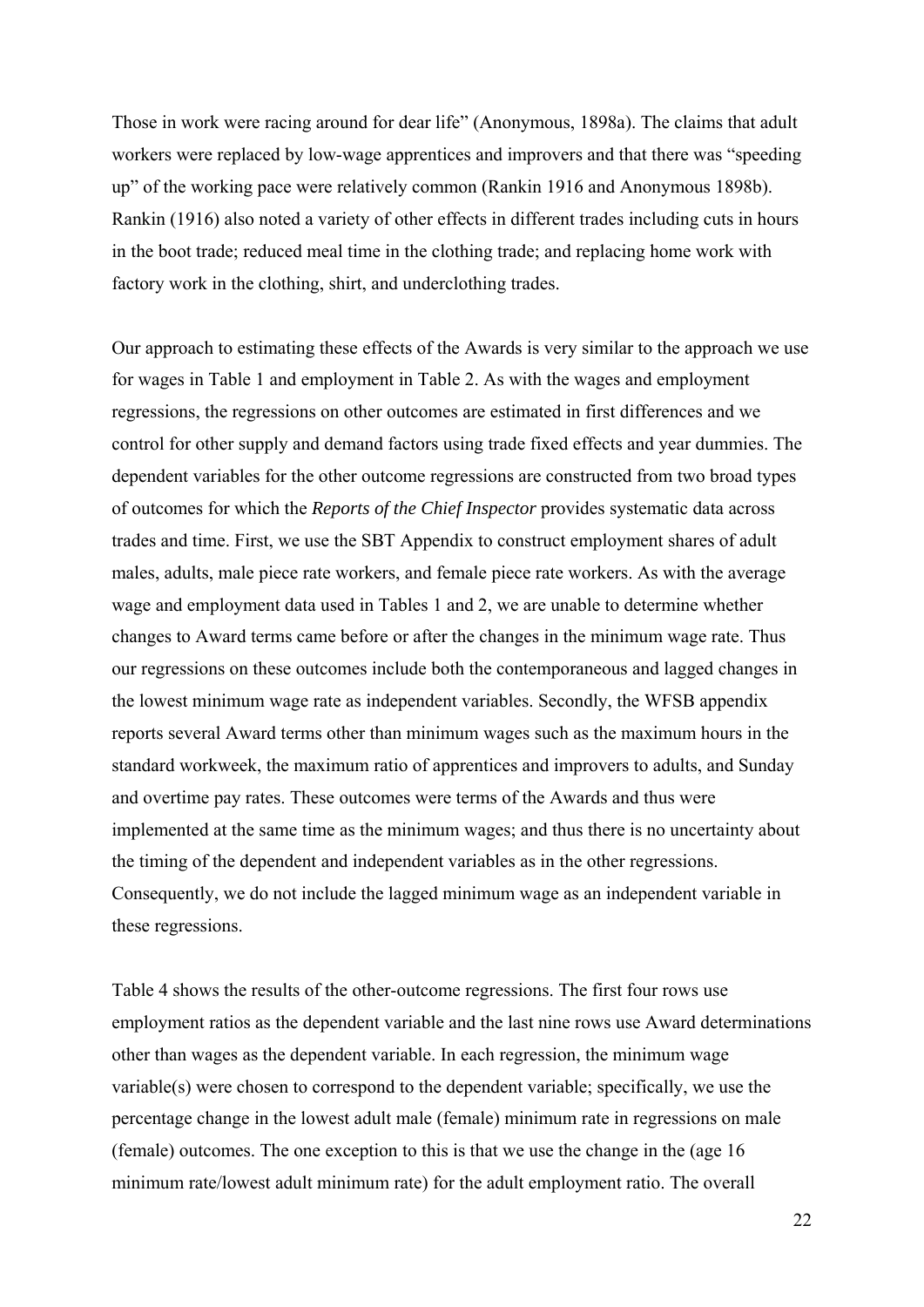evidence suggests that the minimum wages had little or no effect on outcomes other than wages and employment. The evidence suggesting that employers substituted between different types of labour in rows 1-4 of Table 4 is fairly weak. The minimum wage variables are only significant in the regressions on piece rates. However, the sign on the minimum wage variable is positive (as the model predicts) in the male regression and negative in the female regression. There are no significant results in the regressions on other Award conditions, perhaps because these conditions changed much less frequently than nominal minimum wages.<sup>16</sup> The considerable rigidity of non-wage terms suggests that it is unlikely that the Special Boards used these terms to either offset or reinforce the effects of minimum rate changes. Finally, we have run all of the regressions using several alternative specifications, such as constructing the dependent variable with extrapolations for missing observations, excluding the year dummies, and using the median minimum wage as the independent variable. There is little difference between the results in the alternative specifications and the results shown in Table 4.

#### **V. Conclusions and Discussion**

Taken together, the results in the previous section suggest that increases in the minimum wages under the FSA did not cause major disruption to the Victorian labour market. The evidence that the minimum wages had an effect on average wages is fairly strong. Across all trade-year pairs for adult males, the lowest minimum wage was at least 80 percent of the average wage in almost 60 percent of observations. Our regressions show that average wages increased following increases in the minimum rates. Our split sample regressions show that this increase was greater for trades which previously had a minimum wage that was close to the average. However, the results also show that the minimum wages had, at most, a relatively modest effect on employment. The point estimates of the employment effect for adult males are on the order of a two percent decline in employment following a ten percent increase in the minimum wage. This estimate is fairly robust to specification, although it is not significant in all OLS or any IV specifications. The estimated employment effects for other groups of workers differ across groups, are not robust to specification, and are generally

 $16$  The lowest nominal minimum rate changed in about 22.5 percent of sample observations. By contrast, the analogous figures for non-wage conditions were generally under ten percent, with only the male apprentice ratio changing about as frequently (20.88 percent) as wage.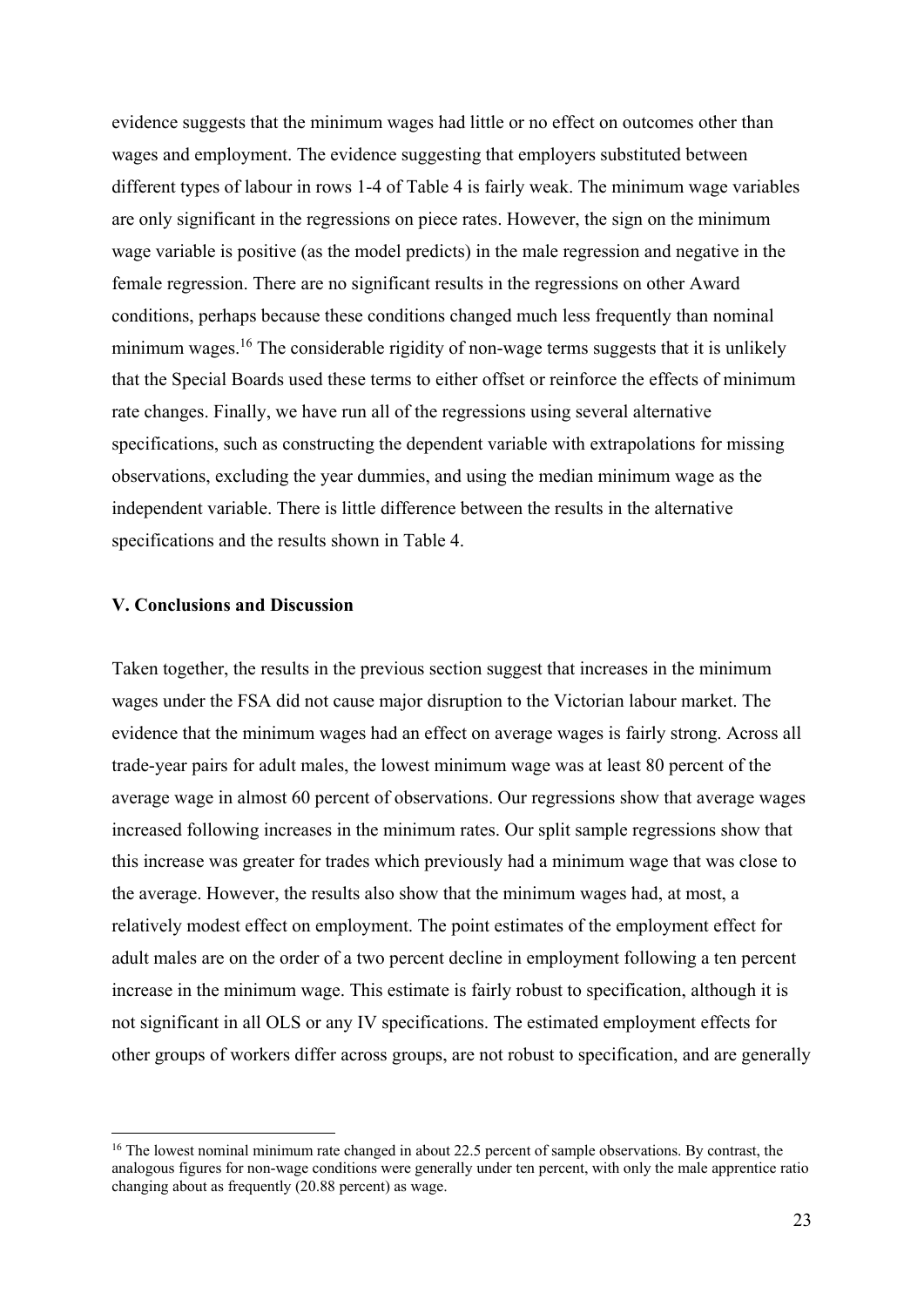insignificant. The overall evidence that increases in the minimum wage had other effects on labour markets is also very weak.

The absence of major labour market effects is consistent with some, all though by no means all of the contemporary literature on minimum wages. Because of recent findings that minimum wages may not have the employment effects predicted by the traditional model, a recent strand of the literature has examined potential mechanisms to explain why increases in minimum rates do not have large effects on employment. One explanation is monopsony power created by search frictions. Economists have long understood that an increase in the minimum wage potentially increases both wages and employment if employers have monopsony power (Stigler 1946). More recent treatments of monopsony have emphasized search frictions; for example, due to commuting costs (Bhaskar and To 1999, Bhaskar et al. 2002). However, the evidence from Victoria provides little support for the monopsony model. Our employment estimates, although small and imprecise, consistently point in the direction of negative employment effects. Another key prediction of the monopsony model is not supported by the evidence in Table 2. The model predicts that search frictions will be greatest where labour markets are thinnest. Unskilled workers generally can switch between employers more easily than skilled workers, and thus the model predicts that positive employment effects should be concentrated among the more skilled workers. Table 2 shows similar employment effects across the range of the distribution of minimum rates, with, if anything, slightly larger estimated effects when we use the median and highest minimum rates (which applied to more skilled workers) as independent variables. Moreover, the available indirect evidence suggests that the extent of search frictions was likely to have been relatively small. Victorian employment, particularly in factory-based trades was very heavily concentrated in Melbourne. The difference in transport costs across alternative employers was probably fairly small for most workers.

Another potential explanation is that employment effects were non-existent to small because the Special Boards, which were comprised of trade insiders, were able to set minimum wages in line with market conditions. There exists a sizable Australian industrial relations literature arguing that in later periods Australian minimum wage-setting bodies gave serious consideration to market conditions (Hancock 1983, Mulvey 1986, Norris 1986, Withers 1986). This literature has focussed on the extent to which minimum wages set by third-party state and Federal tribunals caused wage outcomes in Australia to depart from what would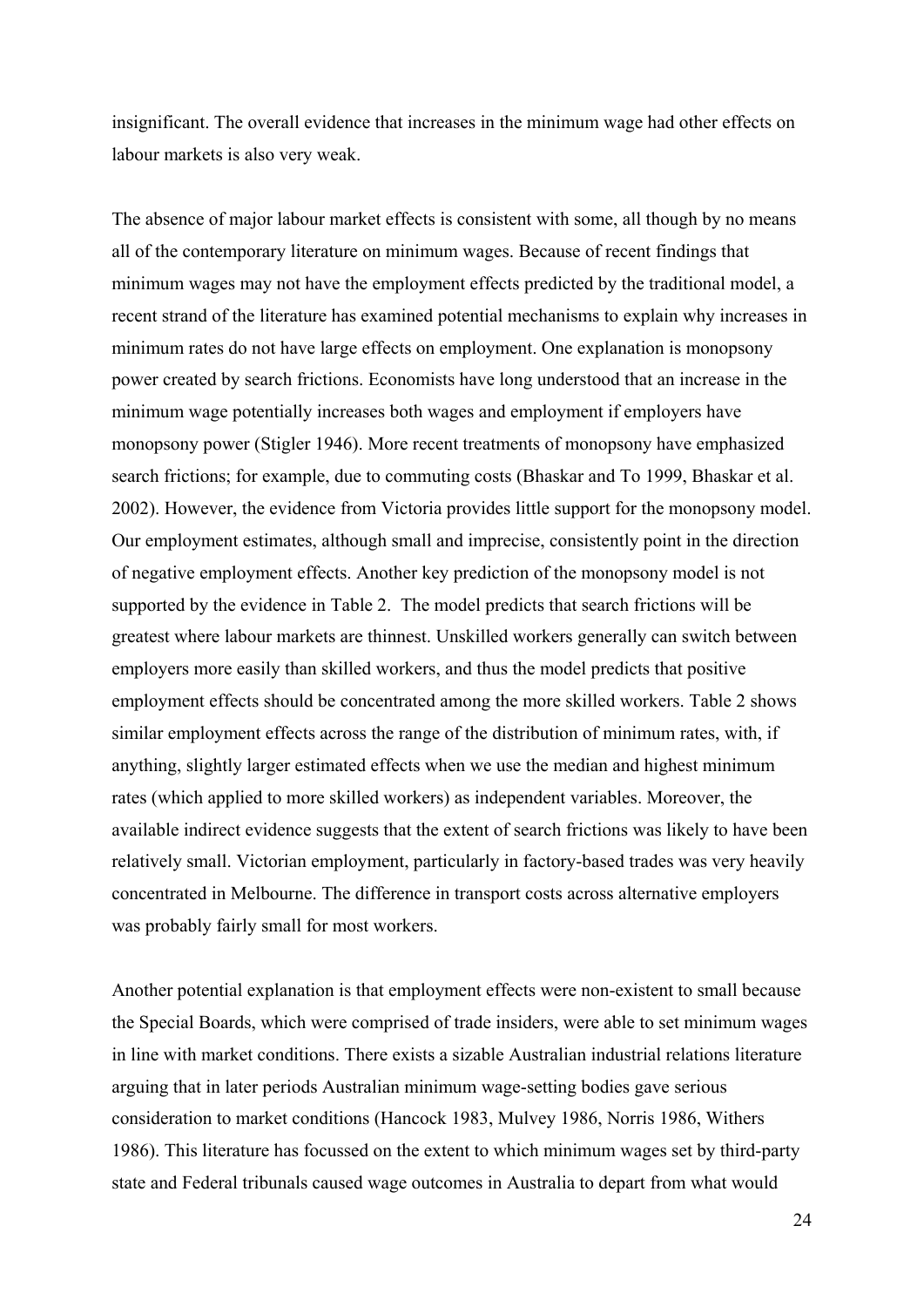otherwise have occurred. The main empirical approach in this debate involves comparing wage levels and adjustment in Australia to other countries identified as having wage outcomes that were more responsive to market forces. The consensus from this research is that Australia differed from the US and UK in having less dispersion in earnings across different skill levels. Moreover, it is possible to identify episodes, such as equal pay cases of 1969 and 1972, where a tribunal in Australia acted as a "wage leader".17 This suggests that Australian minimum wage legislation had an important effect on overall wages. At the same time, there is also strong evidence that the tribunals assigned a major role to market forces in deciding on wage outcomes. The bulk of the evidence from econometric studies concludes that arbitrated wage outcomes in Australia incorporated market pressures; and there is little evidence of differences in wage adjustment to market conditions between Australia and other developed countries (Mulvey 1986, Withers 1986). Keith Hancock summarised this evidence as showing that "the tribunals bend to economic and industrial pressures external to themselves" (Hancock 1983).

Our results suggest that the market-based approach characterised Australian minimum wage setting from the very beginning. The FSA specifically required the Special Boards to take market factors into account when setting minimum wages. The papers of several of the Special Boards indicate that market factors, particularly competition from interstate or overseas and the possibility of creating unemployment, were considered during the hearings to set minimum rates. For example, unskilled wages in the boot trade were initially set at 45s per week. Employers quickly complained that this was too high and in 1897 the Special Board met again and voted to reduce the lowest minimum rate to 36s. The Chairman, stated on his decision to side with employers, "I was inclined to give my voice in favour of a reduction as I was convinced from the evidence given that if the higher rate was adhered to, it would have the effect of forcing a large number of men out of the factories; more machinery would be introduced; and the intercolonial trade could be crippled if not altogether lost" (Victoria, VPRS 5466, Boot Board (unit 11)). Hammond also notes that on several additional occasions Special Boards reduced minimum wages following employer appeals that the rates

 $17$  The equal pay cases established the principle that the minimum wages of women should be the same as those of men. Following the cases, the ratio of the female to male "award rates" increased from 0.71 in 1968 to 0.93 in 1978 (Hatton and Withers 2014, Norris 1986).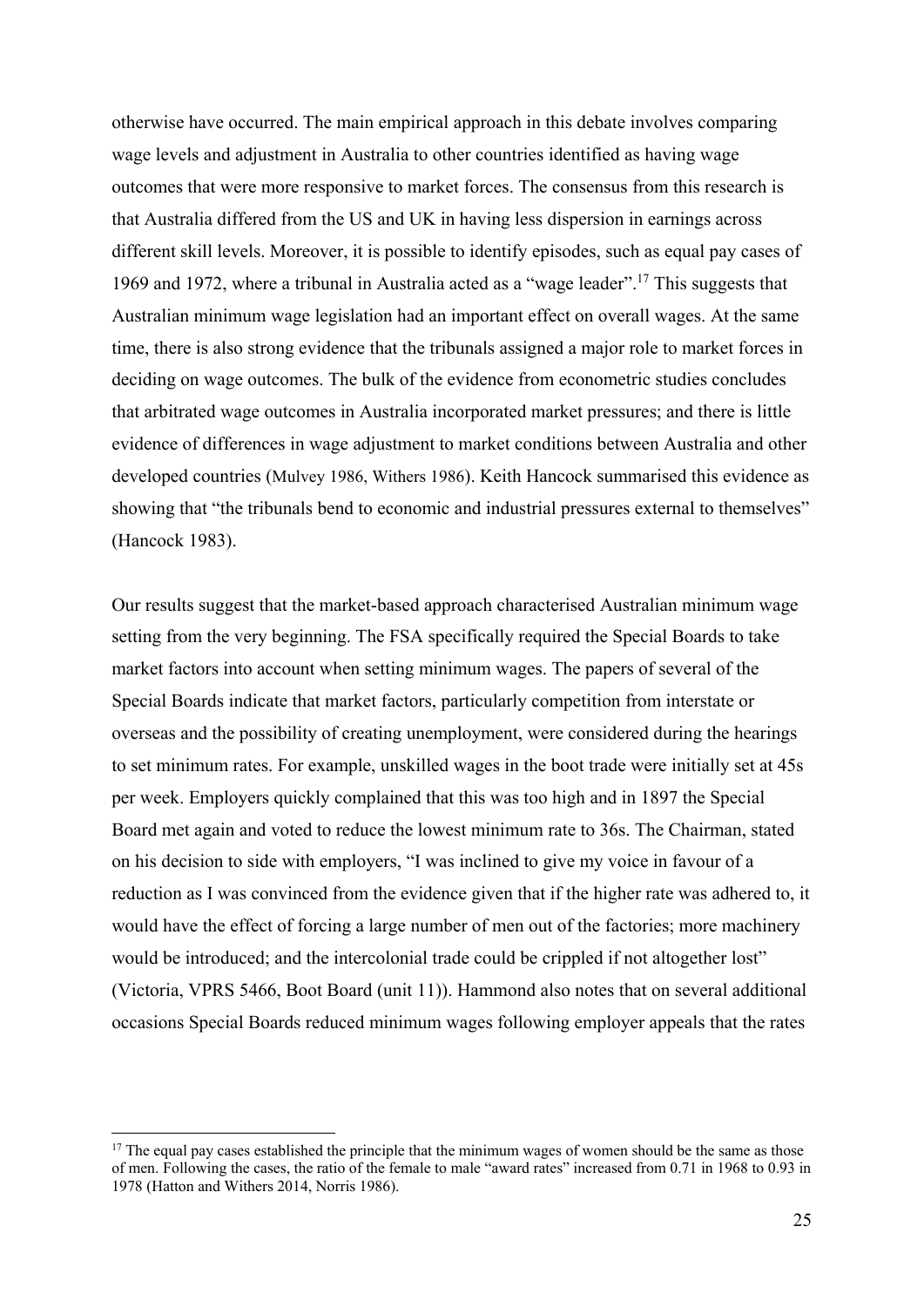were too far above market levels and were reducing employment or causing hardship for employers (Hammond 1915b).<sup>18</sup>

The importance of market factors during the period of our study can be examined by comparing average wages in the covered and uncovered sectors. Figure 3 shows a comparison of average real wages for adult men and women between the original six covered trades and 23 uncovered trades that are reported in a consistent manner in the CIFR Appendix.<sup>19</sup> The series are constructed as fixed weight averages, using 1900 employment shares throughout the entire period, in order to eliminate any potential effects of changes in the between-trade composition of employment on average wages. For both men and women there is a very strong correlation between average wages in the covered and uncovered sectors over the period. This correlation holds for both the level and year-on-year changes of wages, suggesting a common influence of market factors.

Although this suggests that market factors had a strong influence on minimum wage setting, it does not provide a complete explanation for the absence of employment effects. The IV regressions in table 3 estimate the local average treatment effect of minimum wage increases unrelated to market factors. The regressions show no statistically significant effect on employment. This, as with the evidence from many contemporary studies, suggests a lack of employment effects that are not easily explained by standard models.

<sup>&</sup>lt;sup>18</sup> The trades concerned were artificial manure, boiler-making, bread, builders' labourers, commercial clerks, fell-mongers, fuel and fodder, and ice.

<sup>&</sup>lt;sup>19</sup> The trades used to construct the average wage series for the uncovered sector are distilleries, marble and masons work, cement, tents, stone crushing, paper patterns, ink, hats, modelling, photography, chemicals, tobacco and cigarettes, cutlery, eucalyptus oil, lenses, furriers, blinds, florists and manufacturing bouquets, umbrellas, biscuits, flock, corsets, and hosiery.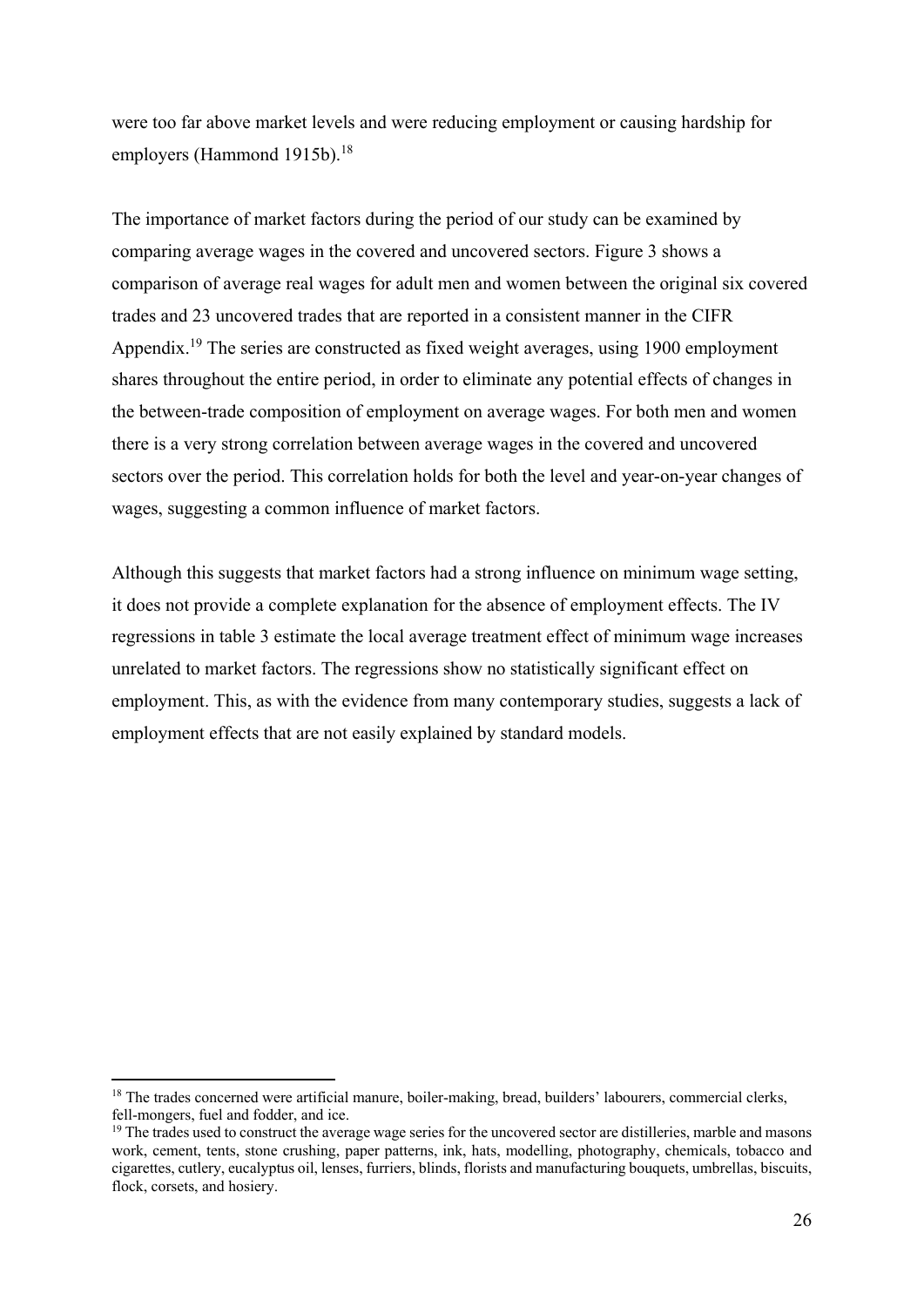#### **Appendix**

#### **The Harvester Judgement and Wages Set by Victorian Special Boards**

The Special Boards were explicitly instructed to consider market factors when setting minimum wages. This raises the possibility of endogeneity in our employment regressions; i.e. minimum wages were more likely to be raised when employment in a trade was increasing due to market factors that we are unable to measure. To address this possibility we use an instrumental variable identification strategy. Our instrument derives from the 1907 Sunshine Harvester Judgment (Australia 2CAR1). In his decision, Justice H. B. Higgins ruled that employers had an obligation to meet "the normal needs of an average employee" defined by the "fair and reasonable" wage of 42s per week. While this decision only directly applied to firms which operated in more than one state and thus were covered by Federal arbitration, there exists a literature in Australian industrial relations that argues that the Victorian Special Boards used the Harvester standard as a benchmark when issuing their own determinations. Hammond noted that "the standard set up in this case has steadily served as the precedent in other cases … [and] has generally been accepted by other courts in Australasia and even to some extent by wages boards" (Hammond 1913, p. 268). Later scholars have generally come to similar conclusions. McCarthy noted, "For most of the unskilled, adverse labour market conditions caused wages to stick at a level markedly lower than the Harvester standard [prior to 1907]. ... [M]ost … boards were concerned primarily with skilled or semiskilled workers" (McCarthy 1968, p. 123). McCarthy saw the Harvester ruling as the beginning of a change in approach to wage setting by the Special Boards, noting that after 1907, "The process was first for boards to apply a 36s to 42s a week standard for work done by full labourers, and later to gradually draw sub-labouring grades of work done by adult males up to the lower figure of 36s. The last stage was to lift all up to the Harvester standard wage of 42s" (McCarthy 1968, p. 128).

This discussion implies that between 1906 and 1907 there would have been a change in the nature of minimum wage setting for trades with minimum wages under 42s per week. We capture this change in our regressions using the interaction of time period (t  $> 1907 = 1$ ) and difference between current wage and the Harvester Standard [MAX(0, 42 – lagged minimum)] as an instrument for the change in the minimum wage. The instrument measures the wage increase needed to bring the minimum rate in line with the Harvester standard. Minimum rates already at or above the Harvester standard needed no further increase to reach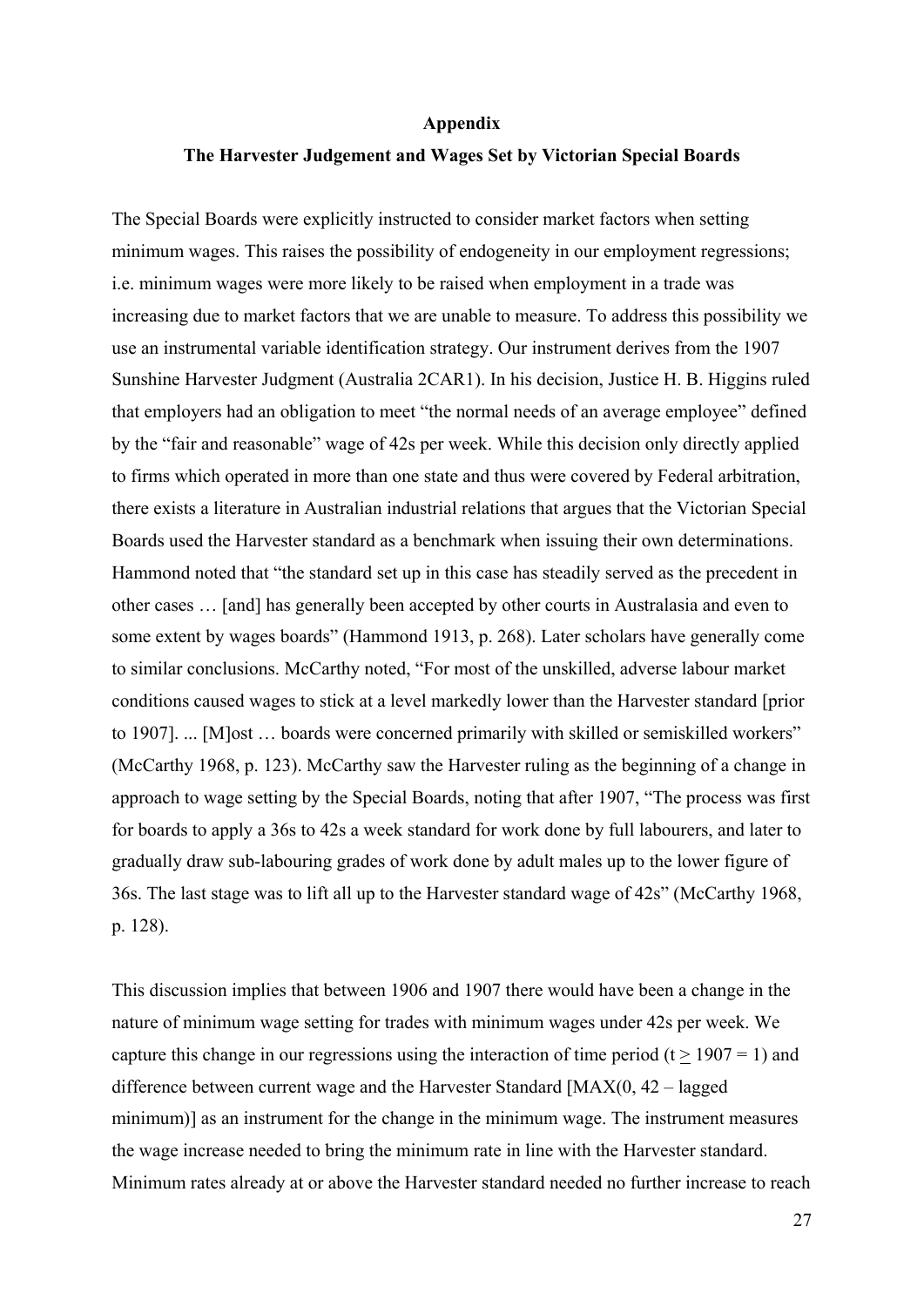this level, so in these cases our instrument takes on a value of zero. Prior to 1907, the Harvester ruling had not been issued and thus could not have affected the reasoning of the Special Boards. In these cases our instrument also takes on a value of zero. Crucially, this instrument is exogenous to either wages or employment, as the 42s level was determined based on the needs of the average adult male worker, not on market factors affecting the demand for labour. The Harvester standard did not apply to women or youths, and thus we do not consider these workers in our IV regressions.

To address the validity of this instrument, we examine changes in Special Board minimum wage determinations after 1907, compared to those issued earlier. A simple inspection of all judgements (issued across occupations, rather than trades) from 1907 onwards shows that the Special Boards did not fully adopt the Harvester standard. Approximately 6.1 percent of new determinations between 1907 and 1913 were less than 42s. Minimum rates of exactly 42s were relatively rare, averaging about five percent of new determinations between 1907 and 1913, and only exceeding ten percent in 1909. The number of determinations at 45s exceeded the number at 42s over this period. However, even though there remained minimum rates below the Harvester standard and there was relatively little clustering at exactly 42s, it is nevertheless possible that the Special Boards focussed increasingly on raising the lowest wages following the Harvester case. Figure A1 shows the proportion of workers employed in trades for which the lowest and median minimum wages were less than the Harvester standard.<sup>20</sup> It is evident that there was a steep drop in the proportion of workers in trades with minimum rates below 42s between 1906 and 1907 followed by a gradual further decline thereafter.

As a further test of the effect of the Harvester standard on Victorian minimum wages, we examine the relationship between our instrument and individual determinations using the full set of *occupation-level* minimum wages from the WFSB Appendix. We regress the percentage change in the nominal minimum wage on 1) MAX (42 – lagged minimum, 0) and 2) MAX (42 – lagged minimum, 0) interacted with the Harvester time dummy. We also include a time trend and year dummies as control variables in two specifications. In each specification we include Special Board fixed effects. The results are presented in Table A1.

 $^{20}$  In virtually every trade/year pair, the highest minimum rate exceeded 42s per week and thus we do not instrument for the highest minimum wage in this analysis.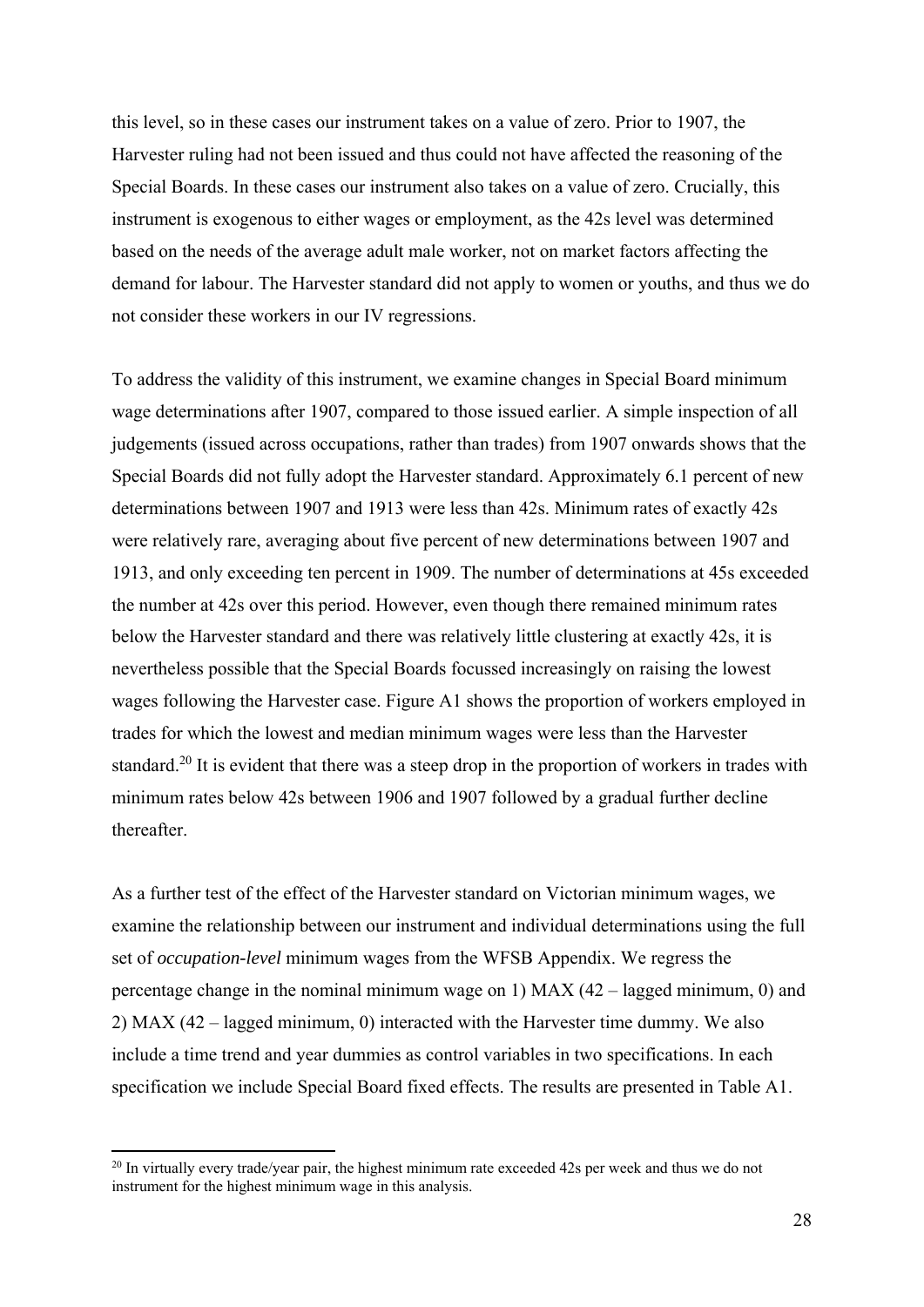The regressions show that the Harvester Judgment had a strong effect on the Special Boards. Prior to the Harvester Judgement, there was a significant *negative* relationship between MAX (42 – lagged minimum, 0) and the percentage increase in the minimum rate. In other words, the lowest skilled workers received the lowest increases in minimum rates. After the Harvester Judgment, there was a significant *positive* relationship. Some idea of the magnitude of this effect can be obtained by examining the predicted values of the regression at different initial minimum rates. For example, the first specification implies that the predicted increase in the minimum wage for an occupation with a minimum wage of 42s or more was 1.59 percent per year over the entire period. By contrast, the predicted increase for an occupation with a minimum wage of 35s was 0.08 percent per year between 1900 and 1906 and 5.21 percent per year from 1907. These differences are quantitatively large and strongly statistically significant, thus suggesting a large, exogenous change in wage setting policy from 1907.

The second exclusion restriction for the suitability of a potential instrument is that there is no plausible channel by which it affects the dependent variable in the main regression, other than through the correlation with the independent variable of interest. There is no formal test for this restriction, but it appears to have been met in practice. Although the Sunshine Harvester case is widely viewed as the most important decision in Australian industrial relations history, this is because of the switch from state-level to federal-level minimum wage setting a decade after the period of our study. The direct impact of the decision on our sample was negligible. The CCCA did not cover any workers in our sample and only covered relatively few workers state-wide before the 1920s and so had little direct or indirect, market-based effects on wages in our sample.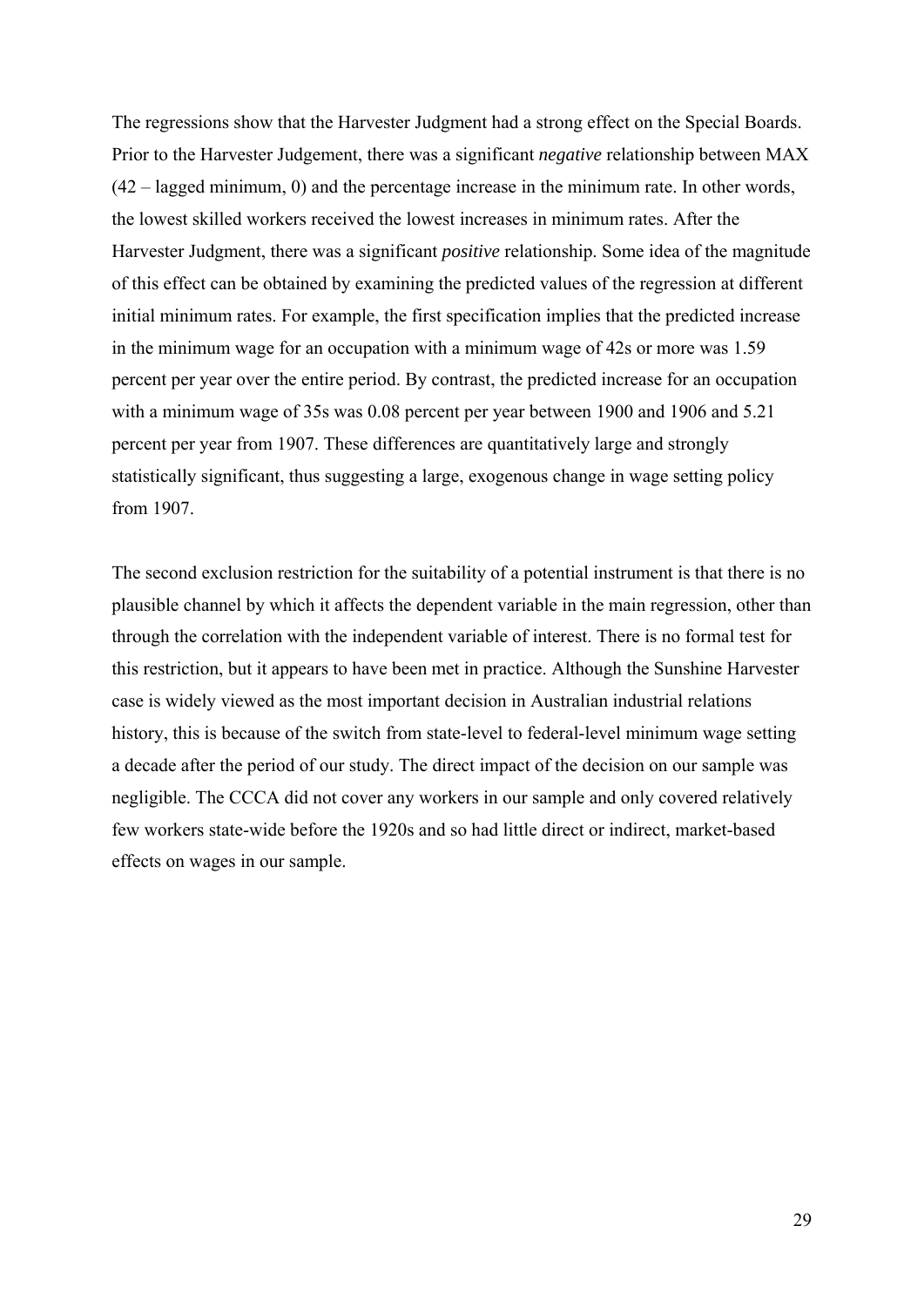## **References**

Allen, R. C. (1994) Real incomes in the English-speaking world, 1879-1913. In Grantham, G. and MacKinnon, M. eds. *Labour Market Evolution: The Economic History of Market Integration, Wage Flexibility and the Employment Relation* (London: Routledge), pp. 107-38.

Allegretto, S., Dube, A., and Reich, M. (2011) Do minimum wages really reduce teen employment? Accounting for heterogeneity and selectivity in state panel data. *Industrial Relations*, 50(2): 205-40.

Anonymous (1898a), The boot trade, *The Argus*, 8 February.

Anonymous (1898b), The boot trade and the Factories Act, *The Age*, 9 February.

Ashenfelter, O. and Smith, R. S. (1979) Compliance with the minimum wage law. *Journal of Political Economy*, 87(2): 333-50.

Australia (1907) *Commonwealth Arbitration Reports*.

Aves, E. (1908) Report to the Home Office on the wages boards and industrial conciliation and arbitration acts of Australia and New Zealand. Parliamentary Papers.

Balaska, Y. and Rubinstein, Y. (2012), 'Using federal minimum wages to identify the impact of minimum wages on employment and earnings across the US states', mimeo.

Bhaskar, V. and To, T. (1999) Minimum wages for Ronald McDonald monopsonies: a theory of monopsonistic competition. *Economic Journal*, 109(455): 190-203.

Bhaskar, V. Manning, A., and To, T. (2002) Oligopsony and monopsonistic competition in labor markets. *Journal of Economic Perspectives*, 16(2): 155-74.

Brandeis, L. D. (1915) The Constitution and the minimum wage: defence of the Oregon minimum wage law before the United States Supreme Court. *The Survey*: 490-94, 521-24.

Brown, C. (1999) Minimum wages, employment, and the distribution of income. In O. Ashenfelter, and D. Card, eds. *Handbook of Labor Economics*, Amsterdam; New York and Oxford: Elsevier Science, pp. 2101-2163.

Brown, C., Gilroy, C., and Kohen, A. (1982) The effect of the minimum wage on employment and unemployment. *Journal of Economic Literature*, 20(2): 487-528.

Card, D. and Krueger, A. B. (1994) Minimum wages and employment: a case study of the fast-food industry in New Jersey and Pennsylvania. *American Economic Review*, 84(4): 772- 93.

Card, D. and Krueger, A. B. (1997) *Myth and Measurement: The New Economics of the Minimum Wage* (Princeton: Princeton University Press).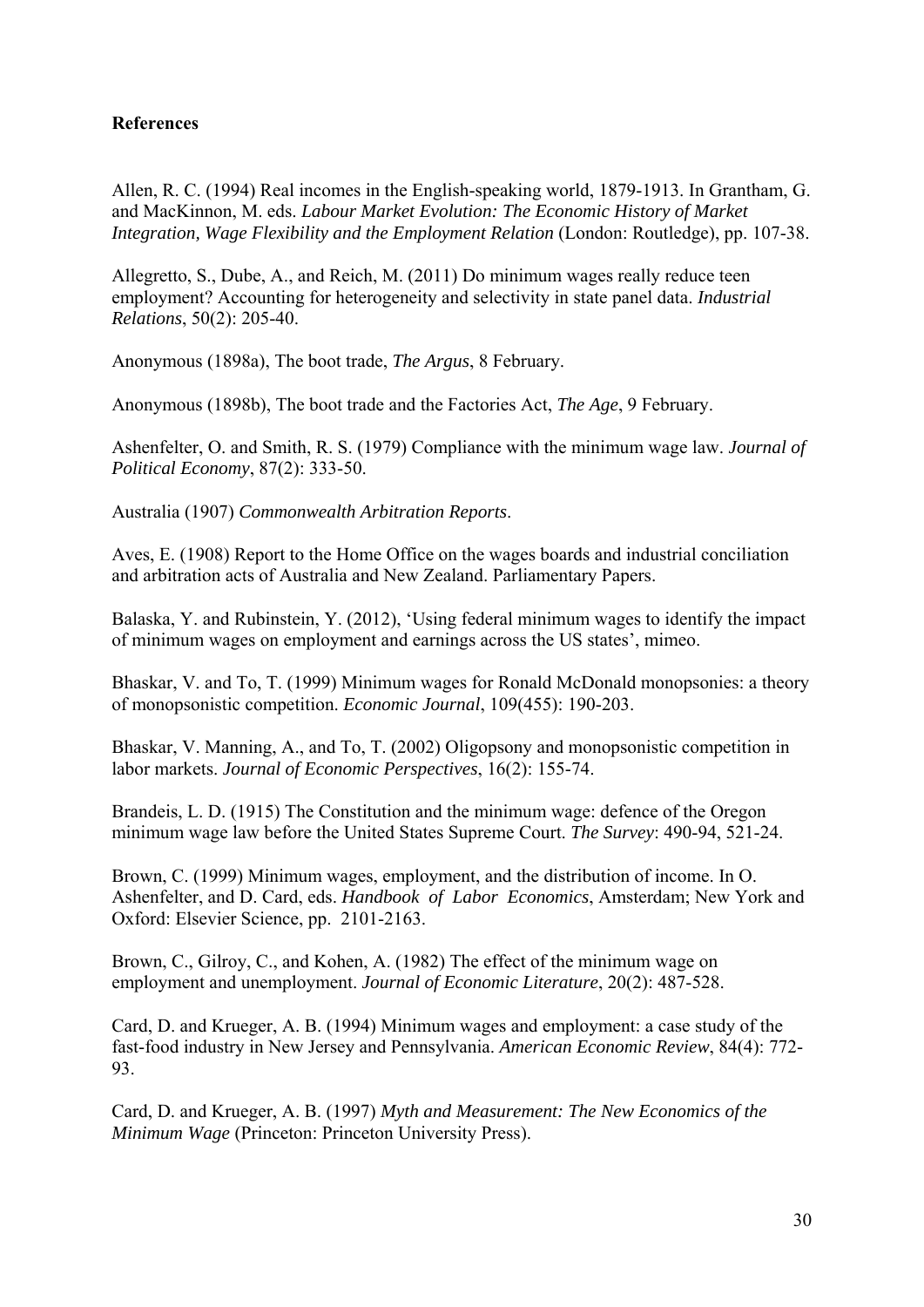Coghlan, T. A. (1918) *Labour and Industry in Australia from the First Settlement in 1788 to the Establishment of the Commonwealth in 1901* (Melbourne: Cambridge University Press).

Connolly, S. and Gregory, M. (2002) The national minimum wage and hours of work: implications for low paid women, *Oxford Bulletin of Economics and Statistics*, 64 (s1): 607- 31.

Couch K. A. and Wittenburg, D. C. (2001) The response of hours of work to increases in the minimum wage. *Southern Economic Journal*, 68(1): 171-7.

Dickens, R., Machin, S., and Manning, A. (1999) The effects of minimum wages on employment: theory and evidence from Britain. *Journal of Labor Economics*, 17(1): 1-22.

Dickens, R., Riley, R., and Wilkinson, D. (2015) A re-examination of the impact of the UK national minimum wage on employment. *Economica*, 82(328): 841–64.

Dube, A., Lester, T. W., and Reich, M. (2010) Minimum wage effects across state borders: estimates using contiguous counties. *Review of Economics and Statistics*, 92(4): 945-64.

Ehrenberg, R. G. and Smith R. S. (2012) *Modern Labor Economics: Theory and Public policy*, Eleventh ed. (Boston: Prentice Hall).

Gramlich, E. M., Flanagan, R. J., and Wachter, M. L. (1976) Impact of minimum wages on other wages, employment, and family incomes. *Brookings Papers on Economic Activity*, 2: 409-61.

Hagan, J. (1964) Trade unions and the first Victorian factory acts. *Labour History*, 7(1): 3-11.

Hammond, M. B. (1913) Judicial interpretation of the minimum wage in Australia. *American Economic Review*, 3(2): 259-86.

Hammond, M. B. (1915a) Where life is more than meat: the Australian experience with wage boards. *The Survey*: 495-502.

Hammond, M. B. (1915b) Wages boards in Australia: IV. social and economic results of wages boards. *The Quarterly Journal of Economics*, 29(3): 563-630.

Hancock, K. (1983) *The Arbitration Tribunals and the Labour Market* (Melbourne, CEDA).

Hatton, T. and Withers, G. (2014) The labour market. In Ville, S. and Withers, G. eds. *The Cambridge Economic History of Australia* (Melbourne: Cambridge University Press), pp. 351-72.

Huberman, M. and Meissner, C. M. (2010) Riding the wave of trade: the rise of labor regulation in the golden age of globalization. *The Journal of Economic History*, 70(3): 657- 85.

Isaac, J. (2008) The economic consequences of Harvester, *Australian Economic History Review*, 48 (3): 280-300.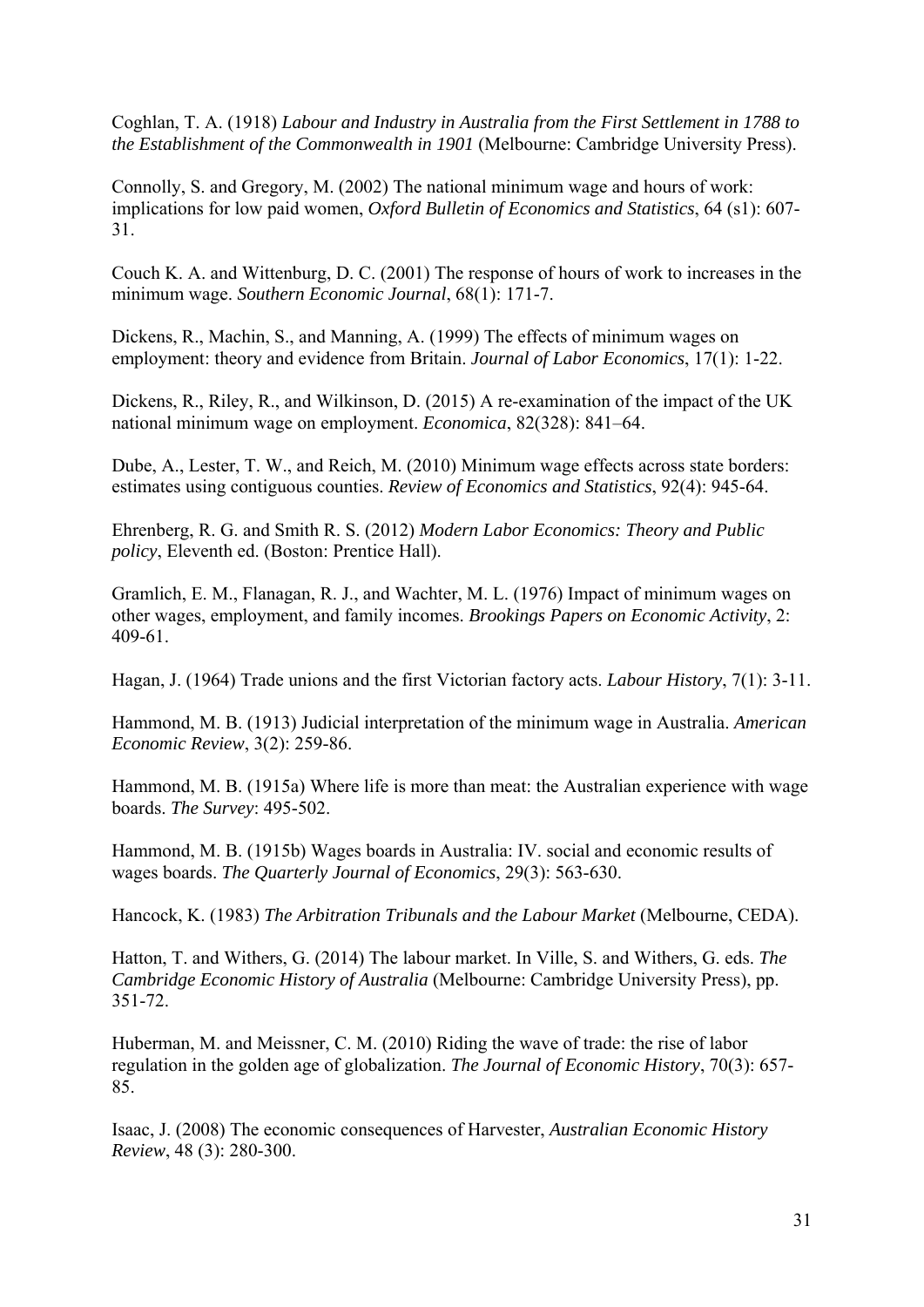Kennan, J. (1995) The elusive effects of minimum wages. *Journal of Economic Literature*, 33(4): 1950-65.

Lester, R. A. (1960) Employment effects of minimum wages. *Industrial and Labor Relations Review*, 13(2): 254-64.

McCarthy, P. G. (1968) Victorian wages boards: their origins and the doctrine of the living wage. *Journal of Industrial Relations*, 10(2): 116-34.

Machin, S. and Manning, A. (1994) Minimum wages, wage dispersion and employment: evidence from the UK Wages Councils. *Industrial and Labor Relations Review*, 47(2): 319– 29.

McLean, I. W. and Woodland, S. J. (1992) *Consumer prices in Australia 1850-1914* (Working Paper 92-4, Department of Economics, University of Adelaide).

Mulvey, C. (1986) Overview of the debate. In Blandy, R. and Niland, J. eds. *Alternatives to Arbitration* (Sydney: Allen and Unwin), pp. 11-28.

Neumark, D. and Wascher, W. L. (1992) Employment effects of minimum and subminimum wages: panel data on state minimum wage laws. *Industrial & Labor Relations Review*, 46(1): 55-81.

Neumark, D. and Wascher, W. L. (2008) *Minimum Wages* (Boston: MIT Press).

Neumark, D., Salas, J. M. I., and Wascher, W. (2014a) More on recent evidence on the effects of minimum wages in the United States. *IZA Journal of Labor Policy*, 3(24).

Neumark, D., Salas, J. M. I., and Wascher, W. (2014b) Revisiting the minimum wageemployment debate: throwing out the baby with the bathwater? *Industrial and Labor Relations Review*, 67(3): 608-48.

Norris, K. (1986) The wages structure: does arbitration make any difference? In Niland, J. ed. *Wage Fixation in Australia* (Sydney: Allen and Unwin), pp. 183-202.

OECD, Minimum relative to average wages of full-time workers, OECD.com, https://stats.oecd.org/Index.aspx?DataSetCode=MIN2AVE (accessed 24/07/2015).

Rankin, M. T. (1916) *Arbitration and Conciliation in Australasia: The Legal Wage in Victoria and New Zealand* (London: Allen and Unwin).

Reeves, W. P. (1923) *State Experiments in Australia & New Zealand* (London: Allen and Unwin).

Seltzer, A. J. (1997) The effects of the Fair Labor Standards Act of 1938 on the Southern seamless hosiery and lumber industries. *Journal of Economic History*, 57(2): 396-415.

Seltzer, A. J. (2014) Labour, skills, and migration. In Ville, S. and Withers, G. eds. *The Cambridge Economic History of Australia* (Melbourne: Cambridge University Press), pp. 178-201.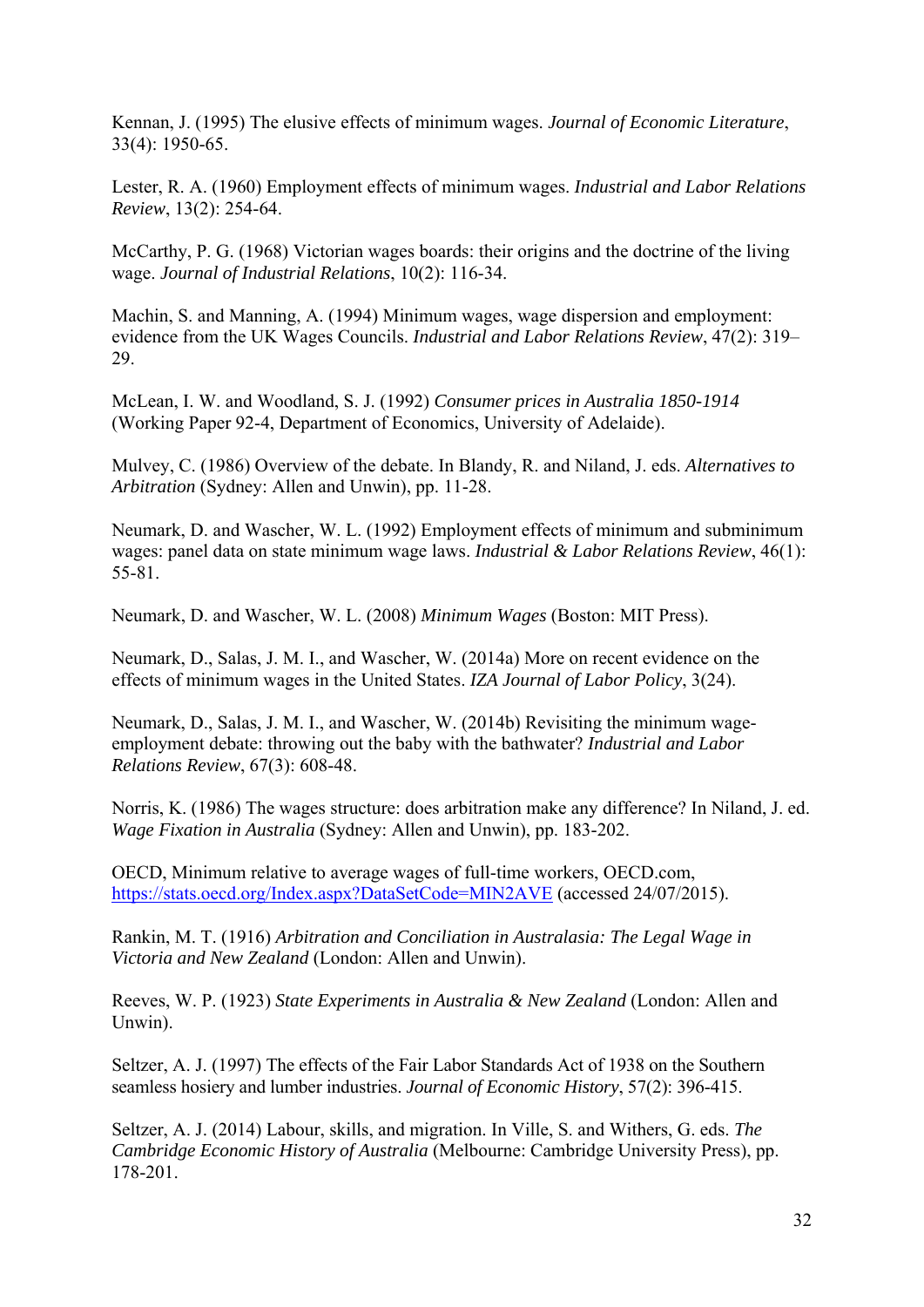Stewart, M. B. (2004) The impact of the introduction of the U.K. minimum wage on the employment probabilities of low-wage workers. *Journal of the European Economic Association*, *2*(1): 67–97.

Stewart, M. B. and Swaffield, J. K. (2008). The other margin: do minimum wages cause working hours adjustments for low-wage workers? *Economica*, 75(297), new series, 148-67.

Stigler, G. (1946) The economics of minimum wage legislation. *American Economic Review*, 36(3): 358-65.

Victoria (1896-1913) *Papers of Special Boards*, Victoria Public Record Office, North Melbourne, VPRS 5466.

Victoria (various years) *Report of the Chief Inspector of Factories, Work-Rooms, and Shops* (Melbourne, Government Printer).

Webb, S. (1912) The economic theory of a legal minimum wage. *Journal of Political Economy*, 20(10): 973-98.

Withers, G. (1986) Australian wages and labour market adjustment: a comparative international assessment. In Niland, J. ed. *Wage Fixation in Australia* (Sydney: Allen and Unwin), pp. 243-55.

Zavodny, M. (2000) The effect of the minimum wage on employment and hours, Labour Economics 7: 729–50.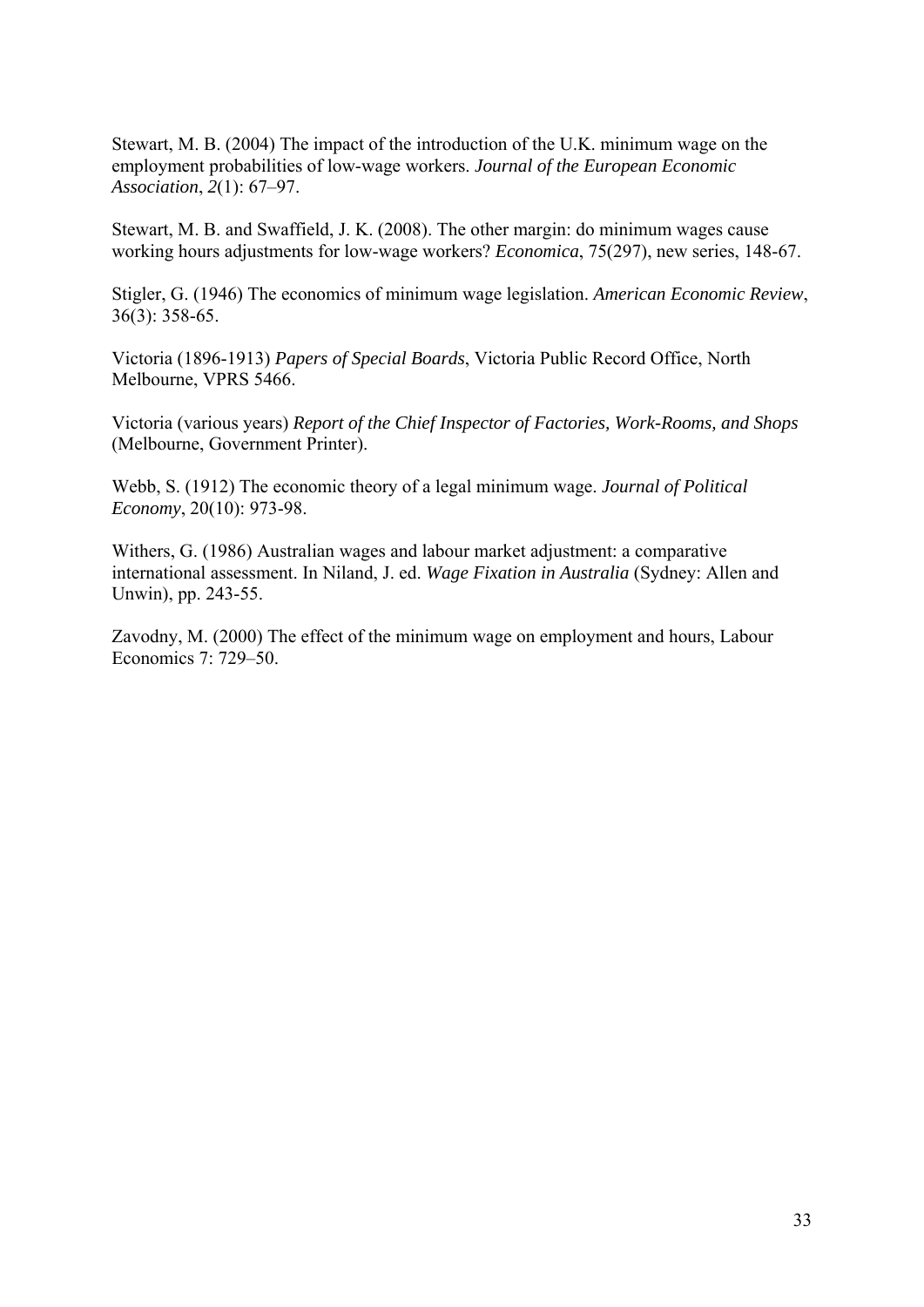| <b>Sample</b>                          | <b>Minimum</b> | <b>Lagged</b><br><b>Minimum</b> | $\mathbb{R}^2$ | $\mathbf F$ | N   |
|----------------------------------------|----------------|---------------------------------|----------------|-------------|-----|
| Adult males, all observations          | $0.071***$     | $0.150***$                      | 0.805          | 203.81***   | 603 |
|                                        | (4.82)         | (9.22)                          |                |             |     |
| Adult males, lag(bite)<0.75            | $0.061***$     | $-0.024$                        | 0.746          | 95.76***    | 188 |
|                                        | (4.05)         | (0.25)                          |                |             |     |
| Adult males, lag(bite)>0.85            | $0.098**$      | $0.239***$                      | 0.875          | 374.22***   | 258 |
|                                        | (2.04)         | (4.06)                          |                |             |     |
| <b>Adult females, all observations</b> | 0.110          | 0.038                           | 0.558          | $70.64***$  | 259 |
|                                        | (0.91)         | (1.13)                          |                |             |     |
| Adult females, lag(bite)<0.85          | 0.078          | 0.004                           | 0.475          | 212.44***   | 149 |
|                                        | (0.55)         | (0.03)                          |                |             |     |
| Adult females, lag(bite)>0.85          | $0.254*$       | 0.170                           | 0.769          | $179.60***$ | 118 |
|                                        | (2.03)         | (1.04)                          |                |             |     |
| Males, 19-21, all observations         | 0.009          | 0.019                           | 0.023          | $2.53***$   | 548 |
|                                        | (0.47)         | (0.48)                          |                |             |     |
| Males, 13-18, all observations         | 0.036          | $0.144***$                      | 0.083          | $7.01***$   | 586 |
|                                        | (0.79)         | (2.81)                          |                |             |     |
| Females, 19-21, all observations       | $0.306**$      | $-0.021$                        | 0.291          | 203.56***   | 150 |
|                                        | (2.77)         | (0.21)                          |                |             |     |
| Females, 13-18, all observations       | $0.145***$     | 0.054                           | 0.323          | 28.06***    | 249 |
|                                        | (2.84)         | (1.43)                          |                |             |     |

**Table 1 OLS Regressions on Average Wages** 

Notes: \*\*\* = Significance at the 1% level; \*\* = Significance at the 5% level; \* = Significance at the 10% level. Absolute value of t-statistics in parentheses.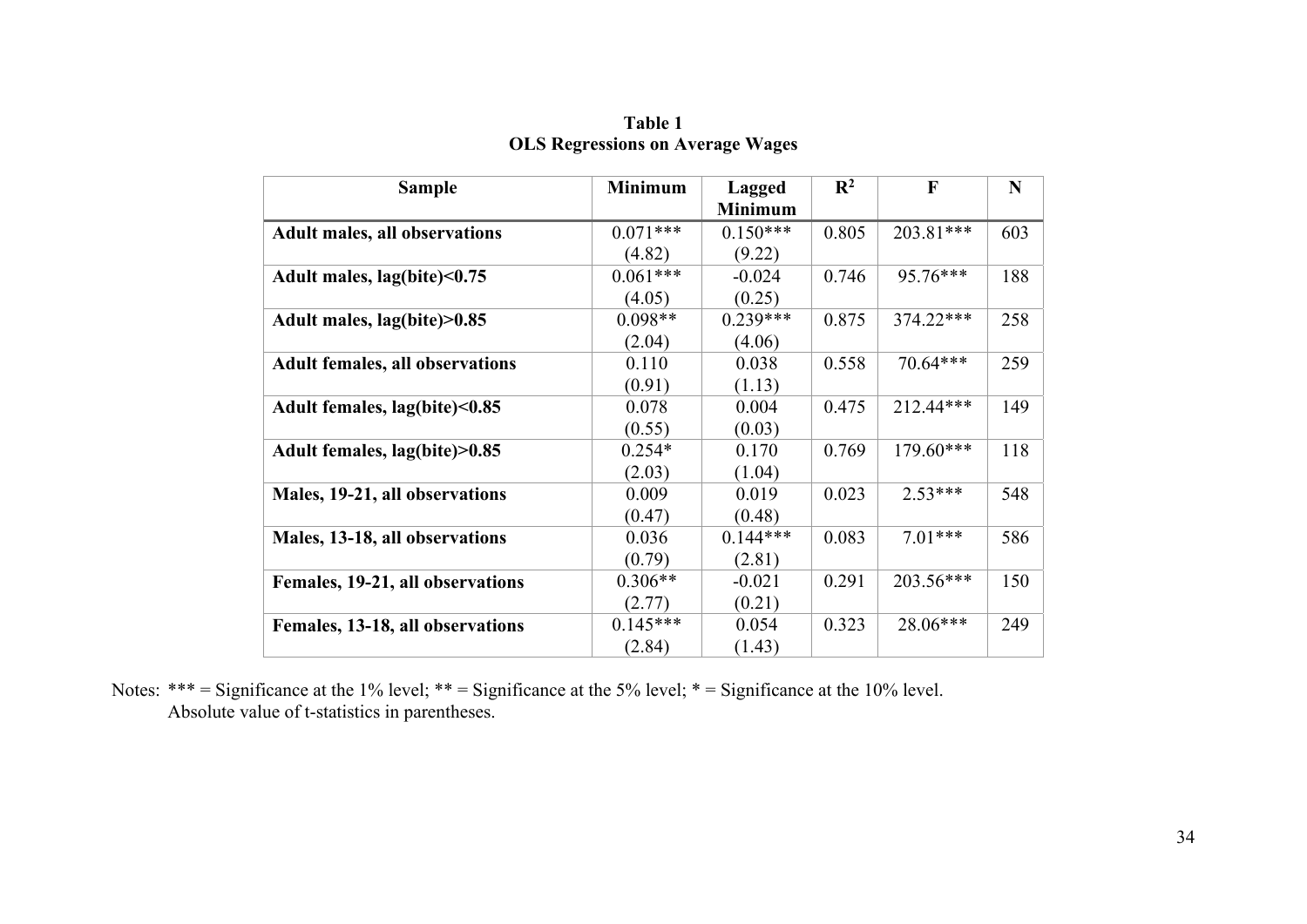| Table 2 |  |  |                                      |  |  |  |
|---------|--|--|--------------------------------------|--|--|--|
|         |  |  | <b>OLS Regressions on Employment</b> |  |  |  |

| <b>Minimum Wage Variable</b>         | <b>Sample</b>        | <b>Minimum</b> | <b>Lagged</b>  | Female         | <b>Lagged Female</b> | $\mathbb{R}^2$ | $\mathbf{F}$ | $\mathbf N$      |
|--------------------------------------|----------------------|----------------|----------------|----------------|----------------------|----------------|--------------|------------------|
|                                      |                      |                | <b>Minimum</b> | <b>Minimum</b> | <b>Minimum</b>       |                |              |                  |
| $% \triangle$ lowest real minimum    | Adult males          | $-0.125$       | $-0.204$       |                |                      | 0.037          | $2.79***$    | 604              |
|                                      |                      | (1.63)         | (1.53)         |                |                      |                |              |                  |
| $% \triangle$ lowest real minimum    | Adult males          | $-0.170***$    | 0.117          |                |                      | 0.126          | $7.64***$    | 188              |
|                                      | Lag (bite) $< 0.75$  | (2.77)         | (1.02)         |                |                      |                |              |                  |
| $\%$ $\Delta$ lowest real minimum    | Adult males          | 0.548          | $-0.430*$      |                |                      | 0.060          | $3.27***$    | 259              |
|                                      | Lag (bite) $>0.85$   | (1.44)         | (1.79)         |                |                      |                |              |                  |
| $\%$ $\Delta$ lowest real minimum    | Adult males          | $-0.270***$    | $-0.064$       |                |                      | 0.093          | $6.06***$    | 542              |
| (includes lagged dependent variable) |                      | (5.49)         | (0.74)         |                |                      |                |              |                  |
| $\%$ $\Delta$ lowest real minimum    | <b>Adult</b> males   | $-0.113$       | $-0.152$       |                |                      | 0.035          | $3.28***$    | $\overline{603}$ |
|                                      | Restricted sample    | (1.49)         | (1.42)         |                |                      |                |              |                  |
| $\%$ $\Delta$ median real minimum    | Adult males          | $-0.149**$     | $-0.118$       |                |                      | 0.034          | $2.59***$    | 604              |
|                                      |                      | (2.60)         | (1.30)         |                |                      |                |              |                  |
| $%$ $\Delta$ highest real minimum    | Adult males          | $-0.140***$    | $-0.146$       |                |                      | 0.035          | $2.87***$    | 604              |
|                                      |                      | (3.62)         | (1.42)         |                |                      |                |              |                  |
| $\%$ $\Delta$ lowest nominal minimum | Adult males          | $-0.126$       | $-0.218$       |                |                      | 0.037          | $2.75***$    | 604              |
|                                      |                      | (1.57)         | (1.59)         |                |                      |                |              |                  |
| Ln (lowest real minimum wage)        | Adult males          | 0.029          | $-0.367*$      |                |                      | 0.006          | $18.28***$   | 716              |
|                                      |                      | (0.28)         | (1.66)         |                |                      |                |              |                  |
| $\%$ $\Delta$ in lowest real minimum | Adult males          | $-0.197***$    | $-0.179$       | $0.307**$      | 0.047                | 0.040          | $3.33***$    | 604              |
|                                      |                      | (2.64)         | (1.31)         | (2.32)         | (0.40)               |                |              |                  |
| $\%$ $\Delta$ in lowest real minimum | <b>Adult Females</b> | $-0.482$       | $-1.113$       |                |                      | 0.036          | 1.54         | 271              |
|                                      |                      | (0.62)         | (1.30)         |                |                      |                |              |                  |
| $\%$ $\Delta$ lowest real minimum    | <b>Adult Females</b> | 0.476          | $0.577*$       |                |                      | 0.222          | $11.30***$   | $\overline{105}$ |
|                                      | Lag (bite) $<$ 0.85  | (0.78)         | (1.87)         |                |                      |                |              |                  |
| $\%$ $\Delta$ lowest real minimum    | <b>Adult Females</b> | $-2.358$       | $-0.862$       |                |                      | 0.038          | $3.59***$    | 166              |
|                                      | Lag (bite) $>0.85$   | (1.26)         | (0.75)         |                |                      |                |              |                  |
| $\%$ $\Delta$ in lowest real minimum | Males, 19-21         | $-0.123$       | $-0.033$       |                |                      | 0.038          | $4.28***$    | 554              |
|                                      |                      | (1.58)         | (0.32)         |                |                      |                |              |                  |
| $\%$ $\Delta$ in lowest real minimum | Males, 13-18         | $-0.130$       | $-0.193$       |                |                      | 0.040          | $7.80***$    | 588              |
|                                      |                      | (1.00)         | (1.23)         |                |                      |                |              |                  |
| $\%$ $\Delta$ in lowest real minimum | Females, 19-21       | $1.025*$       | 0.262          |                |                      | 0.124          | $12.56***$   | 154              |
|                                      |                      | (1.82)         | (0.81)         |                |                      |                |              |                  |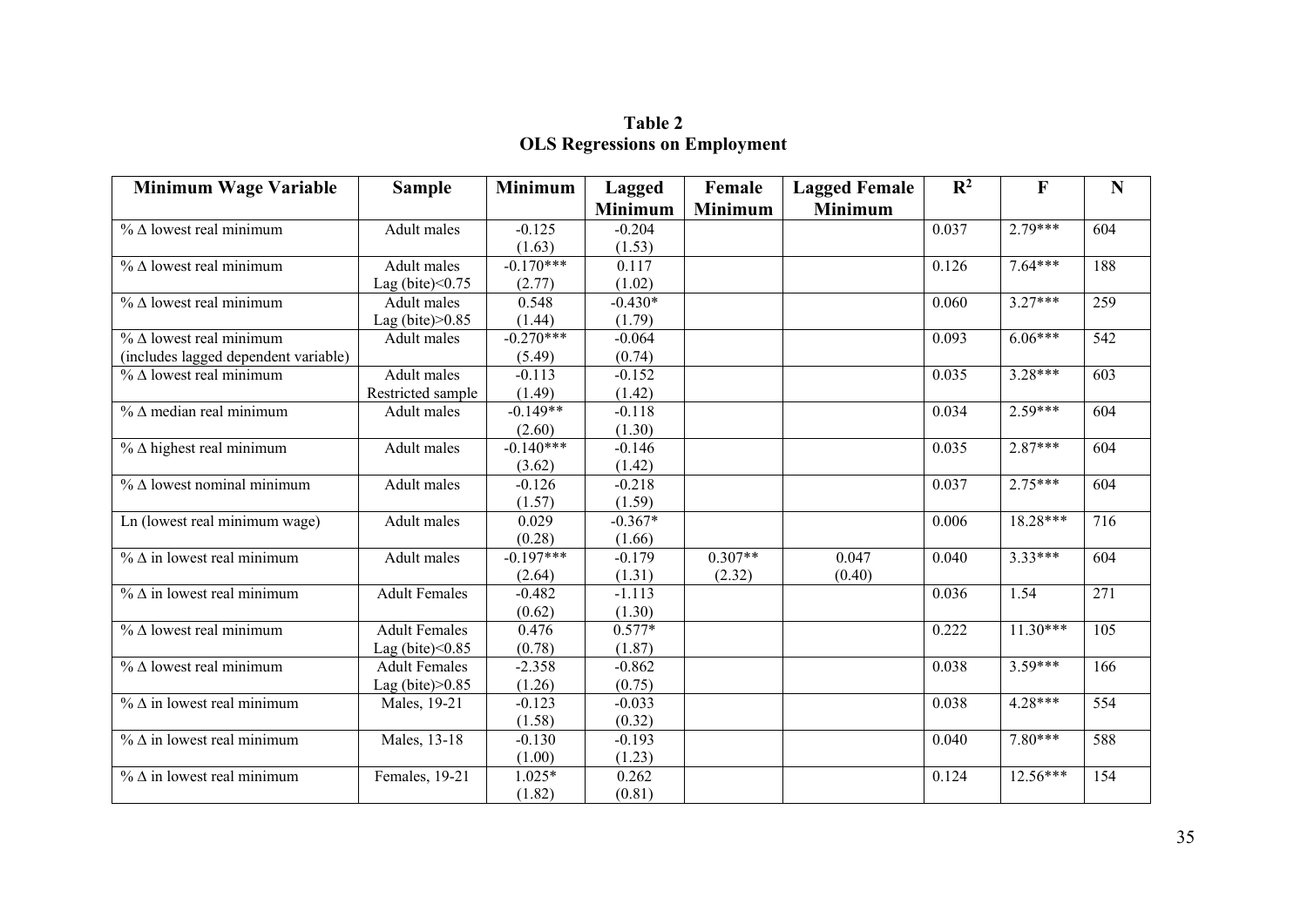### **Table 2, continued OLS Regressions on Employment**

| Minimum Wage Variable                | Sample         | <b>Minimum</b>     | Lagged<br><b>Minimum</b> | Female<br><b>Minimum</b> | <b>Lagged Female</b><br><b>Minimum</b> | $\mathbf{D}^2$ |          |     |
|--------------------------------------|----------------|--------------------|--------------------------|--------------------------|----------------------------------------|----------------|----------|-----|
| $\%$ $\Delta$ in lowest real minimum | Females, 13-18 | $-0.086$<br>(0.37) | 0.632<br>1.21            |                          |                                        | 0.041          | $2.18**$ | 259 |

Notes: Restricted sample indicates that the lowest minimum wages was calculated using only occupations that were covered from the time of the initial establishment of a Special Board. Other notes are the same as Table 1.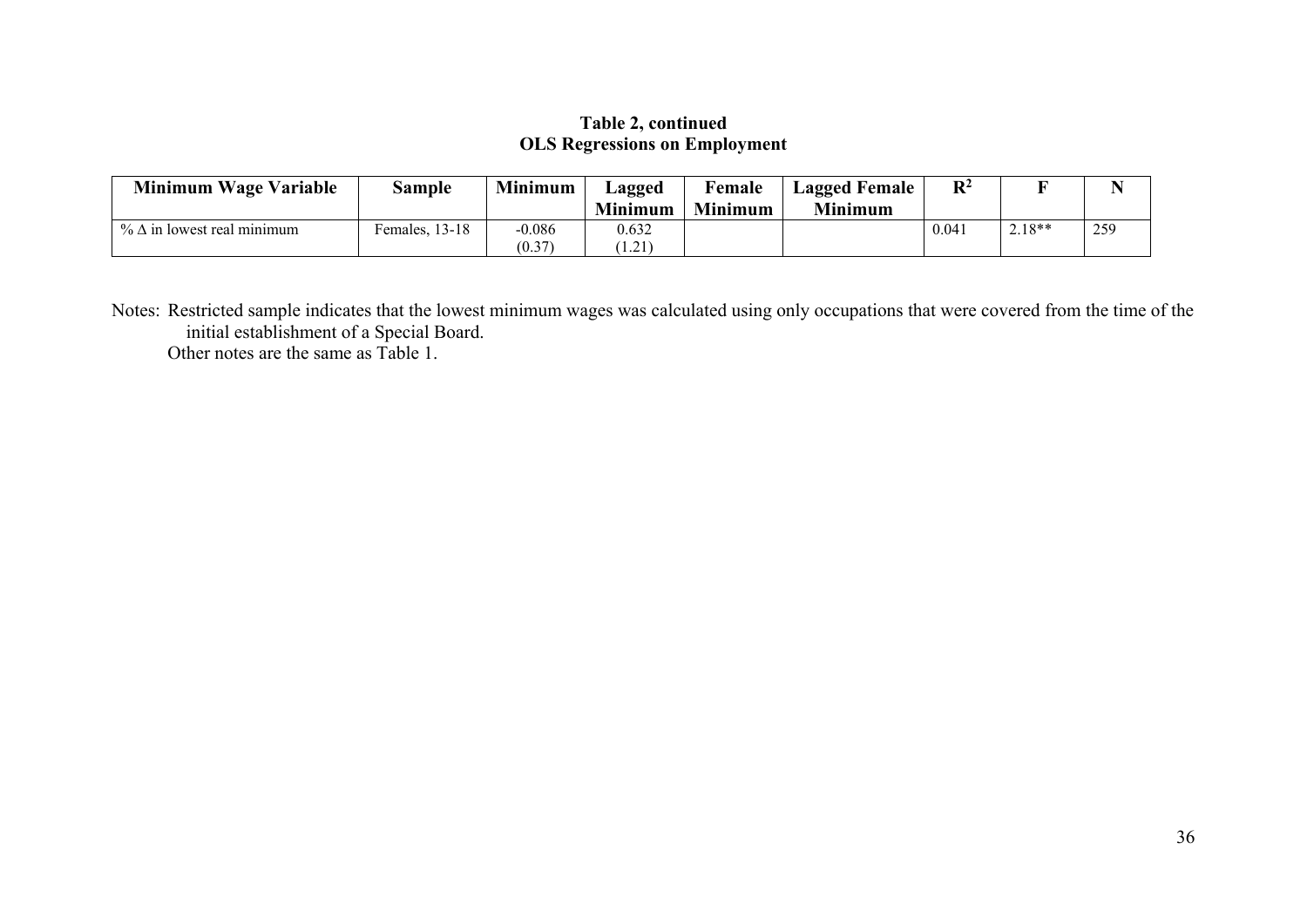| <b>Specification</b>                     | <b>Minimum</b> | Female         | <b>Lagged Female</b> | $\mathbb{R}^2$ | F         | N   |
|------------------------------------------|----------------|----------------|----------------------|----------------|-----------|-----|
|                                          | (instrumented) | <b>Minimum</b> | <b>Minimum</b>       |                |           |     |
| $\%$ $\Delta$ Employment, Lowest minimum | $-0.161$       |                |                      | 0.029          | 87 77***  | 643 |
|                                          | (0.31)         |                |                      |                |           |     |
| $% \Delta$ Employment, Lowest minimum    | $-0.183$       |                |                      | 0.029          | 87 29***  | 641 |
| <b>Restricted sample</b>                 | (0.34)         |                |                      |                |           |     |
| $\%$ $\Delta$ Employment, Lowest minimum | $-0.276$       | 0.366          |                      | 0.031          | 91.95***  | 643 |
|                                          | (0.48)         | (1.47)         |                      |                |           |     |
| $\%$ $\Delta$ Employment, Lowest minimum | $-0.603$       | $0.451*$       | $-0.093$             | 0.024          | $8110***$ | 605 |
|                                          | (0.98)         | (1.74)         | (0.58)               |                |           |     |
| $\%$ $\Delta$ Employment, Median minimum | $-0.187$       |                |                      | 0.029          | 87.89***  | 643 |
|                                          | (0.31)         |                |                      |                |           |     |

**Table 3 IV Regressions on Adult Male Employment** 

Notes: The first stage regressions are strongly significant show a close relationship between our instrument and the trade-level minimum wage. In the regressions instrumenting for the lowest minimum rate, the F-statistic for the first stage is 62.03 and the coefficient on the instrument is  $0.648$  (Z-statistic = 5.58).

Other notes are the same as in Tables 1 and 2.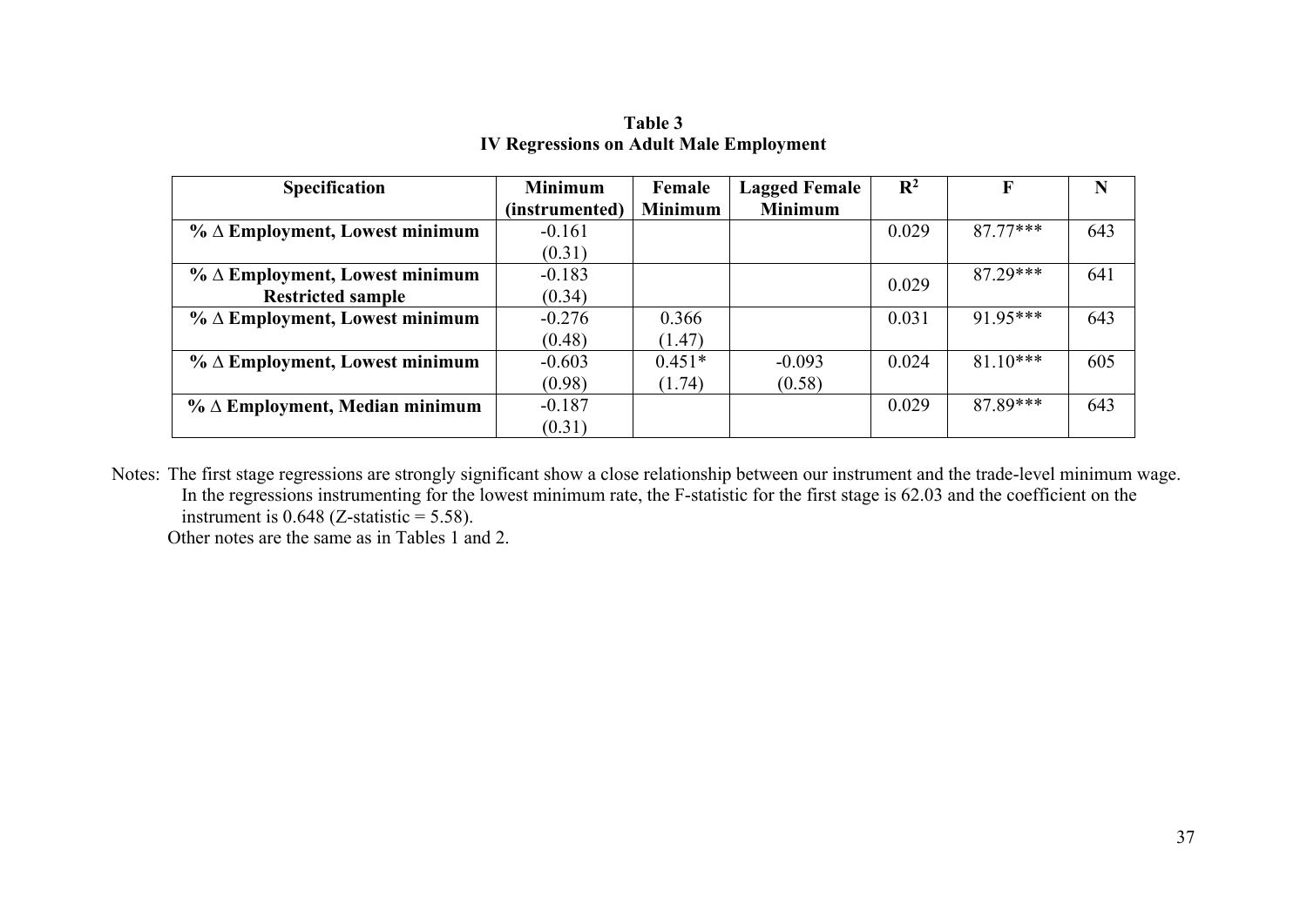| Outcome variable             | Minimum   | Lagged Minimum | $R^2$ | $\overline{F}$ | $\mathbf N$ |
|------------------------------|-----------|----------------|-------|----------------|-------------|
| Adult male employment ratio  | $-0.019$  | $-0.026$       | 0.058 | $3.91***$      | 609         |
|                              | (1.32)    | (1.52)         |       |                |             |
| Adult employment ratio       | 0.008     | $-0.012$       | 0.066 | $5.05***$      | 609         |
|                              | (0.51)    | (.82)          |       |                |             |
| Male piece rate ratio        | $0.033**$ | 0.026          | 0.046 | $1.96**$       | 510         |
|                              | (2.43)    | (1.49)         |       |                |             |
| Female piece rate ratio      | $-0.102*$ | $-0.096*$      | 0.065 | 1.48           | 240         |
|                              | (1.74)    | (1.94)         |       |                |             |
| Hours worked                 | $-0.003$  |                | 0.030 | 0.93           | 632         |
|                              | (1.14)    |                |       |                |             |
| Male apprentice proportion   | 0.234     |                | 0.008 | $4.55***$      | 273         |
|                              | (0.93)    |                |       |                |             |
| Male improver proportion     | $-0.007$  |                | 0.051 | $1.84**$       | 623         |
|                              | (1.15)    |                |       |                |             |
| Female apprentice proportion | $-1.60$   |                | 0.194 | 0.90           | 119         |
|                              | (1.26)    |                |       |                |             |
| Female improver proportion   | $-2.80$   |                | 0.048 | $3.25***$      | 217         |
|                              | (0.77)    |                |       |                |             |
| Male overtime rate           | 0.023     |                | 0.047 | 1.43           | 598         |
|                              | (0.46)    |                |       |                |             |
| Male Sunday rate             | 0.455     |                | 0.036 | 0.81           | 302         |
|                              | (0.84)    |                |       |                |             |
| Female overtime rate         | 0.167     |                | 0.128 |                | 272         |
|                              | (1.54)    |                |       |                |             |
| Female Sunday rate           | 0.114     |                | 0.031 | 0.24           | 122         |
|                              | (0.97)    |                |       |                |             |

# **Table 4 OLS Regressions on Other Outcomes**

Notes: See Table 1.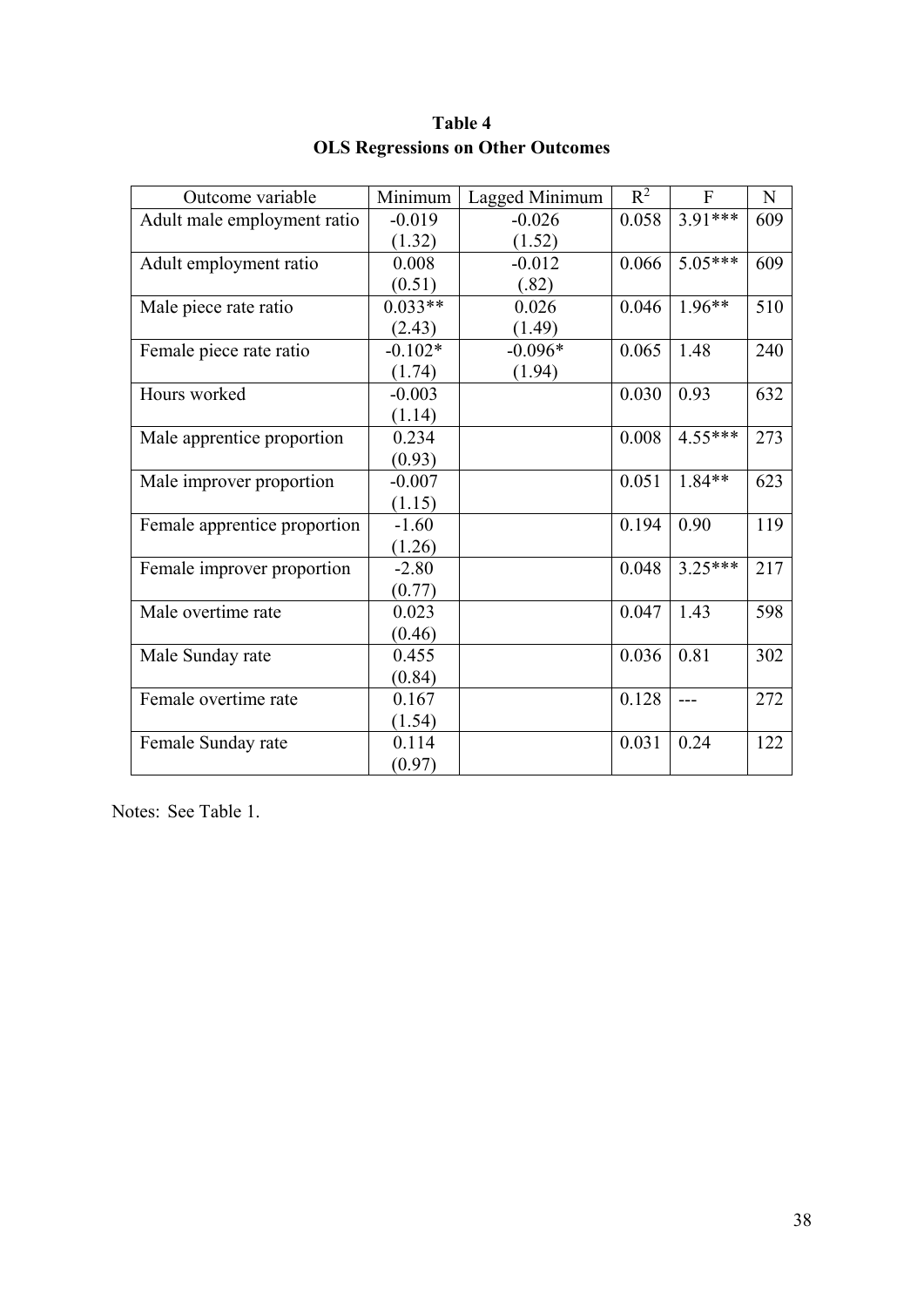**Table A1 The Determinants of Occupation-Level Adult Male Minimum Wage Rates** 

|                                  |                | $\overline{2}$ | 3          |
|----------------------------------|----------------|----------------|------------|
| $MAX (42 - lagged minimum, 0)$   | $-0.215***$    | $-0.092**$     | $-0.092**$ |
|                                  | (-5.90)        | (2.45)         | (2.46)     |
| MAX (42 – lagged minimum, 0) $*$ | $0.732***$     | $0.617***$     | $0.639***$ |
| after Harvester                  | (17.56)        | (14.54)        | (14.68)    |
| Year                             |                | $-0.290***$    |            |
|                                  |                | (11.87)        |            |
| <b>Year Dummies</b>              | N <sub>O</sub> | N <sub>O</sub> | <b>YES</b> |
| Constant                         | $1.587***$     | $-1.061***$    | $-0.086$   |
|                                  | (20.53)        | (4.50)         | (0.21)     |
|                                  |                |                |            |
| F                                | 168.50***      | $161.54***$    | $50.74***$ |
| Adjusted $R^2$                   | 0.093          | 0.111          | 0.136      |
| N                                | 7100           | 7100           | 7100       |

Notes: Dependent variable is the percentage change in the real minimum wage rate, at the occupation level.

Other notes are the same as Table 1.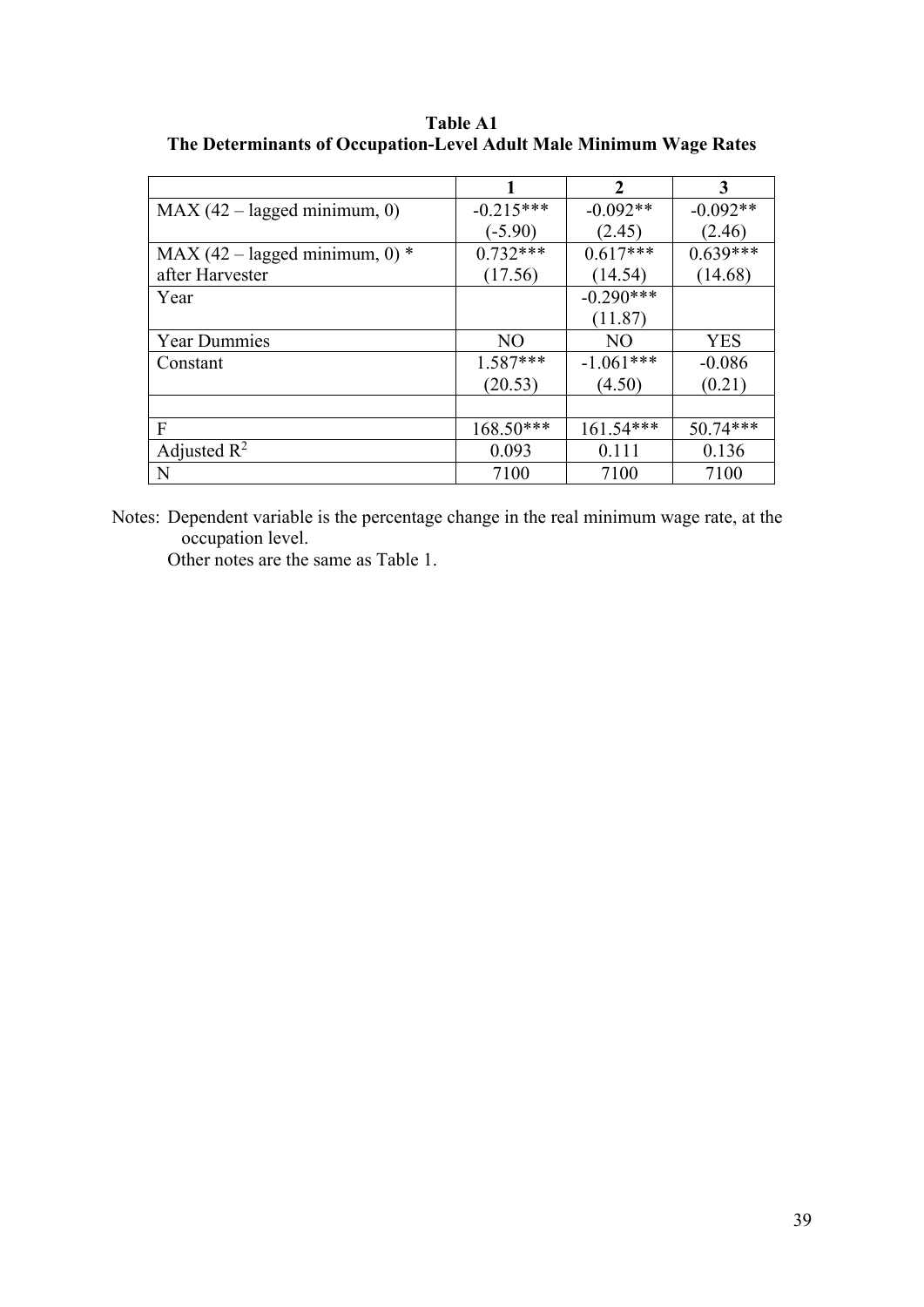**Figure 1 Numbers of Special Boards and Covered Workers 1898-1913** 



Source: Victoria, *Report of the Chief Inspector*.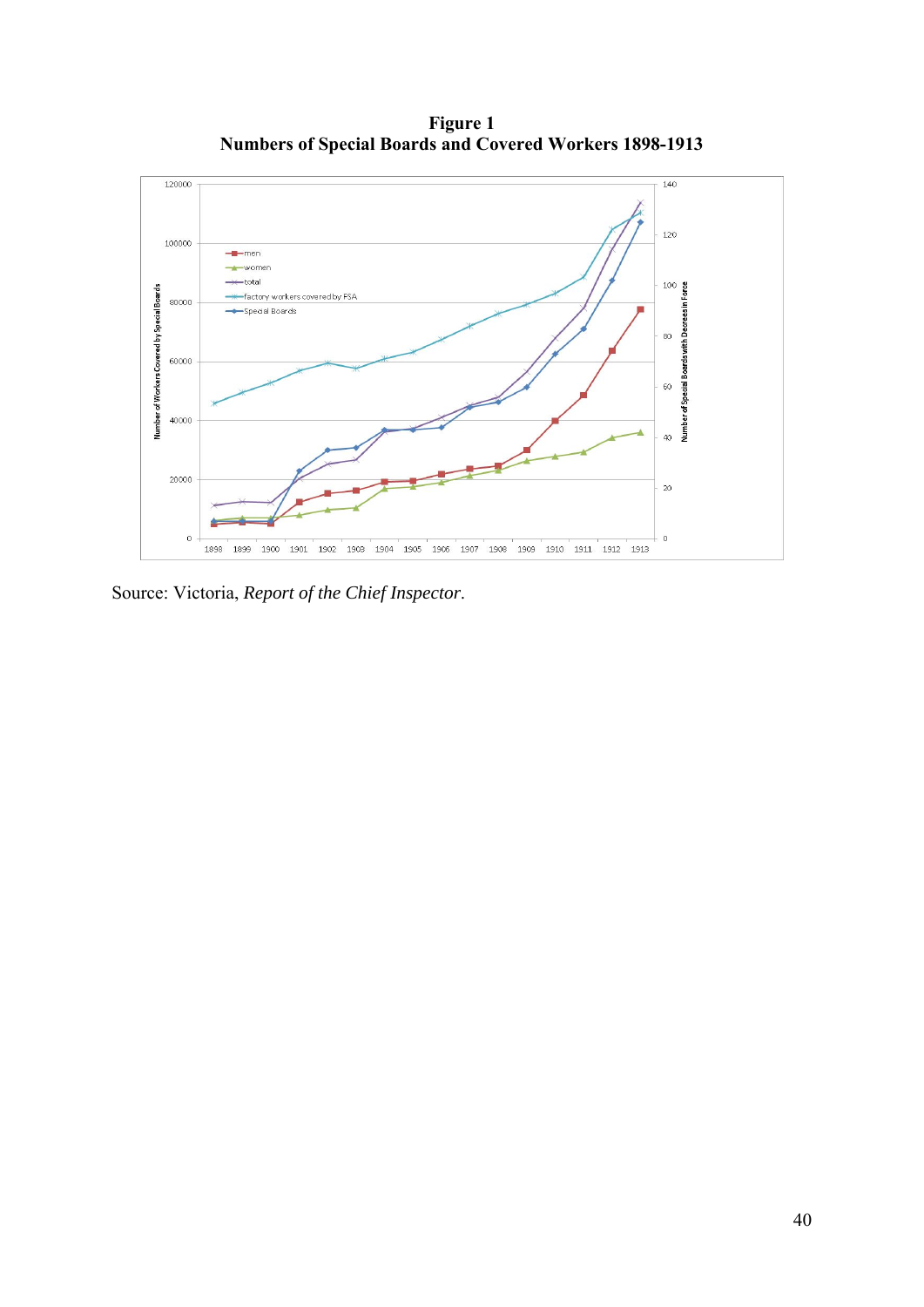**Figure 2 Ratio of the Lowest Minimum Wage to the Average Wage, 1900-13** 



Source: Victoria, *Report of the Chief Inspector*.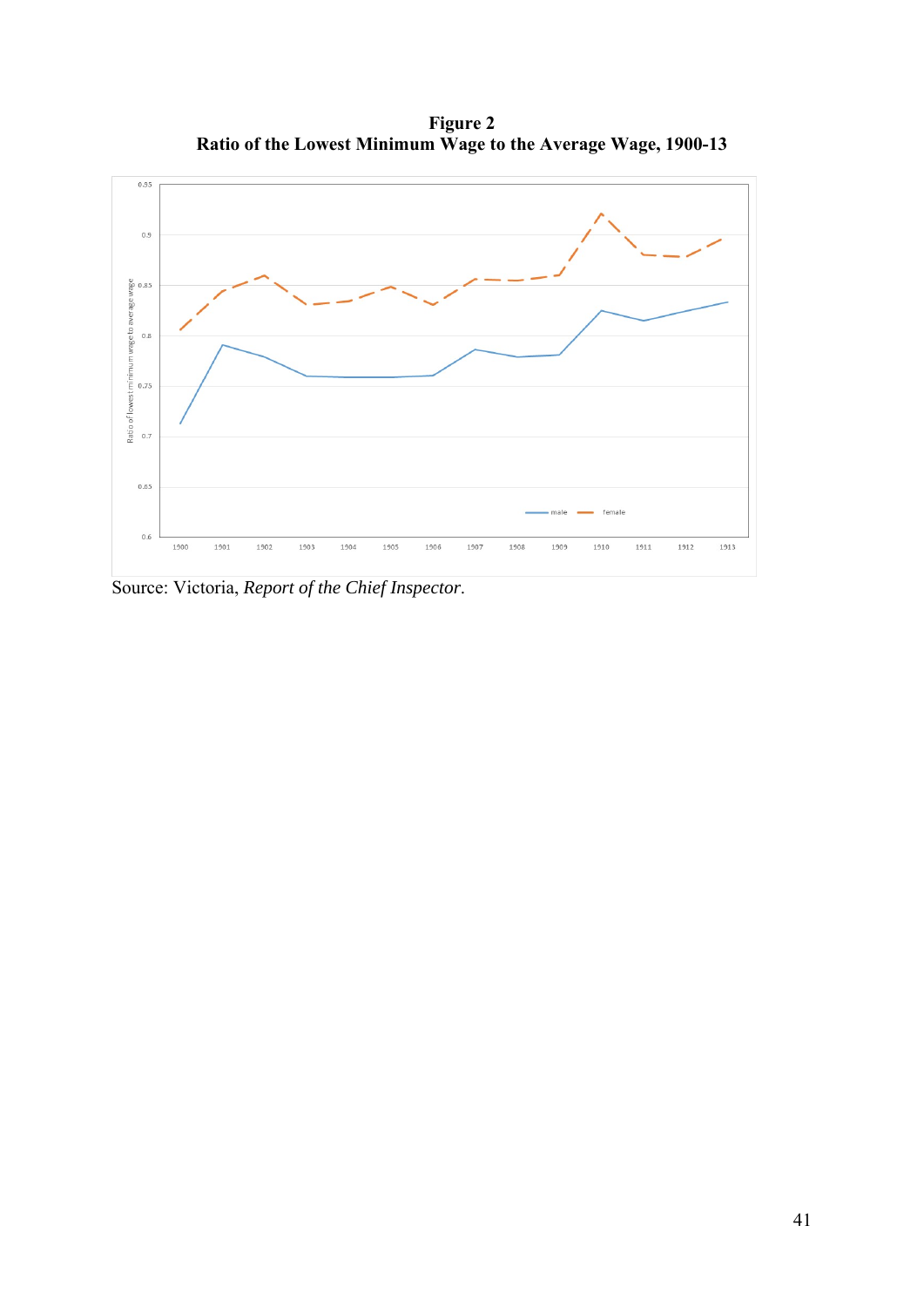**Figure 3 Fixed Weight Estimates of Average Real Wages in Covered and Uncovered Trades** 



Source: Victoria, *Report of the Chief Inspector*.

Note: The average wage for each group in a given year is defined as  $\frac{\sum_{i,t} E_{i,1900} W_{i,t}}{\sum_{i,t} E_{i,1900}}$ , where  $E_{i,1900}$ is the employment in trade i in 1900 and  $W_{i,t}$  is the average wage in trade i in year t.